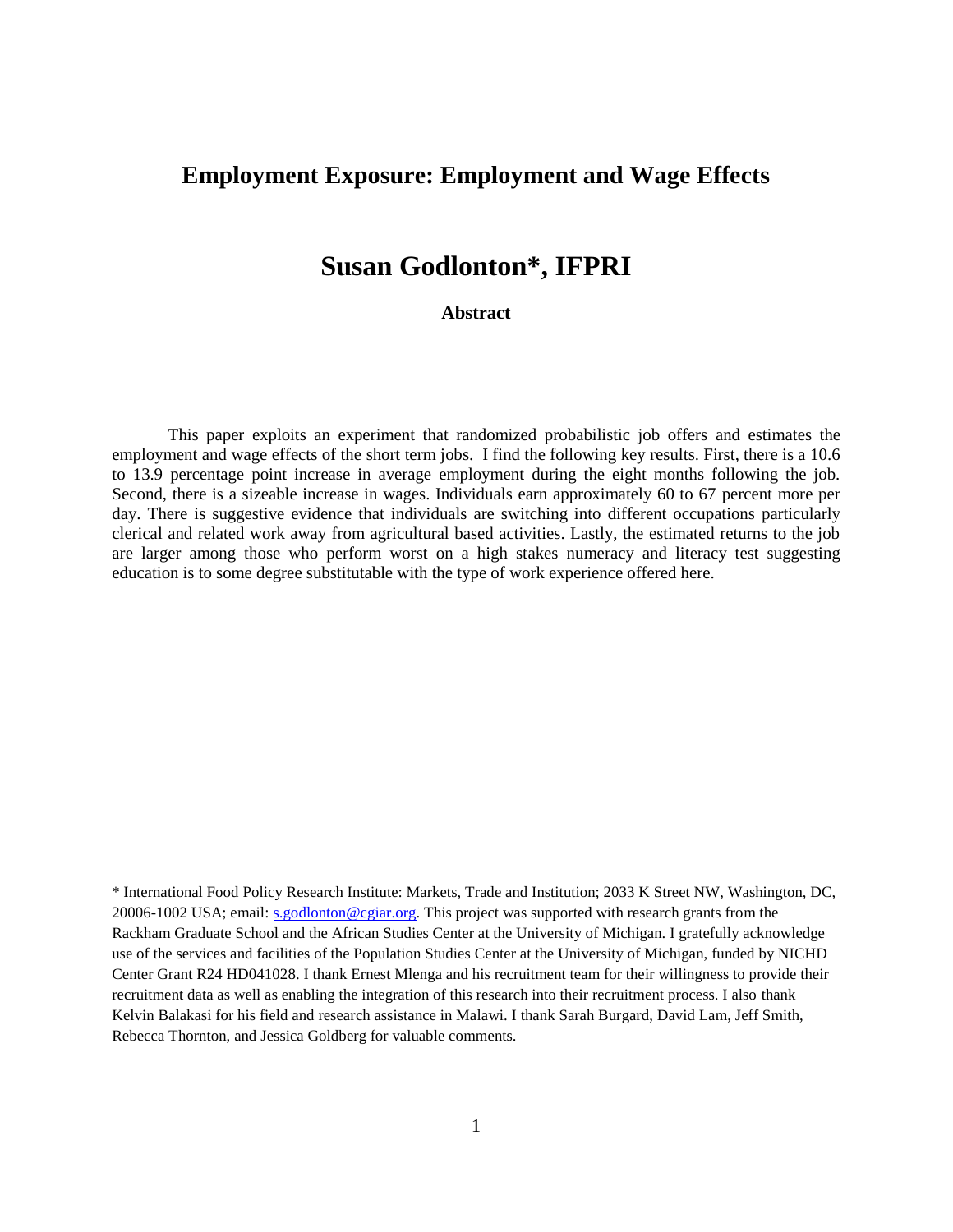# **1. Introduction**

Understanding the key determinants of wage growth can inform policy interventions that reduce poverty. While the determinants of wages have been extensively studied in the United States and other developed country settings, much less evidence exists for developing countries. One exception to this is the extensive literature examining the returns to schooling. This literature shows that the returns to schooling are larger for females, and in countries with lower GDP per capita (Psacharopoulus, 1973, and 1994). An explanation for the higher returns is the scarcity of skilled labor (Mwabu and Schultz, 2000). Heterogeneous initial conditions in terms of the stock of skilled labor and other factors that affect the productivity of labor may imply that the determinants of wages differ across countries. Identifying the importance of factors such as experience, tenure and job mobility (or stability) is therefore important to understanding wage growth in different contexts. In this paper, I study the effect of experience on employment and wages in urban Malawi.

A key challenge in estimating the impact of work experience is that experience is endogenous and likely to be correlated with other factors that affect employment or wages. For example, individuals who acquire work experience may exhibit better non-cognitive skills not observable in the data. Several papers have shown that non-cognitive influence labor market outcomes (Bowles, Gintis, and Osborne 2001; Jacob 2002; Heckman, Stixrud and Urzua, 2006). Because so many characteristics are likely correlated both with past acquired work experience and future labor market outcomes, the assumptions for selection on observables are unlikely to be satisfied even when high quality survey or administrative data are available. Estimating the returns to work experience in developing countries is further constrained by the dearth of detailed labor force and panel data, particularly in Africa. Even though the prevalence of labor force panel studies is increasing they often lack detailed retrospective employment histories or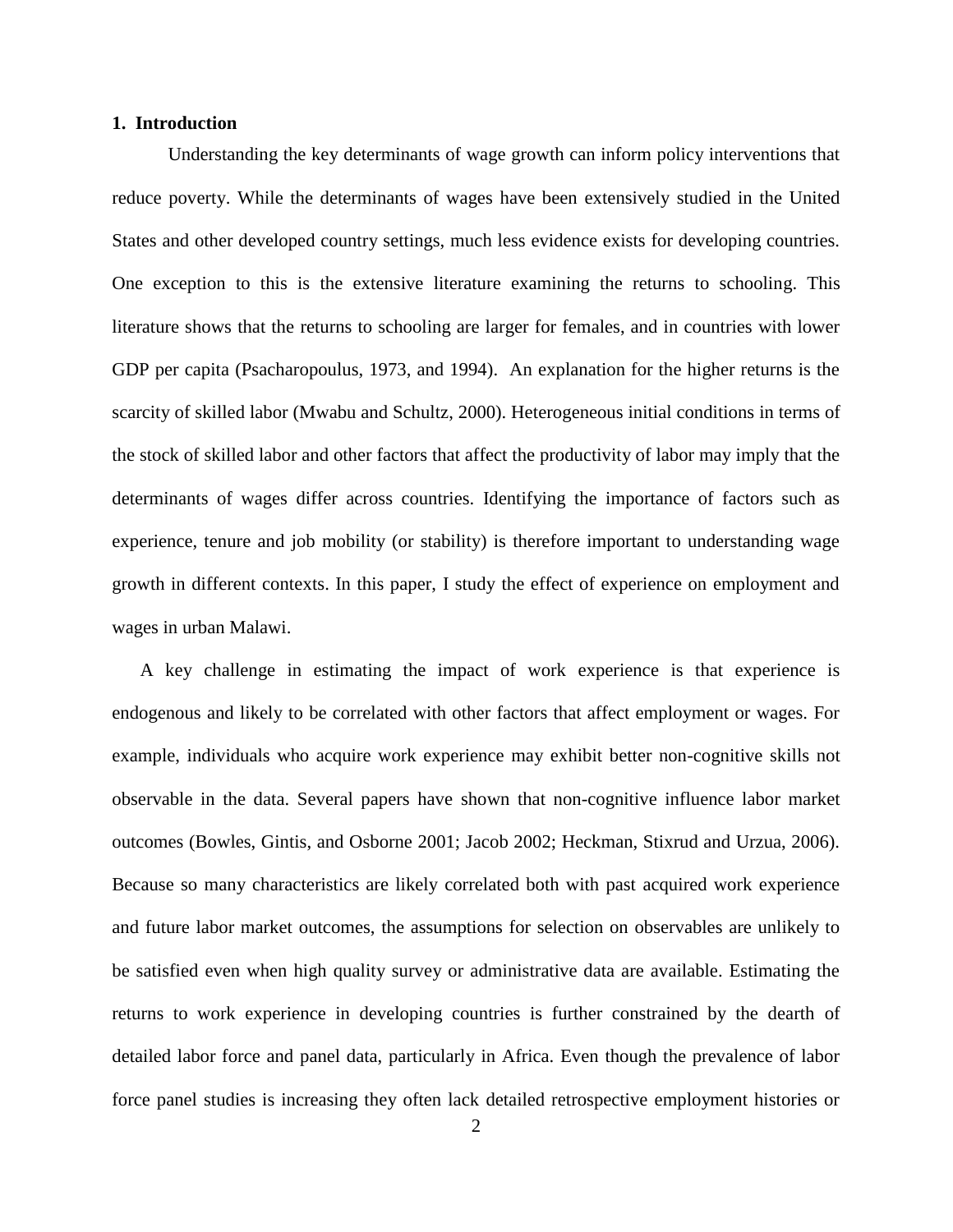sufficient detail on jobs to accurately measure acquired work experience. To circumvent this data limitation, most existing studies use a measure of "potential experience" that is the difference between an individual's age and his years of schooling in estimating the employment and wage effects of experience. However, the prevalence of interrupted or delayed schooling and periods of unemployment renders potential experience a poor proxy for actual experience in developing countries.

In this paper I overcome the identification challenge by exploiting an unusual source of random variation in short term employment. I also collect data that contain more detailed information about employment history than typically available, and measure actual rather than potential work experience. The exogenous variation I exploit derives from an experimental study conducted in Malawi and discussed in detail in Godlonton (2013). Specifically, job-trainees were randomly allocated a probabilistic chance of short term employment in a real job. There were six treatment groups. Individuals were assigned to receive a 0-, 1-, 5-, 50-, 75- or 100-percent chance of employment in research assistance activities at the completion of the training and recruitment process (even if they were not hired by the recruiter). These probabilistic chances of jobs can be used as an instrument for short term work experience. I have rich baseline data, including a baseline survey and resume for each of the 268 job trainees. Outcome data come from a follow-up survey that collects data on retrospective work histories for the eight month period following the experiment.

By instrumenting for an individual's work experience using his randomly-assigned chance of gaining experience from the short term job, I am able to estimate the effect of short term work experience on employment and job search strategies. First, the estimated impact on employment after eight months is positive, though imprecisely estimated. Individuals offered an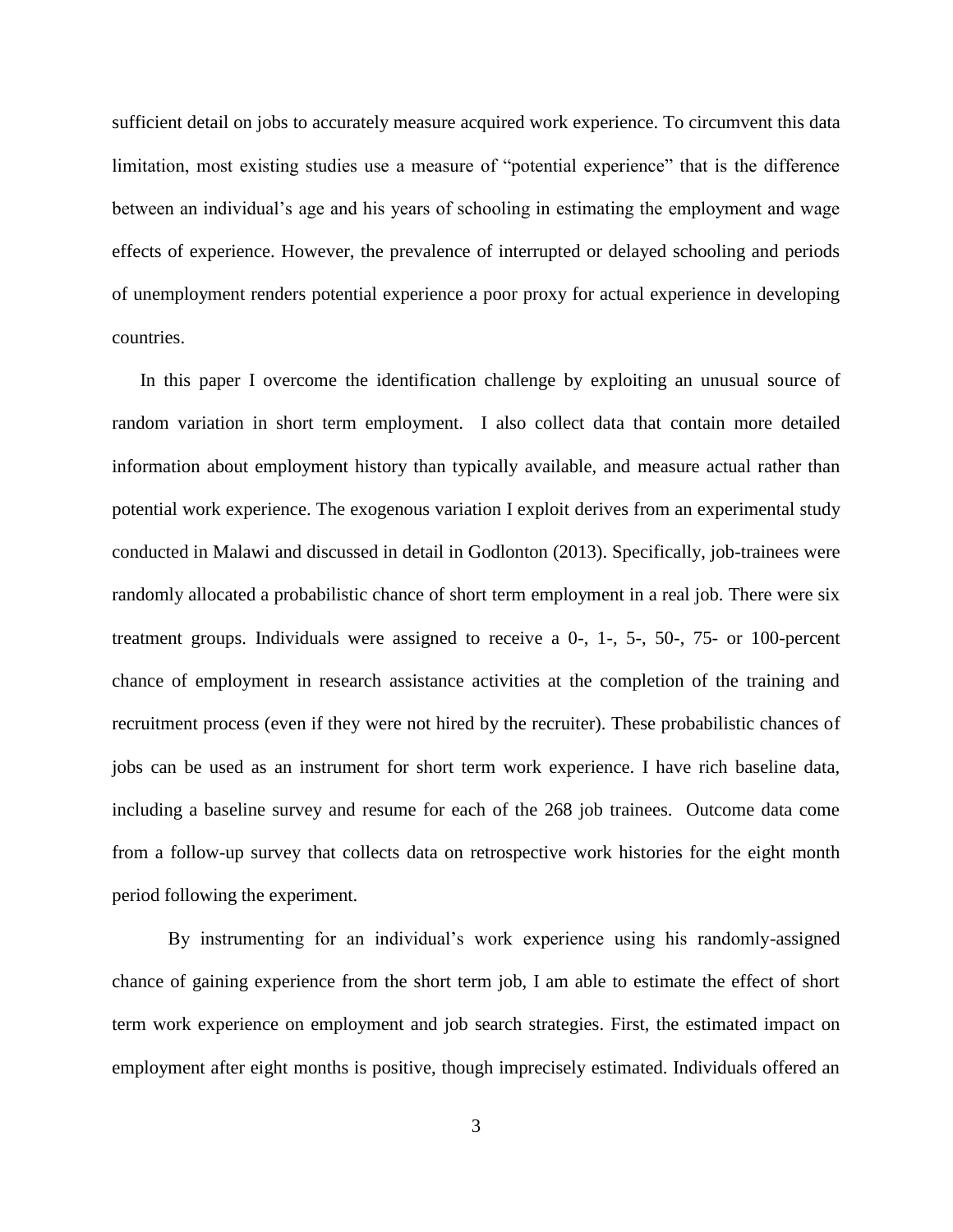alternative job were between 10.6 and 13.9 percentage points more likely to be employed on average during the post-intervention. The estimated impact of experience on the probability of job search and the likelihood of holding multiple concurrent jobs across the eight month period following the intervention is positive but not statistically significant.

Second, I do find a sizeable wage return to work experience. Individuals who were assigned to receive work experience earn on average approximately \$3.80 to \$4.19 more per day, as estimated in specifications that do not condition upon employment. This is a large return representing a 75 to 83 percent increase in daily wages. In specifications that exclude the unemployed and use logged wages, the estimated effect is only somewhat smaller, with experience increasing wages by between 60 and 67 percent. Some of the increase in the wage may be attributed to an increase in the number of hours worked as this increases by approximately four hours per week (although the effect is not statistically different from zero). Another mechanism for the increase in wages is changes in occupation. I find that the short term research assistance experience prompts a shift away from agriculture and related occupations and towards clerical and related occupations. I examine a number of potential mechanisms through which experience causes wage increases. The data do not support the hypotheses that expanded social networks, signaling of ability from letters of reference, or increased reservation wages are behind the increase in wages. Indirect evidence is most consistent with the idea that experience facilitates skill acquisition, and skill is rewarded in the external labor market.

Furthermore, there is interesting heterogeneity in the employment and wage effects. Specifically, individuals of lower ability (as assessed by a numeracy and literacy test) benefit the most from the work experience. For this subgroup, the effect of experience on the probability of employment is statistically significant. Although the small sample size limits statistical precision,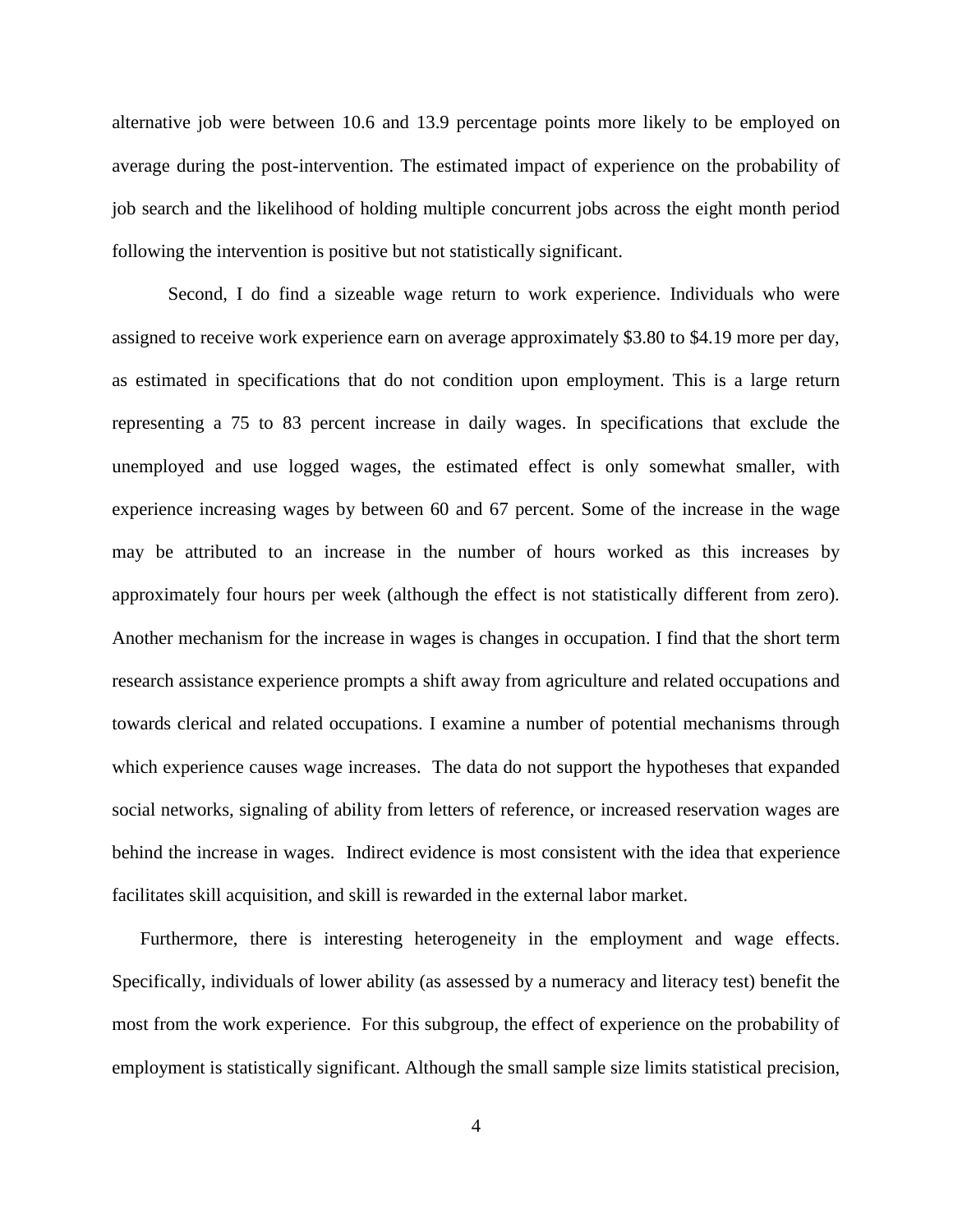there is suggestive evidence that the employment effects are more are in fact growing over time for low ability types.

Overall, the results in this paper suggest substantial wage returns to even very limited work experience. The results are large when compared to non-experimental estimates that rely on variation in potential experience. However, making direct comparisons to the non-experimental estimates is difficult given the lack of variation in the amount of experience acquired for those induced to work by the experiment. The impacts are also large relative to experimental estimates of job training programs, which typically find modest effects at best (Heckman, Lalonde, Smith, 1999; Kluve, 2006). However, in this paper I study a very different context where the returns to experience may be significantly larger due to the scarcity of skills. Also, unlike most job training programs in developed countries, experience in this context is actually targeted to relatively skilled individuals, and individuals possibly gain general skills.

The paper is organized as follows. Section 2.2 provides background information both on related literature, relevant aspect of Malawian urban labor markets where this study is conducted and a description of the intervention. Section 2.3 describes the data used and Section 2.4 presents the empirical strategy. Section 2.5 presents and discusses the results. Section 2.6 concludes.

## **2 Context and data**

## **2.1 Malawi: Education, experience and earnings in wage employment**

Like much of Sub-Saharan Africa, the majority of Malawians depend primarily on subsistence agriculture. Internal migration to urban centers is high and rising (HDR, 2009), however. The trend towards urbanization means that understanding wage growth is particularly important in order to inform labor policies targeted to the growing urban labor force.

Previous studies of the return to education in Malawi estimate wage increases of between six and ten percent per additional year of schooling (Chirwa and Zgovu, 2001; and Chirwa and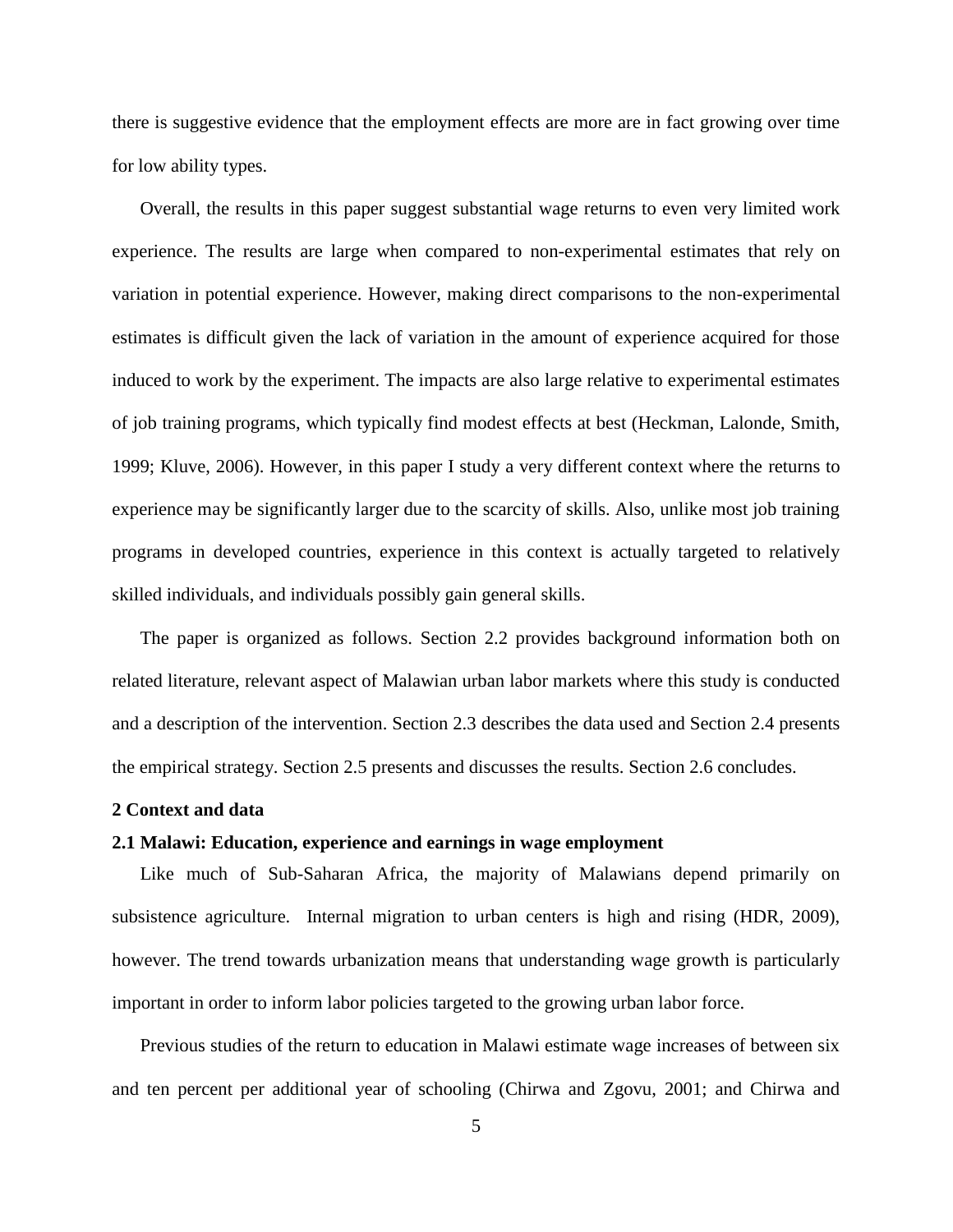Matita, 2009). These estimates of returns to each additional year of schooling are consistent with relatively high point estimates of the effects of completing primary, secondary and tertiary (Psacaharopoulos and Patrinos 2002; Castel, Phiri and Stampini, 2001). One study has estimated the Mincerian return to experience for Malawi, finding that every additional year of potential experience is associated with a wage increase of approximately five percent (Chirwa and Matita, 2009). A five percent return to each year of experience is high relative to the marginal value of education in other countries; King, Montenengro and Orazem (2012) review Mincerian estimates of the return to experience from 122 datasets across 86 developing countries and find estimates between -1 and 4.25 percent per additional year of experience.

However, using potential experience as a measure of accumulated experience has been widely criticized, particularly in labor markets where there is high job turnover and general employment instability. Light and Ureta (1995) use work history data from the United States to show that specifications using cumulative experience and potential experience produce misleading estimates of the returns to tenure and experience in the United States. Using potential experience to measure work experience is particularly flawed in low-income countries due to high rates of grade repetition in school; exit and re-enrollment in schooling; and long spells of unemployment (Lockheed, Verspoor, et al. 1991; Lam, Ardington and Leibbrandt 2011; and Pugatch, 2013).

In this paper, I exploit the experimental variation from a randomized controlled trial conducted in urban Malawi discussed in greater detail in Godlonton (2013). The exogenous variation in work experience generated by that experiment provides the opportunity to examine the causal impact of a short term work opportunity on later labor outcomes.

## **2.2 Experimental variation**

6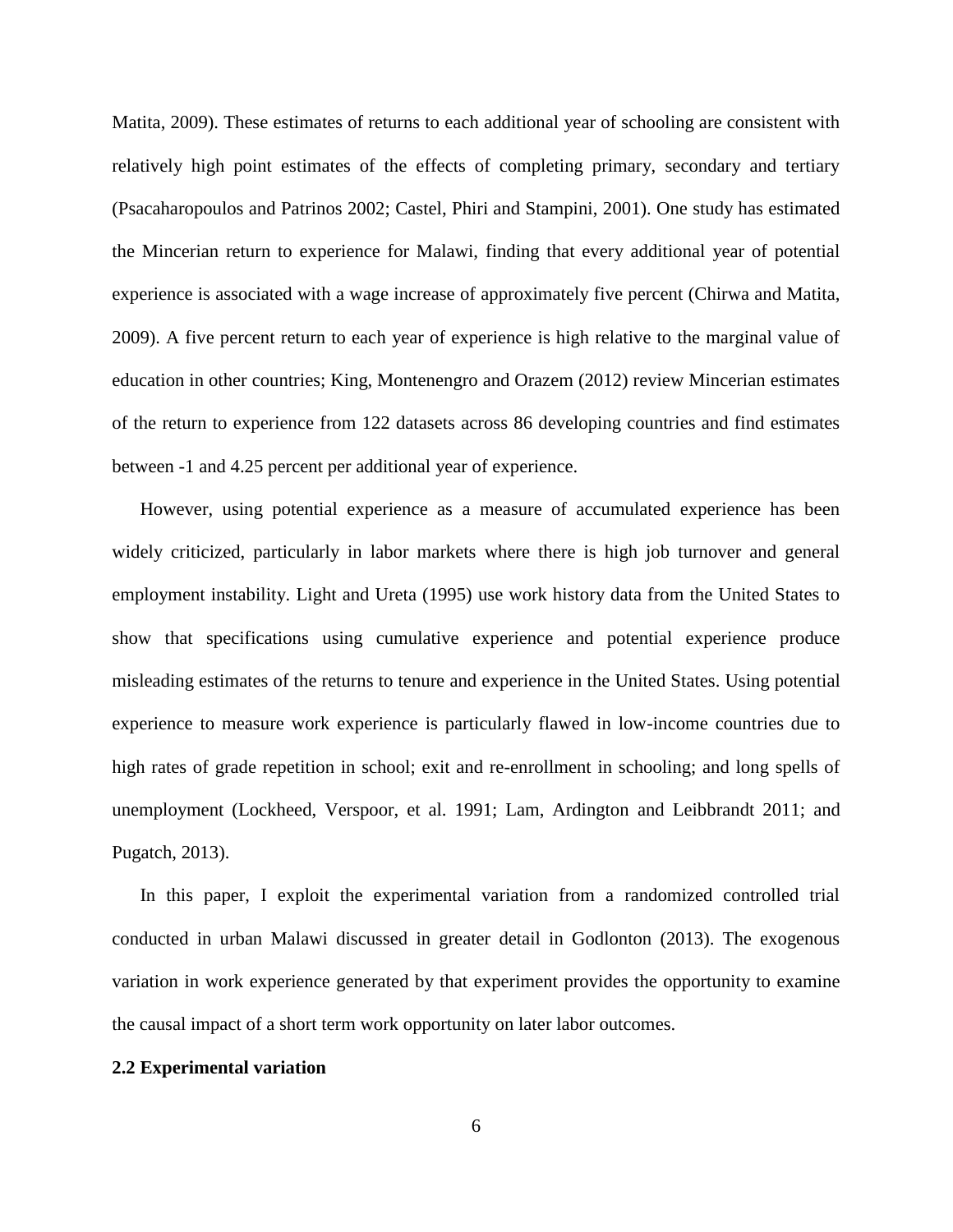This paper makes use of the exogenous variation in work experience generated by a randomized controlled trial that offered individuals undergoing a real recruitment process a probabilistic chance of an alternative employment opportunity. Individuals were assigned a 0-, 1- , 5-, 50-, 75- or 100-percent chance of alternative employment in the event that they failed to secure employment through the recruiter's competitive hiring process. Thus, the probabilistic job guarantee provides a lower bound on the probability that an individual had the opportunity for employment at the conclusion of the recruiting process. The randomization was stratified by ability and prior experience with the recruiter. The alternative employment opportunity offered the same duration and wage as the standard employment offer from the recruiter. Individuals were still able to earn a job through the recruitment process by performing well during the job training, and those who secured both jobs were required to take the recruiter's job or turn down both job offers. Given that the recruiter's job and the alternative jobs were of equal duration and paid the same wage, those who became employed through the project acquired the same amount of work experience at the same pay whether they ultimately worked for the recruiter or in the alternative job. Estimation of the effect of the probabilistic job guarantee must account for the fact that the probabilistic jobs increased the likelihood of both being selected for the recruiter's job and being eligible for the alternative job (see Godlonton, 2013 for details).

The work experience acquired is short term. The job provided individuals with five days of paid work experience. The recruiter's job was for employment as an interviewer. The alternative jobs were different research assistant tasks, including archival research, data entry, and translation and transcription of qualitative interviews. Many of these tasks may embody some real acquisition of new and transferable skills for the participants. Upon completion of the job, participants a generic letter of reference.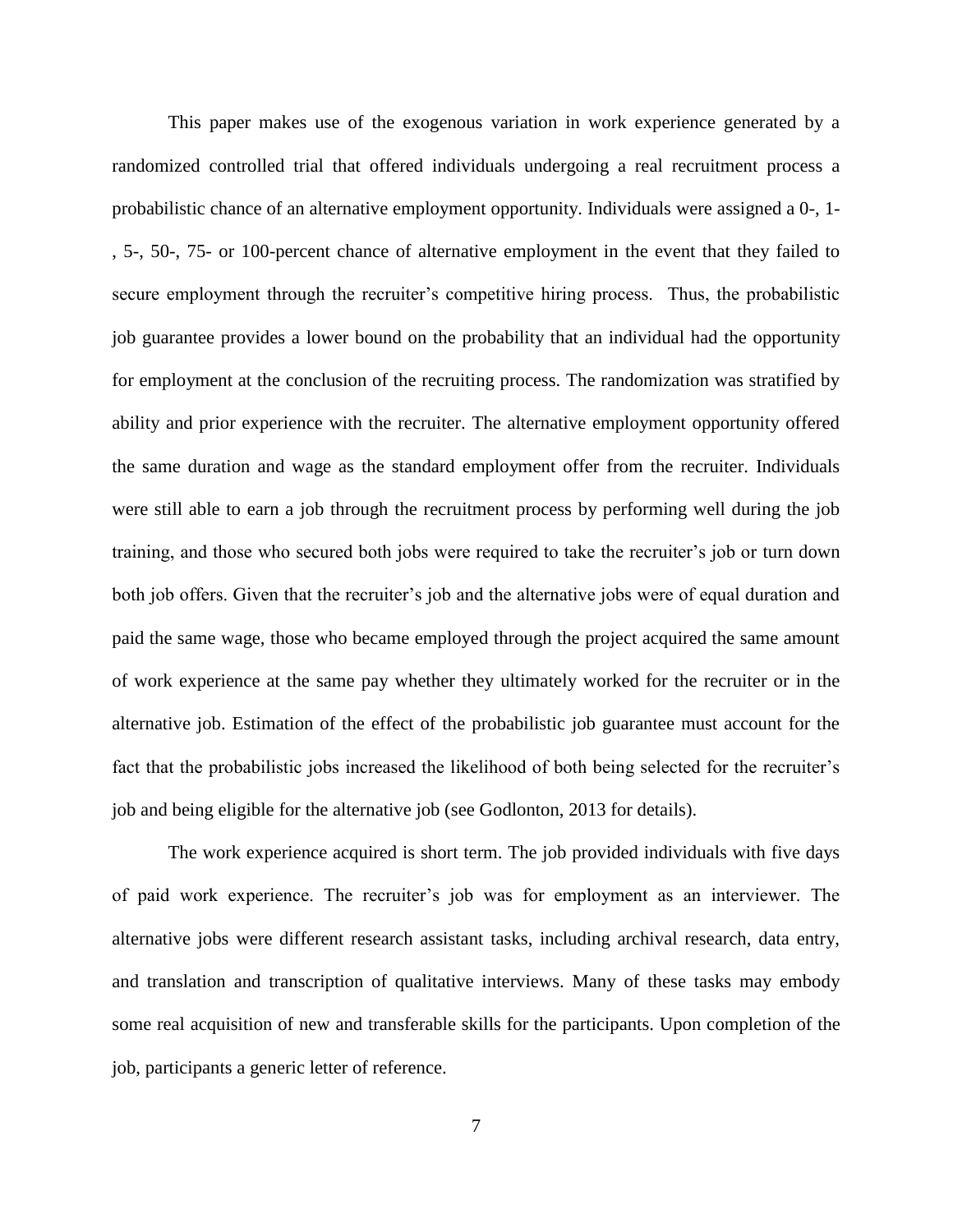Once the recruitment process was completed, the probabilistic chances of employment were realized. For individuals assigned a 1-, 5-, 50- or 75 percent chance of an alternative job; random draws were conducted. For example, an individual assigned a 75-percent chance of an alternative job drew a token from a bag that contained 75 red tokens and 25 green tokens. If the individual drew a red token then he was offered the alternative job; if he drew a green token, he was not. Similar draws were conducted by each individual, with token distributions adjusted for his randomly-assigned probabilistic treatment groups. Individuals assigned a 0-percent chance knew with certainty they were not eligible for alternative jobs and those assigned a 100-percent chance knew they were guaranteed alternative jobs, so no draws were conducted in those cases. I use the treatment assignment (i.e. the probability of an alternative job) to instrument for acquired short term work experience. This unusual random determination of employment allows a unique opportunity to measure the causal effect of short term work experience on future labor market outcomes.

### **3 Data**

Figure 2.1 outlines the timeline of the data used in this paper. The sample of respondents is drawn from a recruitment process hiring male interviewers, during which trainees also participated in an experiment that offered randomly determined probabilistic jobs. Data come from a baseline survey collected prior to the start of the recruitment process, administrative records about treatment assignment and employment realizations for both probabilistic alternative jobs and hiring by the recruiter, and a follow-up survey that was conducted nine months after the completion of the work opportunities presented by the experiment.

*Baseline data:* Prior to the start of the recruitment process, respondents completed numeracy and literacy tests and submitted their resumes. Using the numeracy and literacy scores I construct an ability measure. In addition to this information a baseline survey was conducted.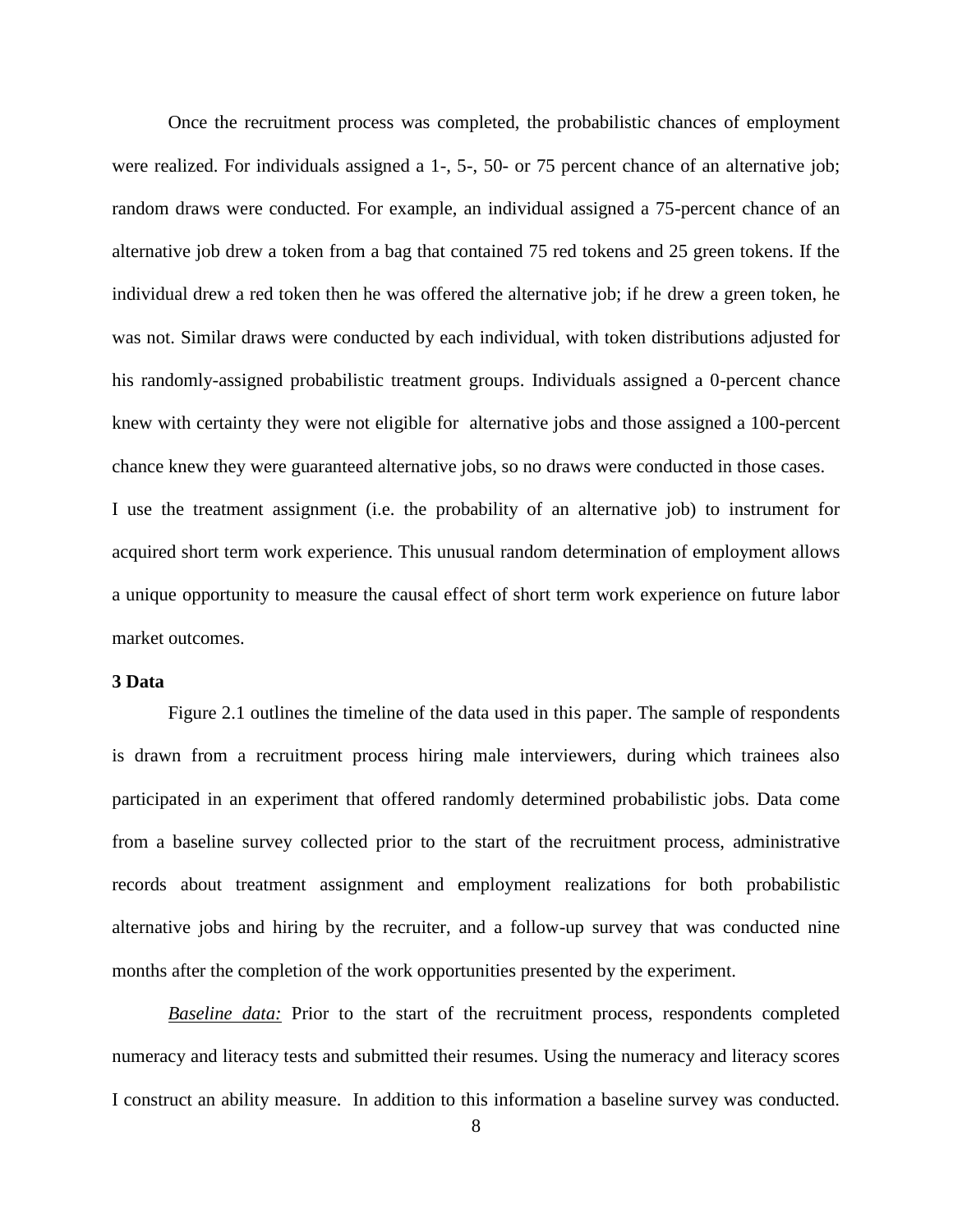The baseline survey collected information on basic demographics, general education and work experiences, as well as mental and physical health. The baseline survey was self-administered by respondents.

*Probabilistic alternative job offers:* I use both the assignment to treatment records, as well as the realization of the probabilistic draws (i.e. whether or not each participant was actually offered a job, conditional on the distribution he was randomly assigned to). Assignment to an employment probability was stratified by baseline ability quintile and prior experience with the recruiter. In Godlonton (2013) it is shown that the treatment assignment is balanced; in other words, there are no systematic differences in covariates between the different treatment groups.

*Follow-up survey data:* A follow-up survey was conducted nine months after the implementation of the experiment. While the reference period for the survey questions is the nine months following the completion of the work experience opportunities, some participants erroneously report work tied to the experiment. To deal with this survey recall error, I exclude the first month of recall data and rely only on the eight month period beginning one month after the completion of the work experience opportunities. The follow-up survey was conducted by phone and included an extensive module on job search, labor market perceptions (current and future likelihood of finding employment), current employment and employment experiences over the last eight months, current and past wages as well as a mental health module.

Table 2.1 shows that attrition was not statistically significantly associated with the treatment status. A total of 84.7 percent of the sample was successfully interviewed at follow-up. The attrition rate was lowest among participants who had received the 75-percent job guarantee (7.1 percent). Individuals assigned a 0-percent chance of an alternative job have the highest rate of attrition (18.9 percent). The difference in attrition between these two groups, although large, is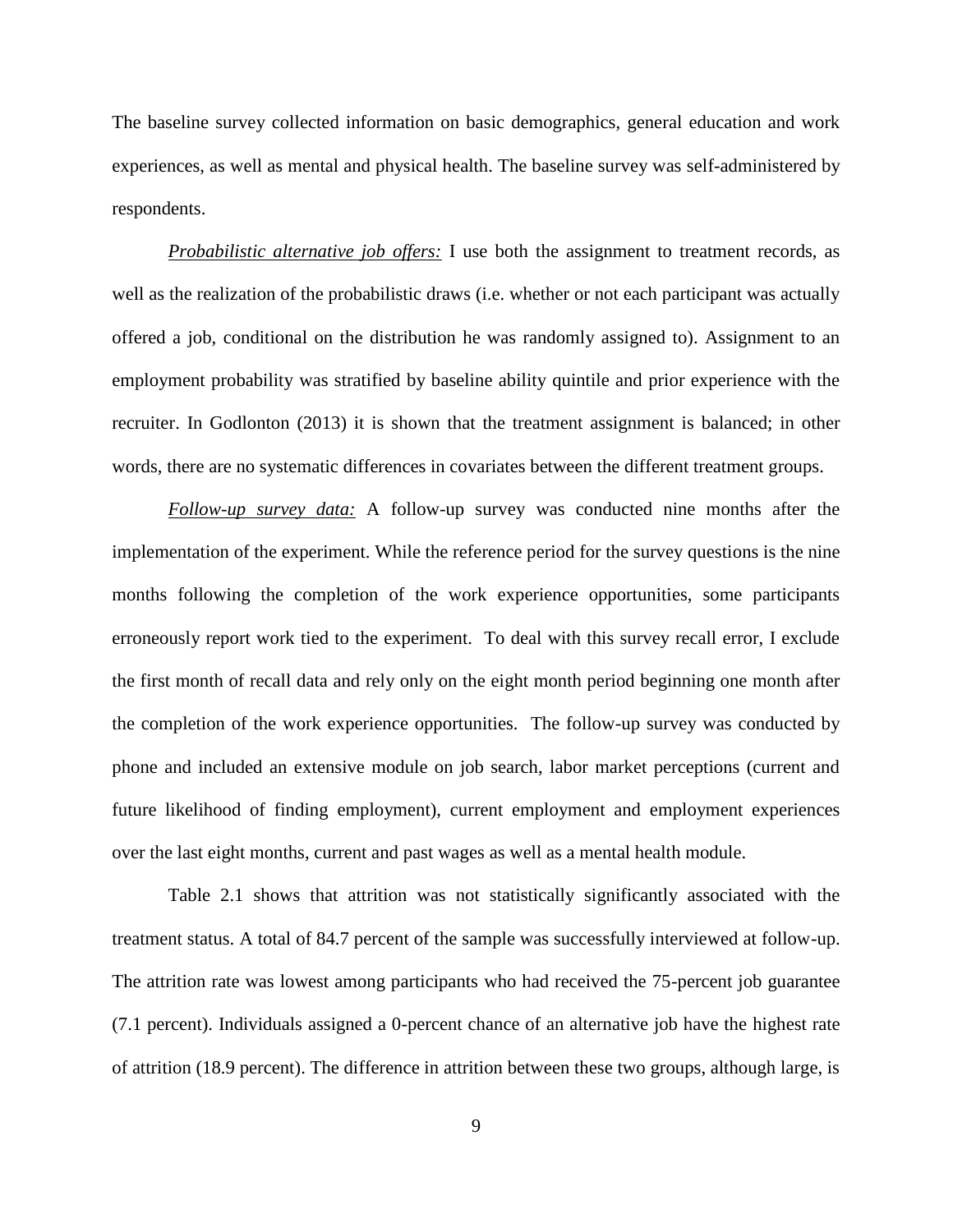not statistically significant ( $p=0.168$ ). Moreover, the probability of receiving an alternative job does not predict the probability of being interviewed at follow-up (coeff.  $= 0.049$ , p-value  $=$ 0.433).

Table 2.2 shows that there is not differential attrition for other baseline characteristics including age, education, ability and previous work experience (Column 5). Respondents of the Ngoni tribe and those that had worked in the six months prior to baseline are slightly less likely to attrit (significant at the 5 percent level and 10 percent level respectively). However, these differences are not large in magnitude. Moreover, there is no systematic differential attrition by treatment status (i.e. the probability of the alternative job) that is correlated with baseline characteristics. To test this, I regress an indicator for being in the follow-up sample on the probability of being assigned an alternative job, the baseline characteristic of interest, and that probability interacted with the baseline characteristic (Appendix Table C.1).

The final analytical sample includes the 227 respondents found at follow-up. The average respondent in this sample is approximately 26 years old and 17.2 percent are married. Approximately 16.7 percent of the sample have at least one child, and of those that do have at least one child they have an average of 1.8 children. Respondents are relatively well educated for Malawi with an average of 13 years of education, but this is driven by the eligibility criteria of the recruiter which required individuals to have at minimum completed their secondary school education. Despite being relatively well-educated for Malawi all these men were actively seeking work at the time of the baseline sample and they reported earnings of only approximately \$210 per month over three months prior to the experiment (Table 2.2, Column 2).

## **4 Empirical strategy**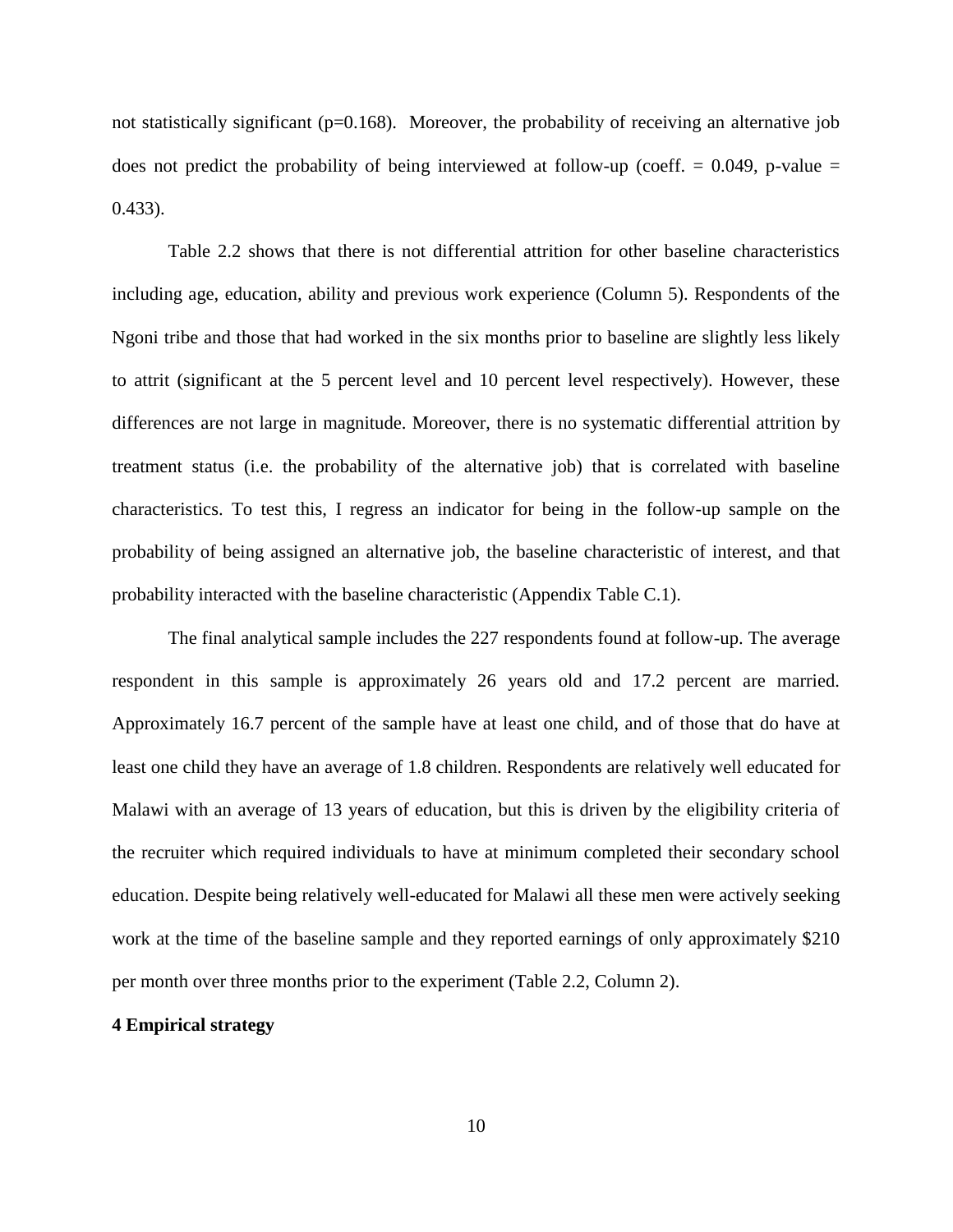If experience was randomly assigned across individuals, then we could estimate the average treatment effect of experience on employment and wages using ordinary least squares (OLS). In that case, one would estimate the following regression equation:

$$
y_i = \alpha + \beta_1 J O_i + X_i' \delta + \varepsilon_i \quad (1)
$$

where  $y_i$  = employment (or wages) for individual *i*,  $T_i$  is a dummy indicator for whether or not the individual received a job, and  $X_i$  is a set of individual characteristics. However, in this setting work experience was not itself randomly assigned. Instead, individuals were randomly assigned different probabilities of obtaining work experience. These probabilistic job guarantees affected their likelihood of obtaining experience from one of two different types of jobs – the recruiter's job and the alternative job. I therefore implement an instrumental variables approach. The system of equations then estimated is:

$$
Y_i = \alpha_0 + \beta_1 Any J O_i + X_i' \delta + \varepsilon_i \tag{3}
$$
  
Any  $J O_i = \pi_0 + \pi_1 P 1_i + \pi_1 P 5_i + \pi_1 P 5 0_i + \pi_1 P 7 5_i + \pi_1 P 1 0 0_i + X_i' \varphi + \varepsilon_i \tag{4}$ 

where  $JO_i$  measures whether individual *i* was offered a short term job;  $PI_i$ ,  $P5_i$ ,  $P50_i$ ,  $P75_i$ ,  $P100_i$ indicates the binary indicators for the treatment arms; and *X<sup>i</sup>* represents a set of covariates. The set of covariates used is the same as those used in equation (2) and listed above. I also include stratification cell fixed effects to account for the fact that treatment assignment was stratified by ability and prior work experience with the recruiter. The key coefficient of interest is  $\beta_l$ .  $Y_i$ measures labor market outcomes of interest to examine both the intensive and extensive margins. To examine changes at the extensive margin I measure the impact the probability of being employed nine months after the experiment, and the fraction of months in which individuals are employed in the eight months following the intervention. To measure impacts at the intensive margin, I examine the average daily wage earned by individual *i* across that the eight month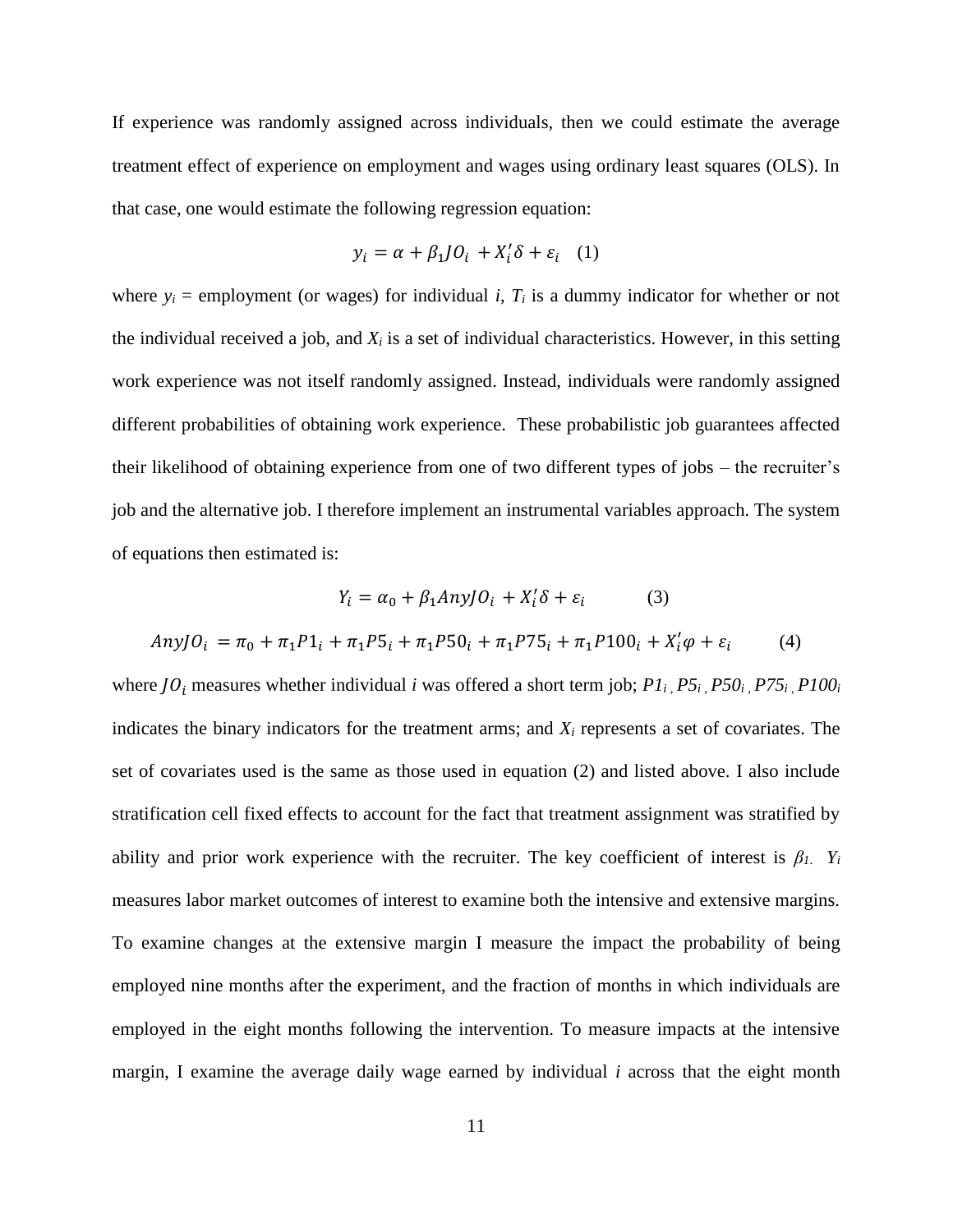period. I allow for possible heteroskedasticity in the error terms by using heteroskedastic-robust standard errors.

For the probability of assignment to the alternative job to serve as a valid instrument for work experience, it needs to satisfy two conditions: i) the instrument must be correlated with the endogenous variable; ii) the probabilistic job offers must not affect later labor market outcomes except through the acquired work experience.

The first condition implies that assigned probability of alternative employment should predict whether or not the job-seeker acquired any job (recruiter or alternative job) through this intervention. Estimating the first stage relationship shows that the instrument is, indeed, relevant:

$$
Any J O_i = \pi_0 + \pi_1 P 1_i + \pi_1 P 5_i + \pi_1 P 50_i + \pi_1 P 75_i + \pi_1 P 100_i + X'_i \varphi + \varepsilon_i \tag{2}
$$

In the equation above,  $AnyJO<sub>i</sub>$  is defined as a binary indicator equal to one if the respondent either received a randomly determined job or a recruiter's job. I use indicator variables for each of the treatment arms.  $P1_i$  equals one if the individual received a one-percent probabilistic chance of a job, and  $P5_i$ ,  $P50_i$ ,  $P75_i$ , and  $P100_i$  are similar indicator variables for the 5-, 50-, 75- and 100-percent treatment arms. The omitted category is the group who received no chance of an outside job. *X<sup>i</sup>* represents a set of covariates and includes: age, marital status, education dummies, a dummy indicator for whether the respondent has any children, the number of children that the respondent has, ability score (a composite measure of numeracy and literacy scores), dummy indicators for tribe, a dummy indicator if the respondent has any work experience, reports any work in the past month and any job search in the past month, and the number of months in the last six months he has worked.

Table 2.3 presents the first stage estimates. The first stage results show that the probabilistic jobs strongly predict the probability participants received any job (recruiter or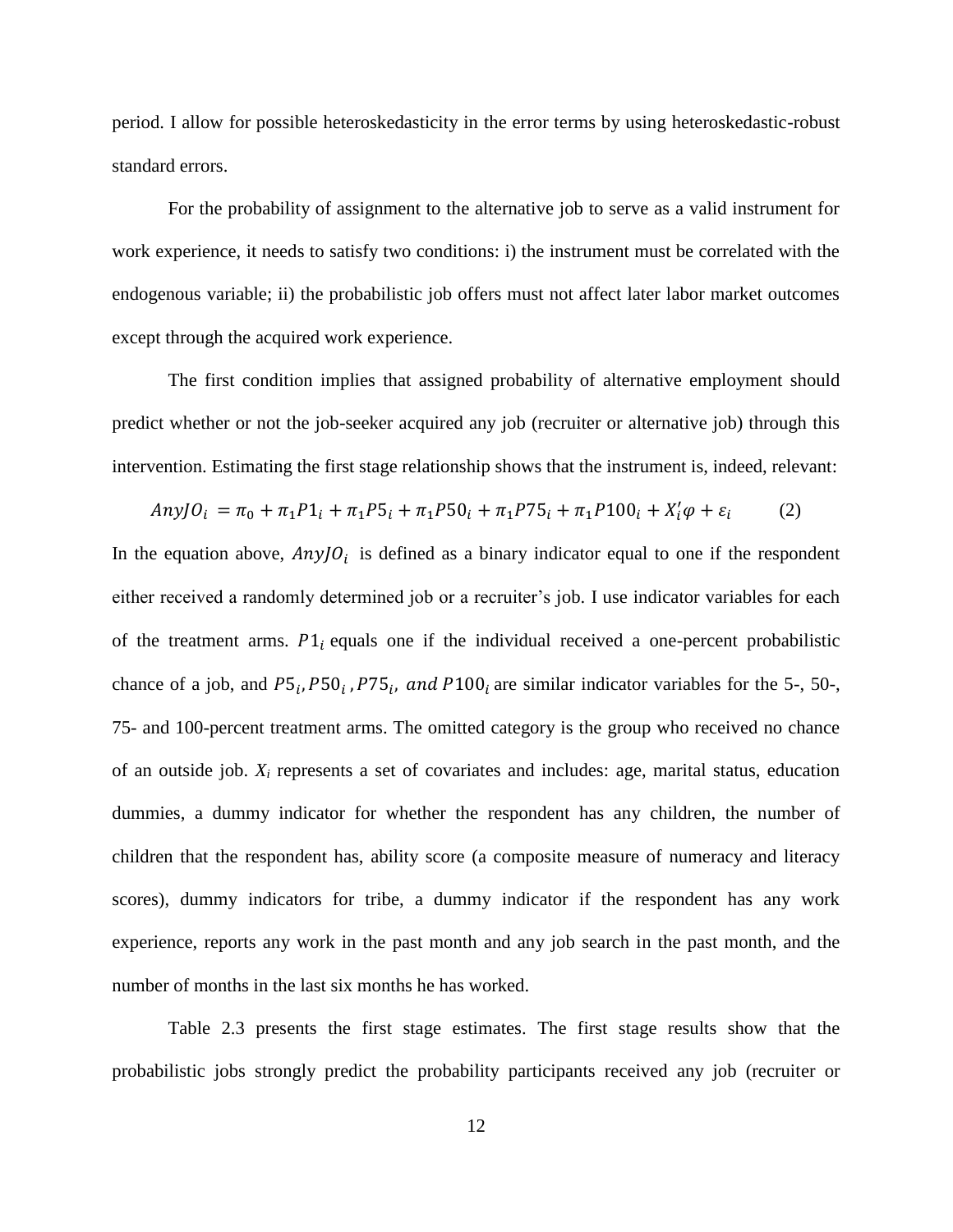alternative). This expected result derives mechanically from the assignment of alternative jobs, as well as through a behavioral response by participants to the job guarantees. As shown in Godlonton (2013) the probability of being hired by the recruiter was higher among those who received the 75- or 100- percent chance of an alternative job, likely because the improved outside option lowered stress and increased performance during the recruiting process. Both mechanisms work in favor of a higher probabilistic job guarantee causing a higher chance of subsequent employment. Table 2.3 Column 1 confirms this hypothesis. A total of 16.3 percent of individuals assigned a zero chance of an alternative job got a job. Individuals assigned a 1- or 5 percent chance of an alternative job are not more likely than those who were assigned a 0-percent chance to get any job. The coefficients are positive as predicted, though the standard errors are large. Individuals assigned a 50-, 75- and 100- percent chance of an alternative job are respectively 40.2, 56.8 and 83.7 percentage points more likely to get any job than those with no chance of the alternative job. The first stage F-statistic is 101.11, far above the rule of thumb threshold for weak instrument concerns. These results are robust to the inclusion of stratification cell fixed effects (column 2) and additional covariates (column 3).

The exogeneity condition for the IV strategy requires that, conditional on baseline characteristics, the probabilistic job offers do not affect later employment outcomes independently of acquiring a job through the experiment (recruiter or alternative). Monotonicity would have been violated if higher probabilistic job offers had reduced the likelihood of acquiring the recruiter's job. However, as shown in Godlonton (2013) this is not the case. In fact, individuals assigned a 75- or 100 –percent chance of an alternative job were about twice as likely to be hired by the recruiter as those who were not eligible at all for alternative jobs. A second concern is that the probabilistic job offers may have affected individuals' perceptions about their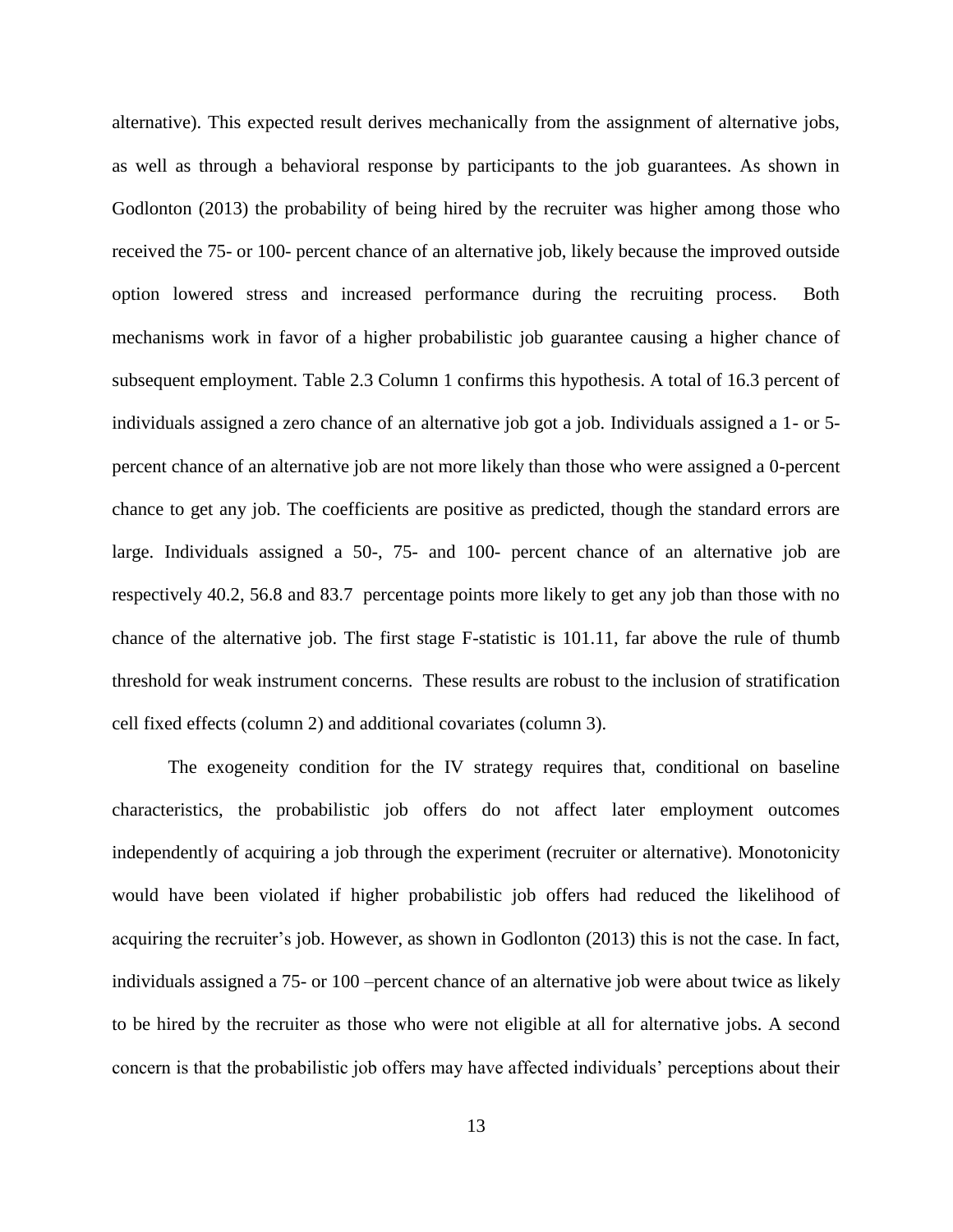own ability to find employment. Results in Godlonton (2013) show that there is no effect of the probabilistic job offers on perception of ones' own likelihood of employment.

A third concern is that the probabilistic job offers affected skill acquisition during training, and that skill was subsequently rewarded by the labor market. The finding in Godlonton (2013) that individuals perform differentially on recruiter administered training tests during the recruitment process may initially heighten that concern. However, it is unlikely that there were general benefits to this training. The training conducted by the recruiter and evaluated in the performance tests was tailored to the specific needs of that particular recruiter's temporary job, interviewer positions for a health survey. Participants worked systematically through the questionnaire the recruiter planned to administer, in order to understand the terminology of and instructions for filling in each item. Participants were given systematic explanations about how to interpret questions, but the training was very specific to the survey in question. Skills related to this particular questionnaire are highly firm-specific and are unlikely to be marketable to the labor market. Moreover, for the training to have an impact in the labor market the differential performance of the participants needs to be observable to future employers. Individuals did not receive their grades on these assessment tests and letters of reference only described the nature of the job but not the employee's specific performance. As such, the only way for the differential performance during training to affect subsequent employment and earnings in the outside labor market after the intervention is for outside employers to value the specific content of the training conducted by the recruiter during the experiment. Given the nature of the recruiter's training, this is unlikely.<sup>1</sup> Generally, in this

 $\overline{\phantom{a}}$ 

<sup>&</sup>lt;sup>1</sup> I restrict the analysis by excluding those assigned the 100-percent treatment group; and those assigned the 0-percent treatment group. These sub-groups show that the results are slightly smaller and in some cases lose statistical significance which is not surprising as the sample sizes are small. These estimates also show that the results are not eliminated by dropping either of these groups which suggests that the results are not driven by differential learning (results not shown).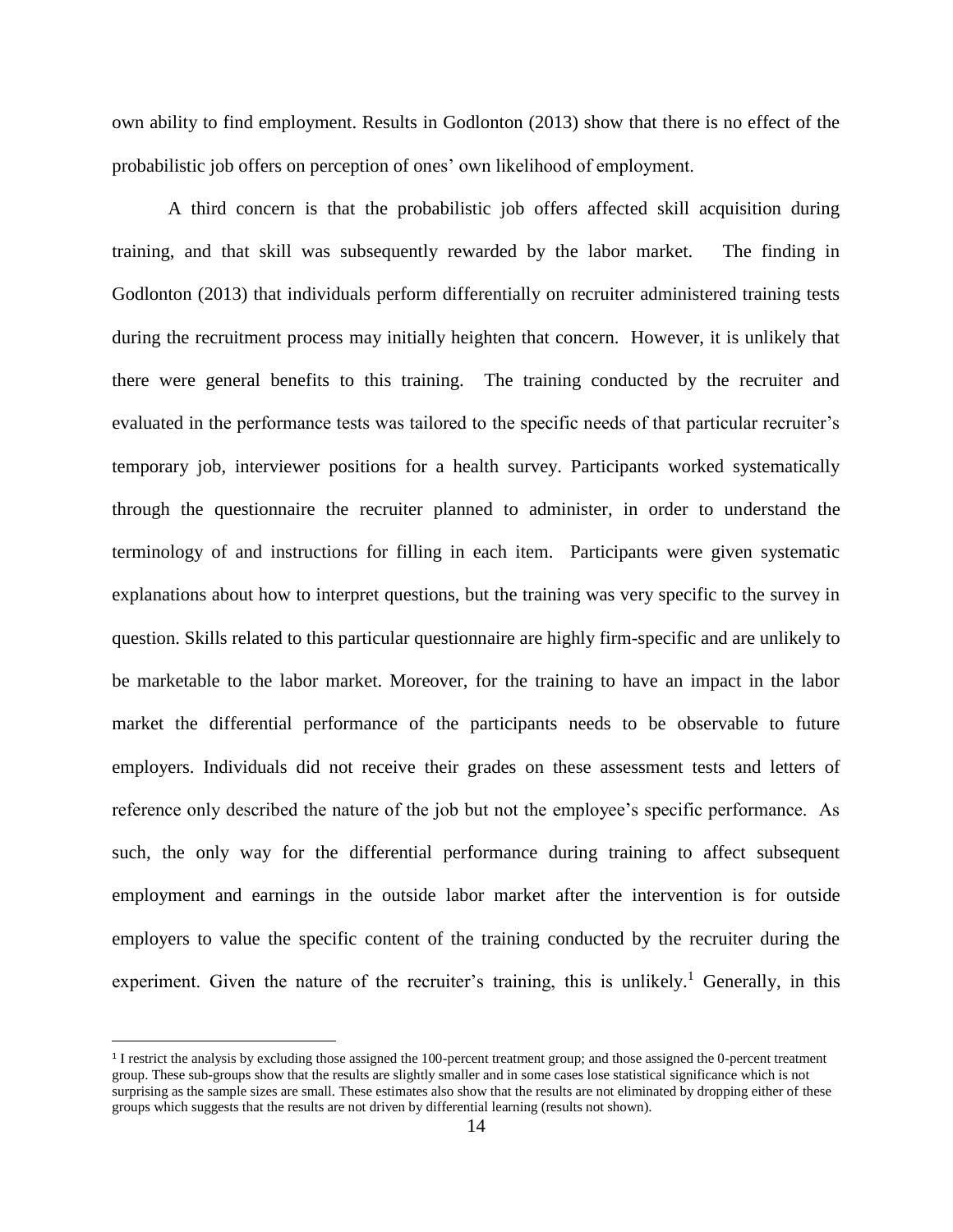context when individuals apply for a new interviewer position even within the same firm they still are required to undergo the same training for each new survey as the content of each training and skills taught are specific to that survey. In other words, experienced and novice interviewers undergo the same training for each survey they work on.

Conditional on instrument validity,  $\beta_1$  captures the local average treatment effect (LATE) of the short term job on labor market outcomes – employment and wages.

# **5 Results**

Work experience may affect employment at the extensive margin, by changing the probability of employment, and the intensive margin, changing wages conditional on employment. In this section, I use the variation generated by the experiment to study the return to experience at each of these margins.

#### **5.1 Returns to experience**

Table 2.4 presents the impact of the short term work experience on job search, employment, and the concurrent number of jobs held. This table uses data aggregated by individual across the eight month post-intervention time period. The employment variable used is the probability of employment during this timeframe. This is constructed by calculating the fraction of months that the individual is employed over the eight months following the intervention. Similarly, the job search variable is defined as the average probability an individual actively sought work (whether or not they were employed). Again, like the employment variable this is constructed as the fraction of months an individual actively sought work in the postintervention period. The measure of concurrent number of jobs held is constructed as the average number of concurrent jobs held during the last eight months.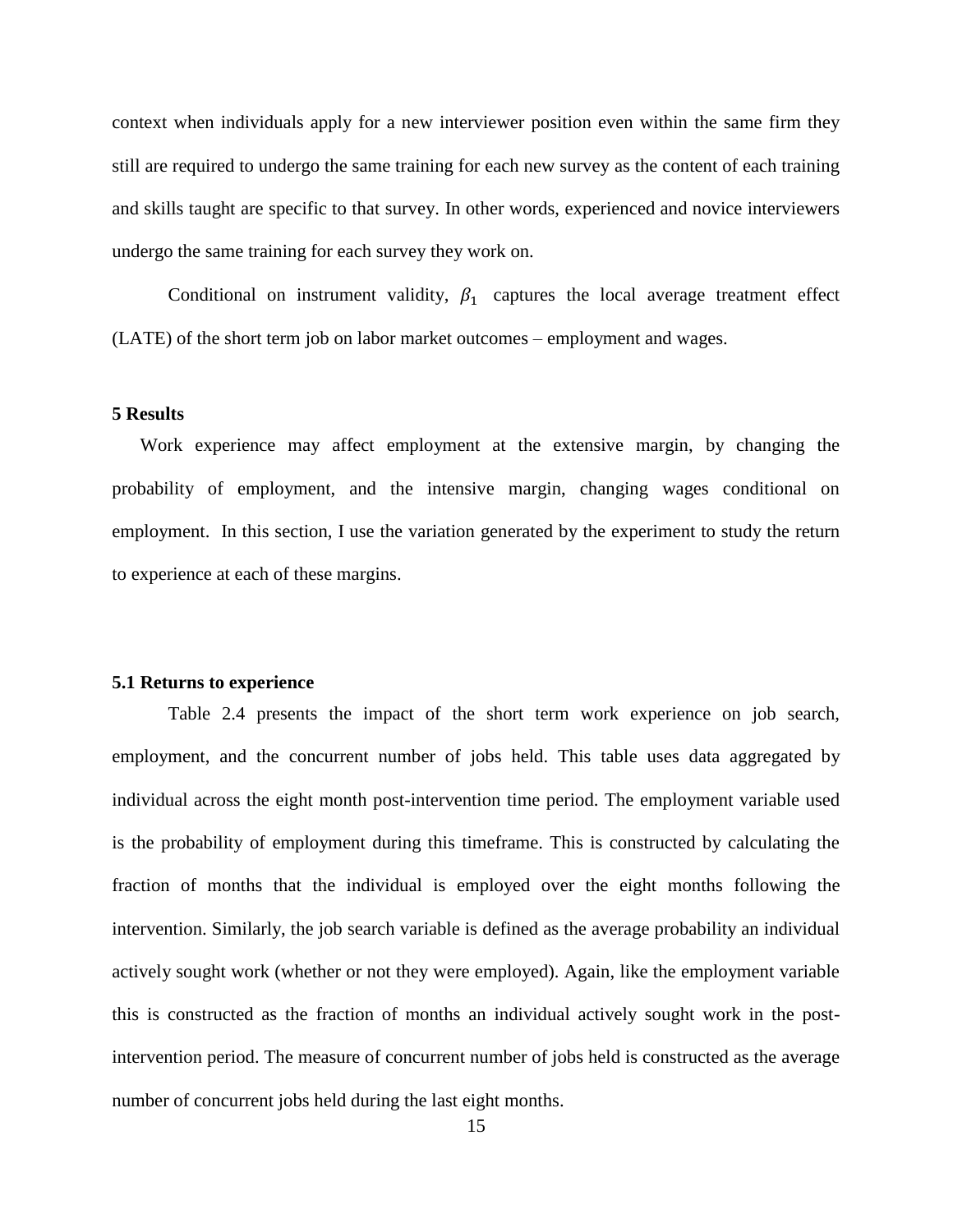Work experience increases the probability of employment by all three measures. The short term work experience provided by the experiment increased the probability of subsequent by 10.6 to 13.9 percentage points. The estimated coefficients increase in magnitude and precision when we include stratification cell fixed effects (column 2) and covariates (column 3). The estimated effect is large, representing a 25 to 33 percent increase in the probability of being employed. To explore the time dynamics behind the average effect estimated in Table 2.4, Figure 2.2 plots the estimated employment impacts of the job separately for each of the eight months following the intervention. Although the one-month estimates are imprecise, the effects are positive in each of the eight months and statistically different from one another.

Work experience also increases the probability of searching for a job (column 4) and the number of concurrent jobs held (column 7). These estimates are robust to including controls for stratification cell fixed effects and covariates.

Another margin along which employment may adjust is the number of days worked. Underemployment in Malawi is high, and there is plenty of scope to increase labor supply along the intensive margin. Data from a nationally representative household survey shows that urban men who have completed secondary school, the relevant comparison group for the experimental sample, work only 23.4 hours per week conditional on being employed. The follow up survey uses the standard labor supply survey instrument (2010/2011 IHS), so it measures hours of work rather than days of work in the past week. While I cannot measure the change in days of work, I can examine the change in the number of hours worked, and compute the implied average wage per hour. These results are also presented in Table 2.5. I find that among the employed, individuals are working approximately 40 percent more hours per week. In the local context, however, individuals are more likely to be able to adjust their labor supply at the daily than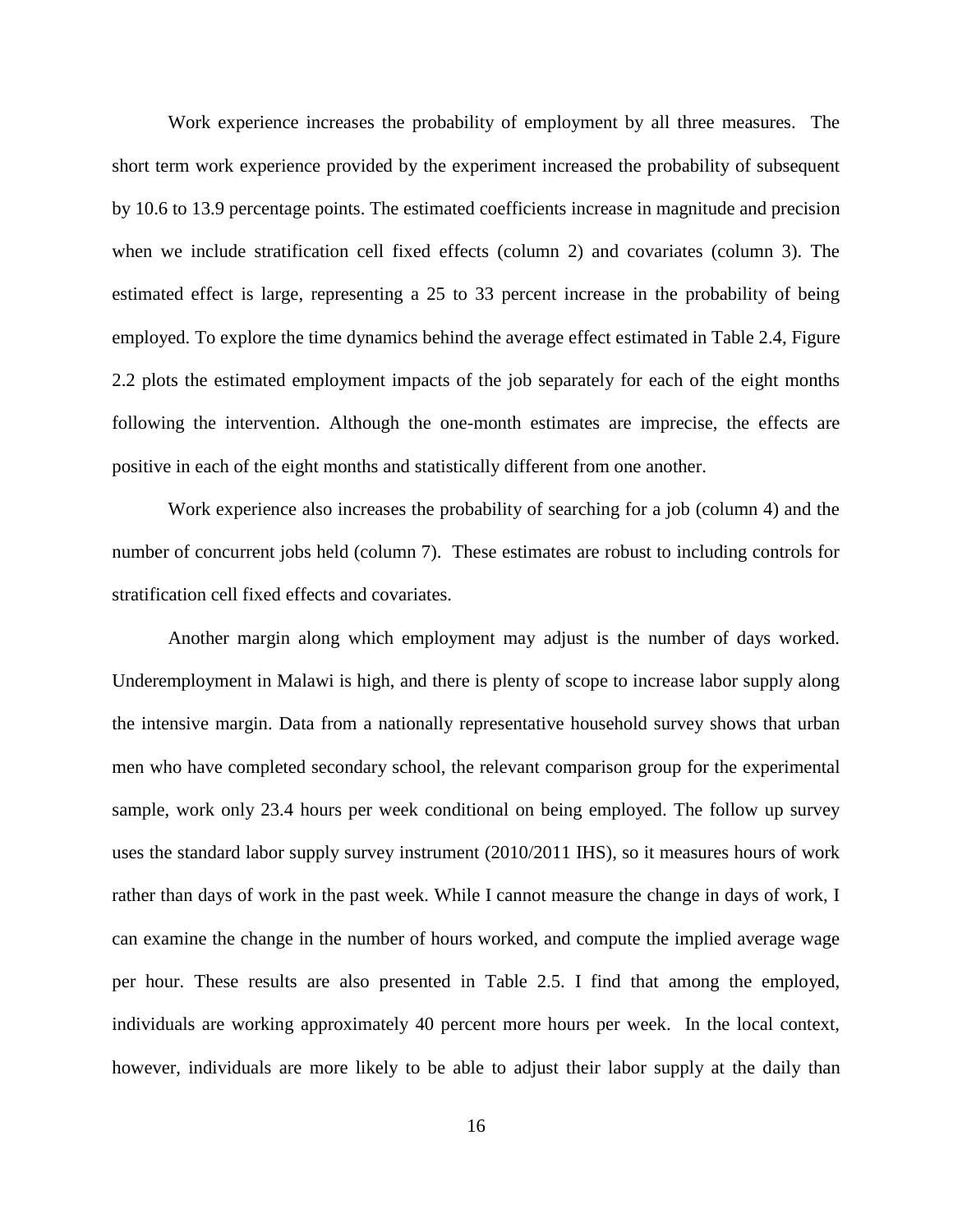hourly margin, and they are paid per day rather than per hour. It is probably more accurate to interpret differences in hours as indicative of differences in the responsibilities of the job. Therefore, the results for hourly wage should be interpreted with caution. These estimates and show no statistically significant impact on the hourly wage (Table 2.5 columns 4 through 6). The magnitude of the coefficient indicates an increase of \$0.72 per hour which is large in magnitude but it is not statistically significant.

Before turning to the mechanisms behind the increase in employment, Table 2.5 explores the impact of work experience on wages. The outcome measure is the individual's average daily wage over the eight-month follow up period. This measure is not conditional on employment, so periods when the individual is unemployed are included (as zeros) in the average. Daily wages – rather than the hourly wages used in much of the related literature – are the relevant unit in this context. Institutionally, all Malawian labor policies pertain to daily employment; for example, the minimum wage law is with respect to daily wages, not hourly wages. Daily or even more highly aggregated wages are also salient to respondents. The follow-up survey allowed individuals to choose the time unit for reporting their wages, with, 75.8 percent of respondents reporting monthly wages and 18.5 percent reporting daily wages. Therefore, while the literature about employment in developed countries uses hourly wages as the primary outcome of interest, daily wages are a more appropriate measure in this context.

Table 2.5 shows that individuals who gained work experience as a result of the experiment earn \$3.80 to \$4.19 more per day (Columns 7 through 9). This estimated effect is large relative to the average daily wage of approximately \$5.08 among the control group. The estimated impact represents a 75 to 83 percent increase in daily wages. As we did with the extensive margin effects, we can also consider the effect on wages separately for each of the eight months in the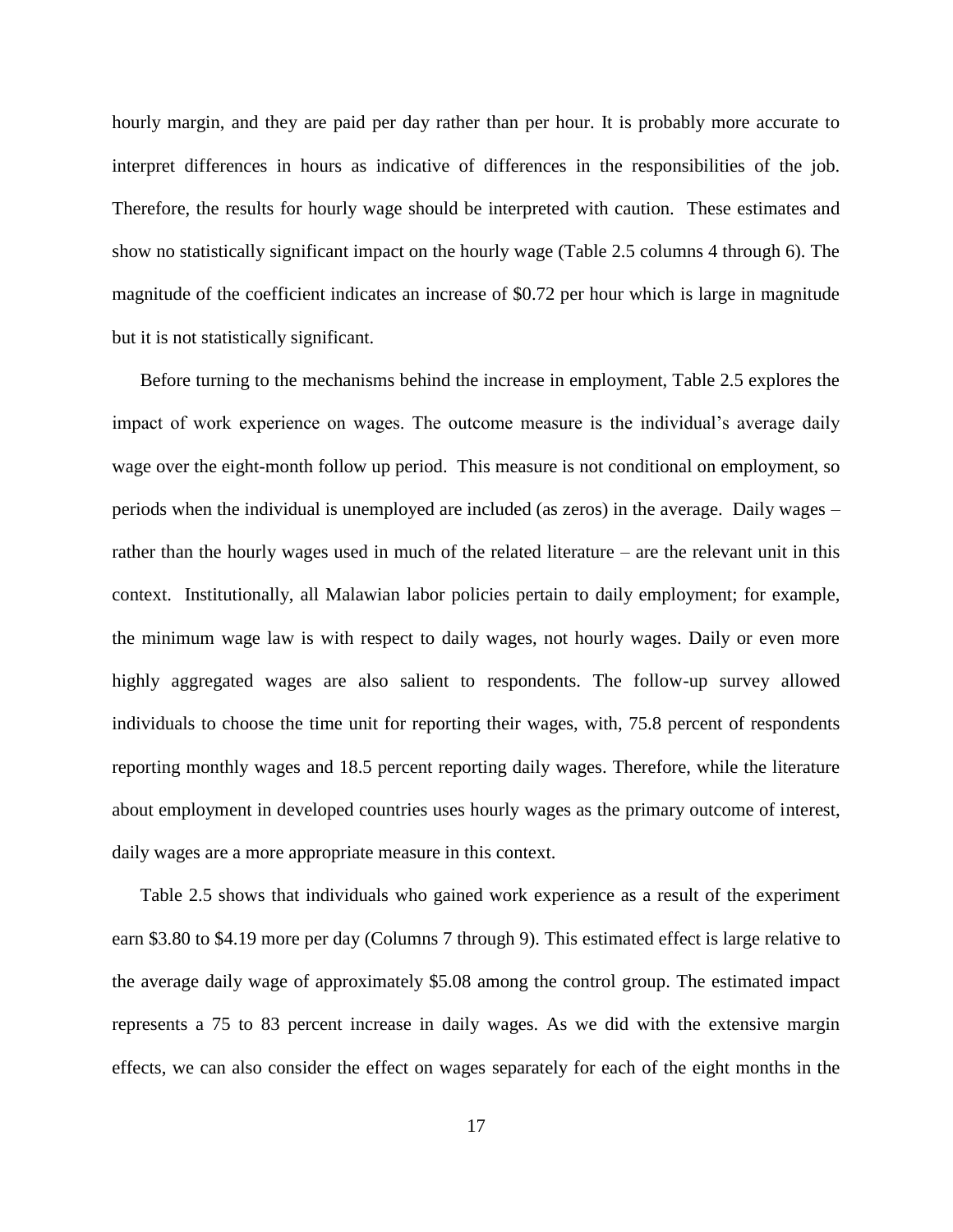follow up period. Month-by-month estimates are plotted in Figure 2.3. In all months, the effect on daily wages is positive; it ranges between approximately one and six dollars.

The estimated wage impacts are surprisingly large and deserve further discussion. First, these results are not conditional on being employed; the outcome measure incorporates periods of unemployment as wages of zero. Therefore, part of the increase in wages is attributable to the gains in employment as shown in Table 2.4. Logged wages drops the unemployed, these results are present in Table 2.5 columns 10 through 12. The positive wage results persist, but are as expected the estimated coefficients are smaller in magnitude. However it is still large - the impact on the daily wage is 60 to 67 percent. These large point estimates are not driven by outliers. Figure 2.4 documents the wage distributions for those who did and did not receive a job and shows that the wage distribution among those who received a job is shifted to the right.

## **5.2 Mechanisms**

Understanding the mechanisms may be helpful in reconciling the effects in this experiment with the much smaller effects estimated from non-experimental Mincerian estimates in Malawi and other settings. I find that only five days of work experience results in a 57 to 63 percent increase in subsequent earnings. This is equivalent to approximately ten years of experience in the Malawi non-experimental estimates (Chirwa and Matita, 2009). There are many reasons why the non-experimental estimates may be substantially smaller. First, the non-experimental study also uses an inferior measure of work experience. Potential experience overstates the amount of accumulated experience (considerably) in this context. Second, the type of experience studied by the experiment may be of higher quality than experience otherwise available to even educated Malawian men. While the experience provided through the experiment was short term, it was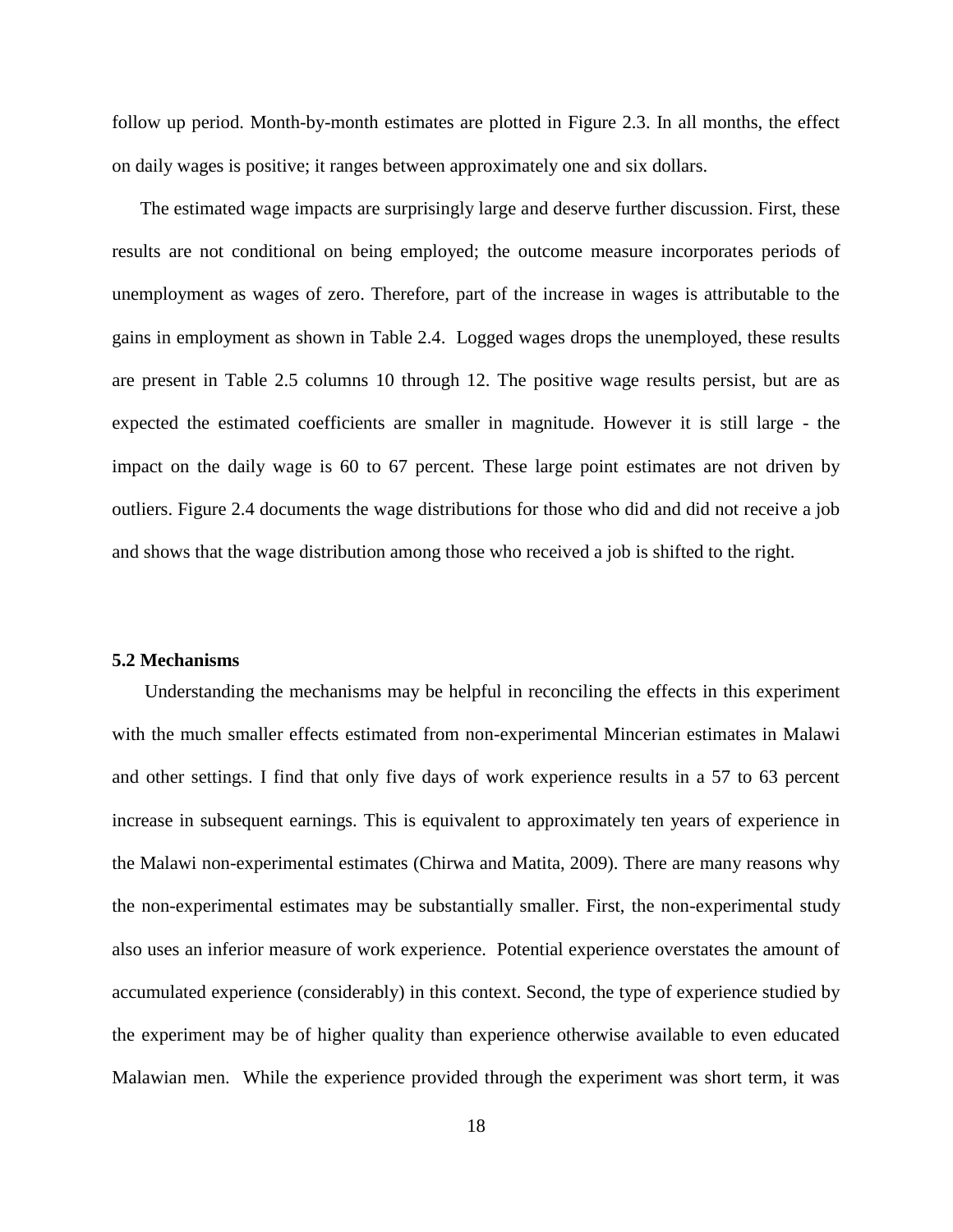with a private, international employer. It is unlikely that five daysworth of work in the civil service will yield impacts similar to that observed here. Finally, the non-experimental estimates represent average returns to experience for a population that is less educated than the highlyskilled men included in the experiment. While the experimental subjects still experience frequent periods of unemployment, they may experience substantively different returns than a less educated counterpart.

There are many theoretical reasons to expect that experience (even short term informal work experience) leads to increased employment and wages. In this section, I discuss a number of these possibilities and discuss which might be most relevant in the current context. The particular mechanisms that I consider include changes in job search strategies or occupational choice; changes in contract type, altered social networks; skills acquisition; altered wage expectations; and human capital accumulation. The experimental setting was not designed to test these mechanisms directly. However, I present suggestive evidence against the backdrop of these outlined mechanisms, before turning an exploration of heterogeneity in the return to experience.

#### *Shifts in occupation*

One possibility is that individuals change their occupation if they are induced to receive a job. Using the retrospective calendar job histories, I classify each job according to the standard two-digit ILO occupation classification codes (using the ISCO-08 classification system). I then analyze employment in each industry separately, using three measures of occupation-specific employment. The first is a binary indicator for whether each individual ever worked in a given occupation. The second is the total number of months the respondent worked in each occupation. The third indicator is a binary for the respondent's modal occupation over the eight month follow up period.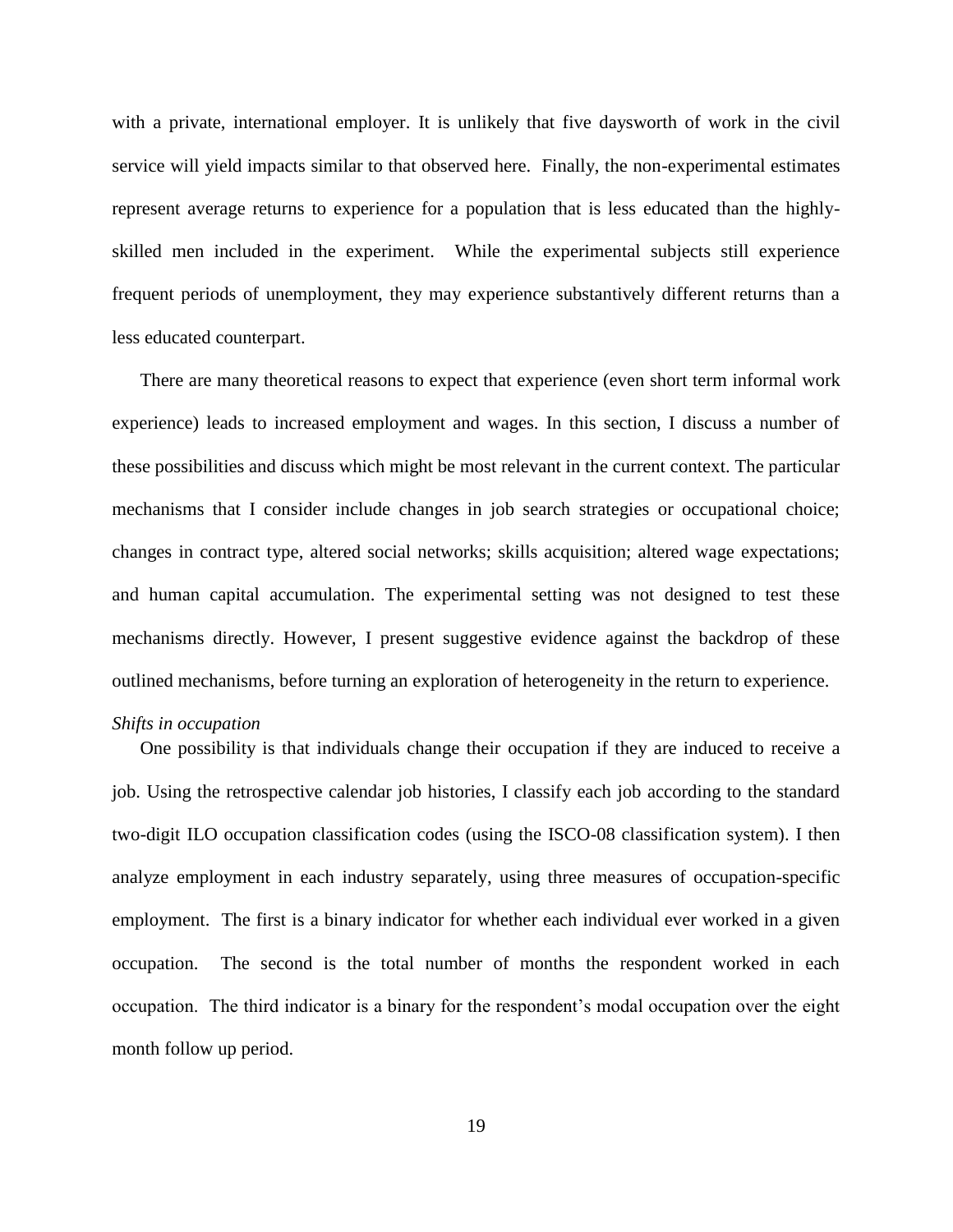In Table 2.6, each row reports the effect of work experience on employment in a separate occupation from an IV regression. The left hand panel corresponds to the binary ever-worked outcome; the middle panel is the number of months in the occupation; and the right hand panel is an indicator for modal occupation, as described above. Increased work experience as a result of the experimental variation caused increases in employment in the following occupations: administrative and managerial; and clerical and related worked. The same pattern is observed for the modal occupation held. Individuals were also more likely to have recent experience as professional, technical or related occupations but this pattern does not hold for the modal occupation. For clerical and related occupations the effect is large large, with the 13.1 percentage point increase in the probability of working in clerical or related occupations representing a 62 percent increase in the probability of employment in that field. Individuals appear to be switching from agriculture related, service and production and related occupations, but stronger claims are limited by the lack of statistical precision.

## *Employment contract type*

Another mechanism through which experience may have affected wages is by altering the type of wage contract individuals secured after the intervention. Jobs vary in their duration, and short term positions are common in Malawi. I do not directly observe the duration of contracts in the follow up survey, but I can use information from the unit in which individuals reported their current job as a proxy for contract duration. Individuals self-reported the unit of payment for their current (primary) job at the daily, weekly, fortnightly or monthly level. I infer that lower-frequency reporting levels correspond to longer duration contracts, and construct a frequency of payment variable equal to one if the individual reports daily remuneration, two if weekly, three if fortnightly and four if monthly remuneration is reported. Table 2.7 reports effects of work experience on this proxy for job permanence. The estimated impact of work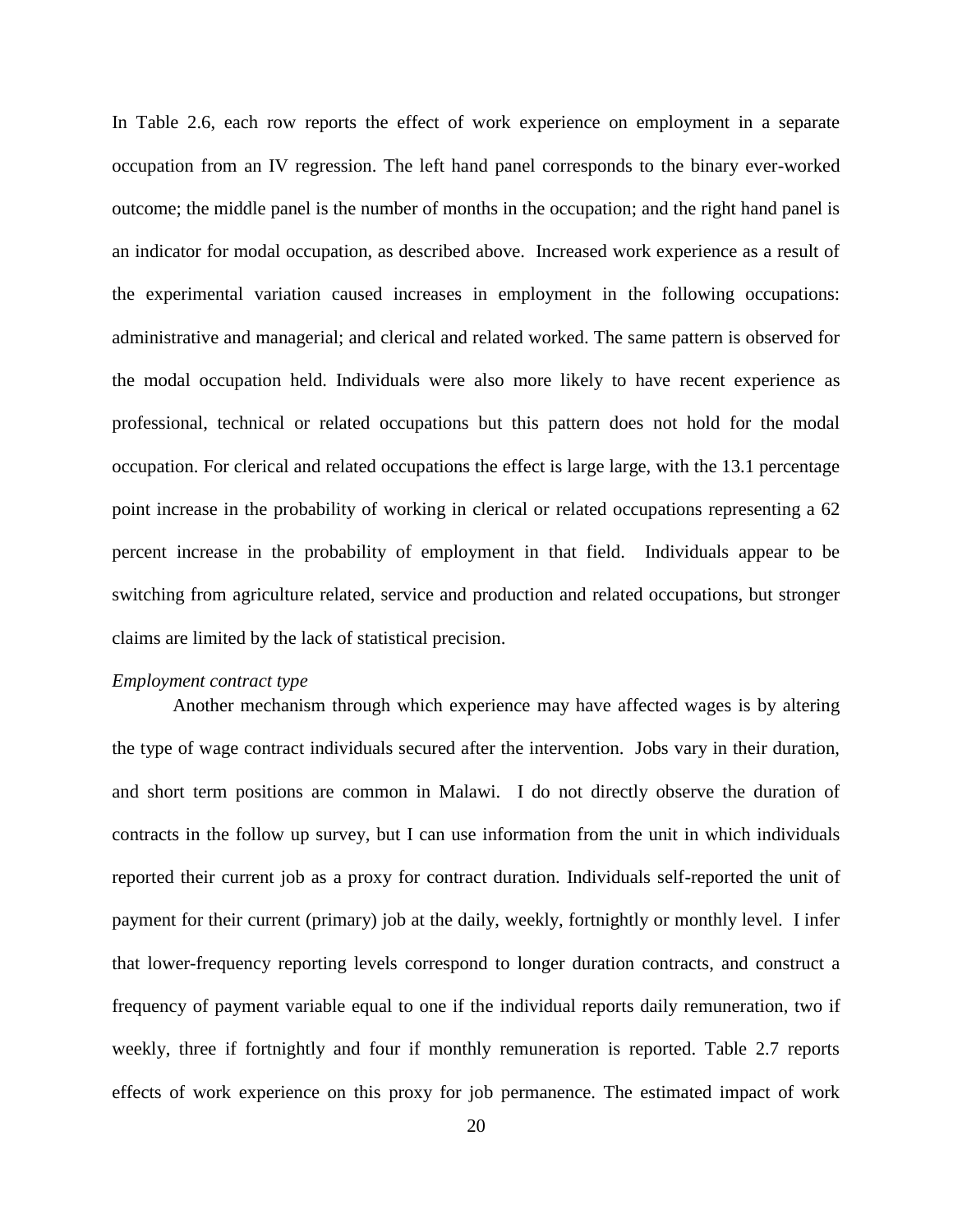experience on payment frequency is -0.7. Individuals induced to receive work experience through the experiment appear to be working in less permanent positions. In this context, the change is consistent with higher wages, because wages for short term positions as research assistants or consultants on projects for international NGOs or donor agencies are often much higher than wages paid for the longer-term work offered by local employers or government agencies.

## *Social networks*

Social networks have been touted as an important mechanism through which individuals acquire employment opportunities.<sup>2</sup> There are several theoretical reasons for why social connections are important in accessing employment. For the job-seeker, social connections can reduce search costs and lead to better quality matches (Calvo-Armengol, 2004; Mortensen and Vishwanath, 1994; Galeotti and Merlino, 2009).

Simply participating in jobs provided by this experiment may have facilitated new social connections between participants. These social connections may increase employment opportunities independently of the experience accrued. Unlike the experiments undertaken by Beaman and Magruder (2012) and Beaman et al. (2013) that are specifically set up to test various aspects regarding the role of social connections in job referrals, this experiment was not designed to induce variation in social connections or to test specific manner in which social connections might matter. However, I do measure the prevalence of social interactions that may have facilitated employment, such as whether individuals heard about job opportunities through individuals they met during the job opportunity, and whether the jobs they held during the eight month period following this job opportunity were a direct result of a referral.

 $\overline{\phantom{a}}$ 

<sup>2</sup> See for example Beaman (2010) and Granovetter (1973).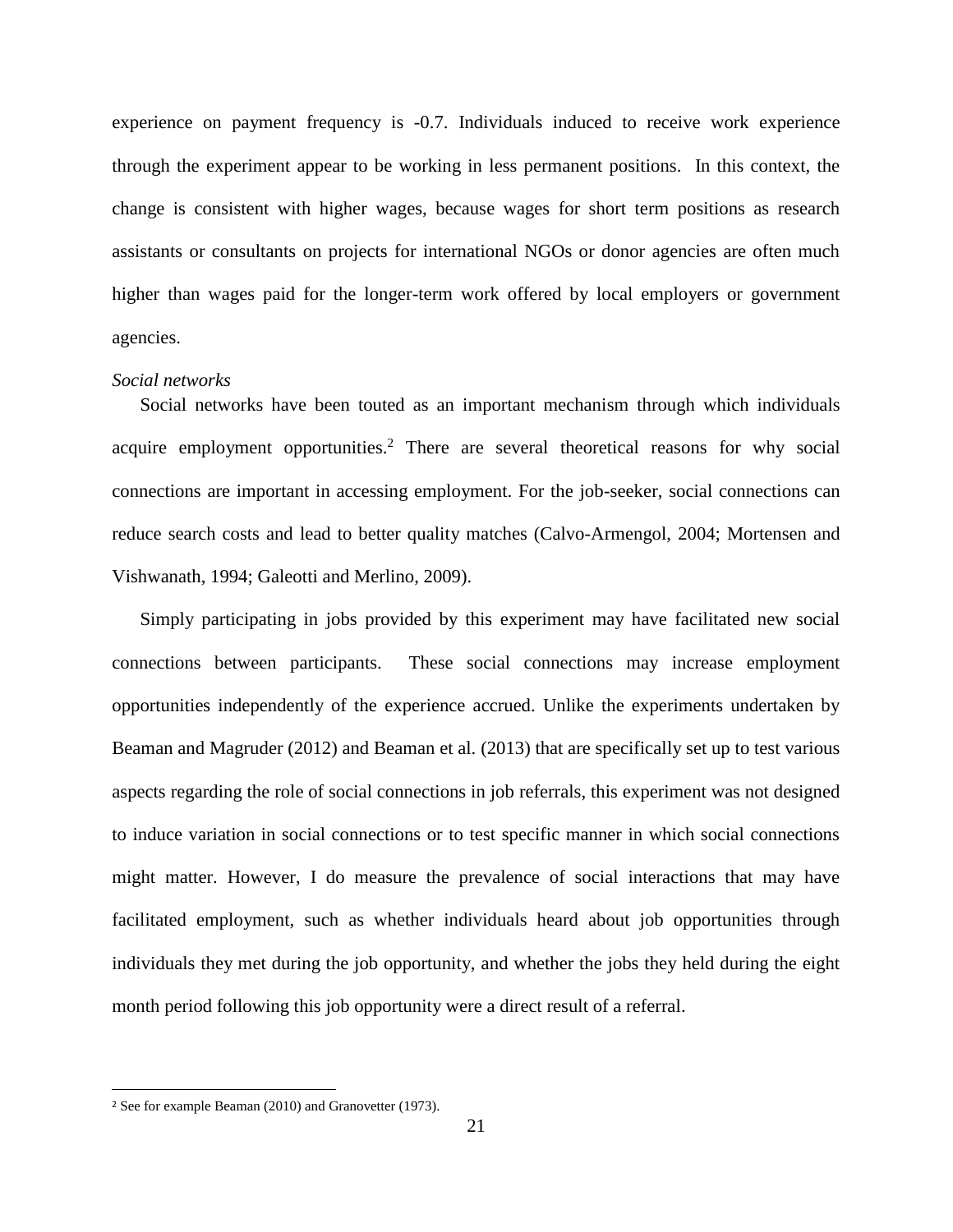Table 2.8 panel A shows that individuals who received work experience as a result of the experiment are 23.4 percentage points more likely to have heard about a work opportunity through someone they met during this intervention. However, while individuals claim to hear more about job opportunities, they are not more likely to secure employment through one of the new connections. Individuals are 12.6 percent less likely to report securing a job through someone they met during this intervention, but the estimate is not statistically significant at conventional levels.

In sum, while the broadened network does suggest a modest impact on information about job opportunities, this information does not translate into employment and therefore does not explain the effect of experience in this experiment.

### *Signaling*

 $\overline{\phantom{a}}$ 

Another mechanism is signaling of worker quality to employers (Spence, 1973). In this case it is possible that employers do not infer any inherent value of the work experience on worker productivity, but merely interpret it as a signal of ability. Upon completion of the work experience all participants received a standard letter of reference, which described the job in general terms but did not provide information about individual-specific performance. Given that these letters came from an international employer, however, employers may value the letter as a signal of underlying ability, rather than certification of skills acquired through experience.

Table 2.8 panel B shows that those who received work experience as a result of the experimental treatment were actually 7.4 percentage points *less* likely to use the reference letter than to those who did not receive a job.<sup>3</sup> Therefore, employers would not have received any signal about worker ability from the reference letters, and these letters are unlikely to have

<sup>&</sup>lt;sup>3</sup> Individuals who received work in the alternative job and those who worked for the recruiter received reference letters as such it is possible that individuals who did not receive the randomly determined job used a reference letter. However, the large difference is not too surprising as a low fraction of those who received no alternative job offer worked for the recruiter, and therefore did not receive any reference letter that could be used for this purpose.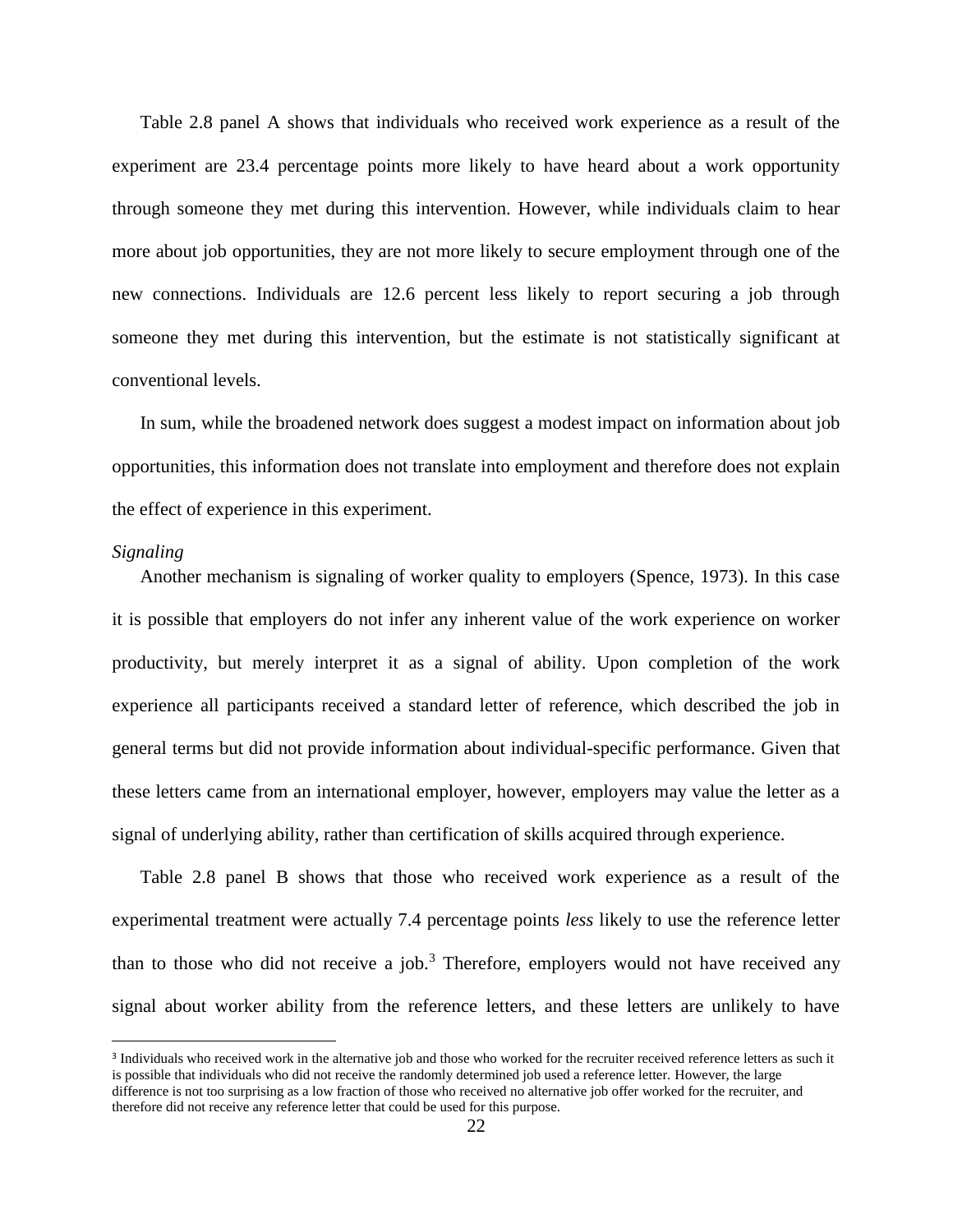contributed later labor market outcomes. However, it may still be possible that individuals put the work experience on their resume and this acts as a signal of ability.

## *Wage expectations*

The job may have altered individuals' wage expectations and reservation wages, with implications for job search strategies, duration of unemployment, and match quality. The wages paid during this experiment may have been higher than reservation wages at baseline. If individuals updated their expectations by increasing their reservation wage, then the estimated impact on the employment effect might be muted, as individuals may be searching longer and differently for better paying jobs.

I examine this mechanism by looking at self-reported reservation wages. Table 2.8 Panel C presents the results from this exercise. The impact of receiving a job on the monthly reservation wage is \$121.25, but it not statistically significant at conventional levels. More generally, the reported reservation wages are high, approximately 1.5 times higher than the average monthly income earned at baseline. Self-reported reservation wages also high relative to wages reported in the follow up survey. Transforming reported wages into full-time equivalent salaries with the assumption that individuals worked 20 days per month, then the average monthly wage earned at follow up was approximately \$240, higher than at baseline but considerably lower than the reported reservation wage. While measurement error in the reservation wage complicates the interpretation of these results, there is no evidence that an increase in reservation wages is an important mechanism.

#### *Human capital accumulation*

A final potential mechanism is that individuals acquired skills attributable to the work experience induced by the experiment. Individuals who secured a job either worked as an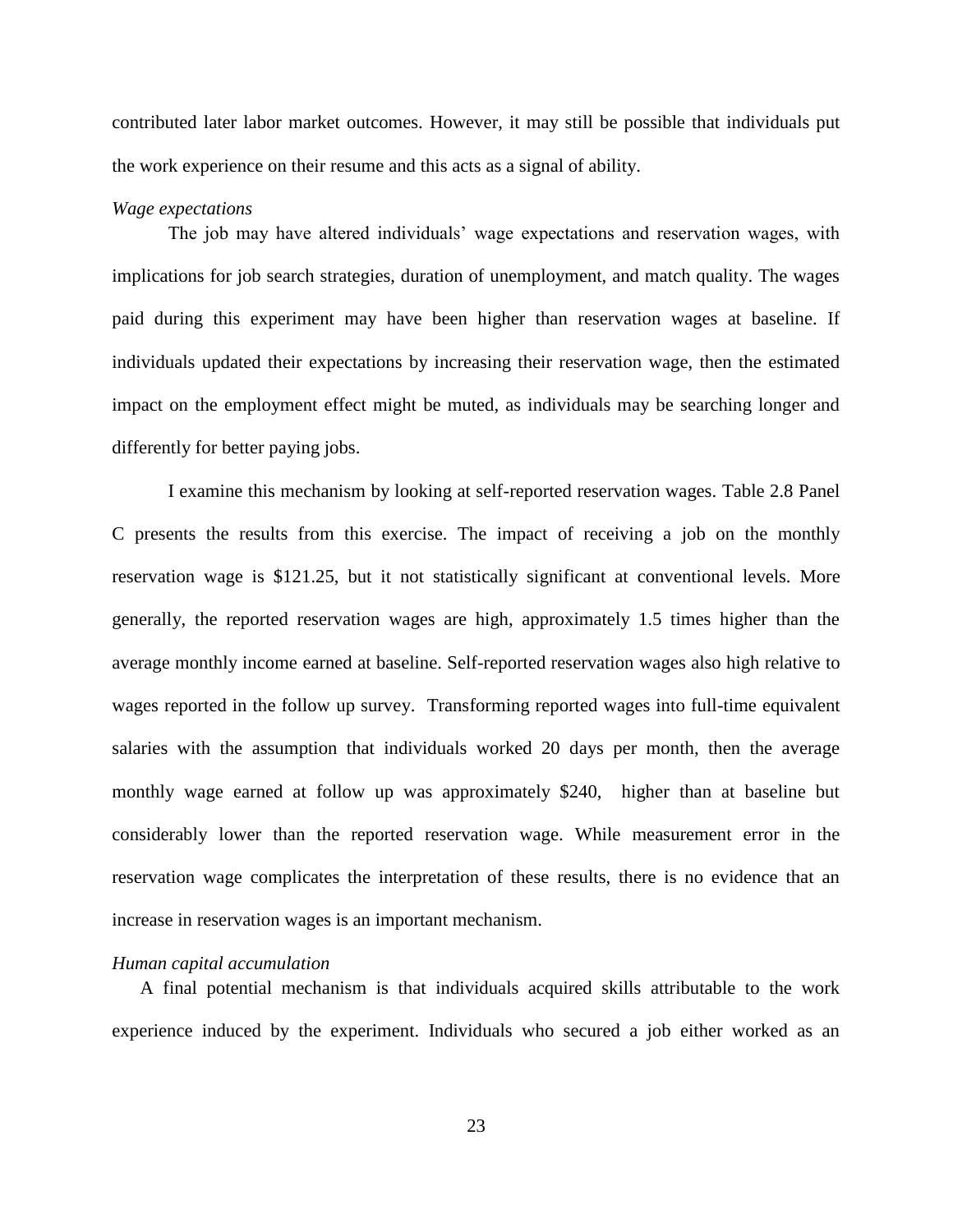interviewer or were assigned to data entry; data transcription or translation; or archival research jobs.

The results discussed in section 2.5.2 and presented in Table 2.6 show a change in occupational type. Individuals who received work experience are less likely to be employed in agriculture and more likely to be employed in clerical activities. Furthermore, individuals are 18.1 percentage points more likely to report having worked as a research assistant, the specific occupation in which they acquired experience. This is suggestive evidence that the work experience provided through the experiment generated occupation-specific skills that were rewarded by future employers.

While the data do not permit a direct test of the mechanism through experience increases which wages and employment, the indirect evidence suggests individuals may have acquired skills that are rewarded by the external labor market.

#### *Heterogeneity*

Understanding heterogeneous returns to work experience can help us interpret the large average effects and design policies to use work experience to improve employment outcomes. I explore heterogeneous returns by ability, work experience and education. To do so, I interact an indicator variable for having received an alternative job  $(JO_i)$  with the baseline characteristic of interest (*Base<sub>i</sub>*<sup>\*</sup>*JO*<sub>*i*</sub>), using the set of treatment dummies as instruments for work experience. In this specification I instrument the endogenous regressors with the probability of an alternative job and this probability interacted with the baseline characteristic. Therefore, to examine the heterogeneity of the impacts I estimate the following set of equations:

$$
Y_{it} = \alpha_0 + \beta_1 J O_i + \beta_2 Base_i + \beta_3 (J O_i * Base_i) + X_i' \delta + \varepsilon_{it} \tag{5}
$$

$$
JO_i = \pi_0 + \pi_1 P_i + X'_i \varphi + \varepsilon_i \tag{6}
$$

$$
(JOi * Basei) = \pi2 + \pi3(Pi * Basei) + X'i \gamma + \varepsiloni
$$
\n(7)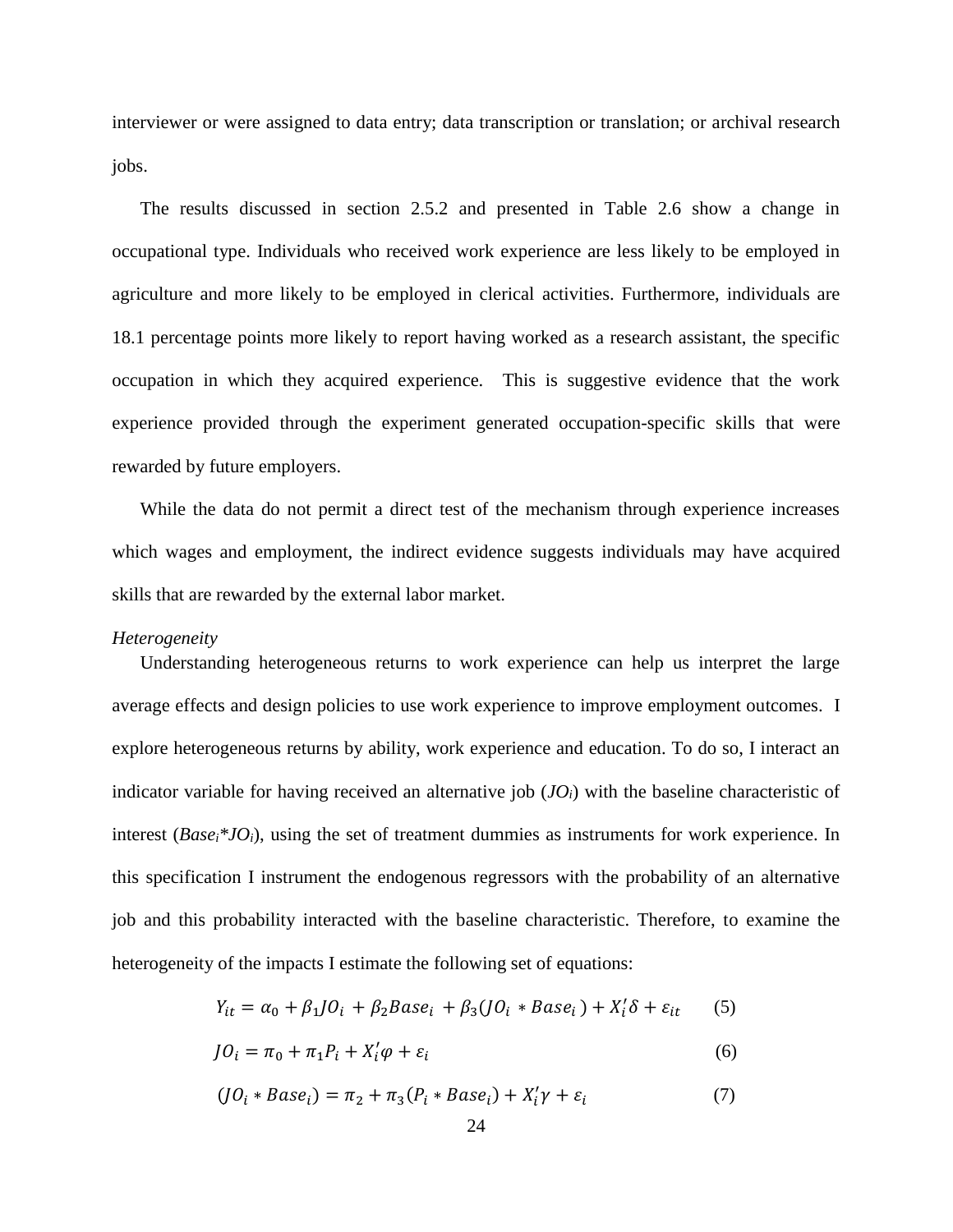where: *Base<sub>i</sub>* is, in turn, the baseline ability score as determined by numeracy and literacy tests; a binary indicator for having completed college; and measures of current and cumulative labor market work experience.

Table 2.9 Panel A examines the heterogeneity of impacts by ability. To measure ability, I use test scores from a numeracy and literacy test administered to the respondents at baseline. I use a composite measure of ability that combines the numeracy and literacy test scores.<sup>4</sup> The estimated impacts are larger for individuals at the lower end of the ability distribution. To see this, consider an individual at the  $25<sup>th</sup>$  percentile and the  $75<sup>th</sup>$  percentile of the ability distribution. Individuals at the  $25<sup>th</sup>$  percentile were 25 percentage points more likely to be employed if they were induced to receive job experience through the experiment, and they earn approximately \$11.01 more per day. On the other hand, individuals at the  $75<sup>th</sup>$  percentile were 1.5 percentage points less likely to be employed, though they earn approximately \$2.20 more per day.

Figure 2.5 plots the average post-treatment employment rate by month for low and high ability types. Individuals are classified as low ability if they scored below the mean on the composite literacy and numeracy test; and as high ability otherwise. The small sample limits the precision of the estimates by ability level, but the pattern is informative. The estimated impact on employment for low ability types is increasing over time, while there is no consistent pattern for the high ability types. The pattern for wages is relatively constant across the time period (not shown). This pattern of results suggests that the low ability types not only gain the most from the job but also that the employment returns are increasing over time.

Education and experience can serve as substitutes or complements in a Mincerian model. To examine the relationship in this context I consider heterogeneity by whether or not the

 $\overline{\phantom{a}}$ 

<sup>&</sup>lt;sup>4</sup> The results are similar when using the numeracy and literacy scores separately.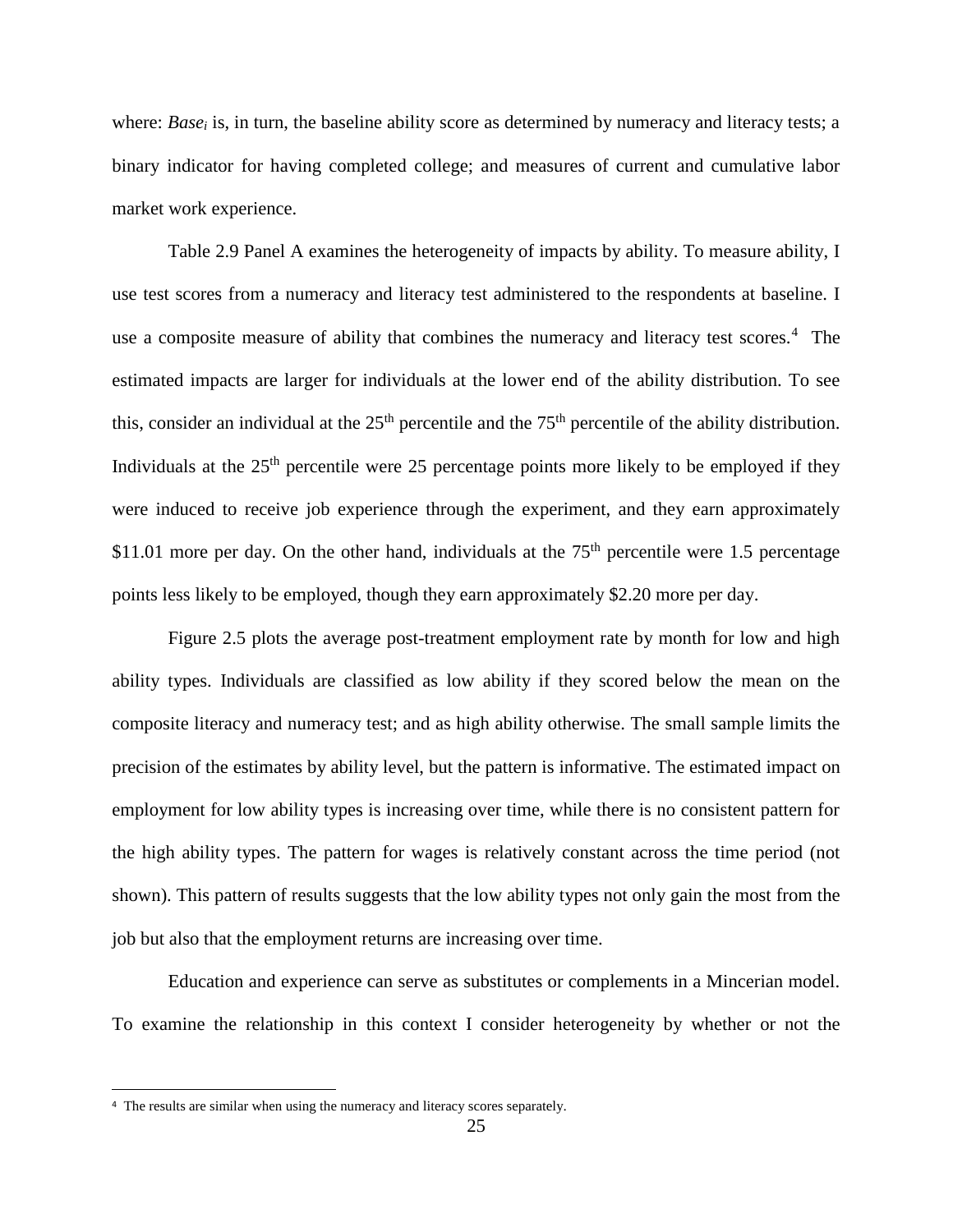respondent has a degree (Table 2.9 panel B). Due to sample restrictions imposed by the recruiter, the sample is composed entirely of individuals who have completed secondary schooling. Therefore, there is limited variation in educational attainment. The results show that the estimated impacts are largest for those without a university degree and are actually negative for those who have completed university.

Lastly, one possible reason that the estimated impacts are so large is that the experience provided in the experiment is the first job held by respondents. Table 2.9 Panels C and D explore the heterogeneity of the impacts with respect to work experience. Panel C uses recent job market attachment defined as whether the respondent was working a month prior to baseline; and Panel D uses an indicator for whether the individual has ever worked. Roughly 15 percent of the sample had no previous work experience. Perhaps surprisingly, the effects of work experience on subsequent employment do not differ by pre-experimental work experience.

# **6 Conclusion**

This paper uses a novel experiment that generated exogenous variation in short term work experience in order to estimate the effect of such experience on employment in wages. The return to experience is large, with a 10.6 to 13.9 percentage point increase in post-intervention employment for those who received experience through the experiment relative to those who did not. Not only does experience increase the probability of being employed, but also, it has a sizeable effect on wages. Individuals who received work experience earn approximately 60 to 67 percent more per day than those who did not, with results concentrated among lower-ability individuals. This return to work experience is present in each of the eight months of the follow up period, and the average effects are larger than in previous estimates of the returns to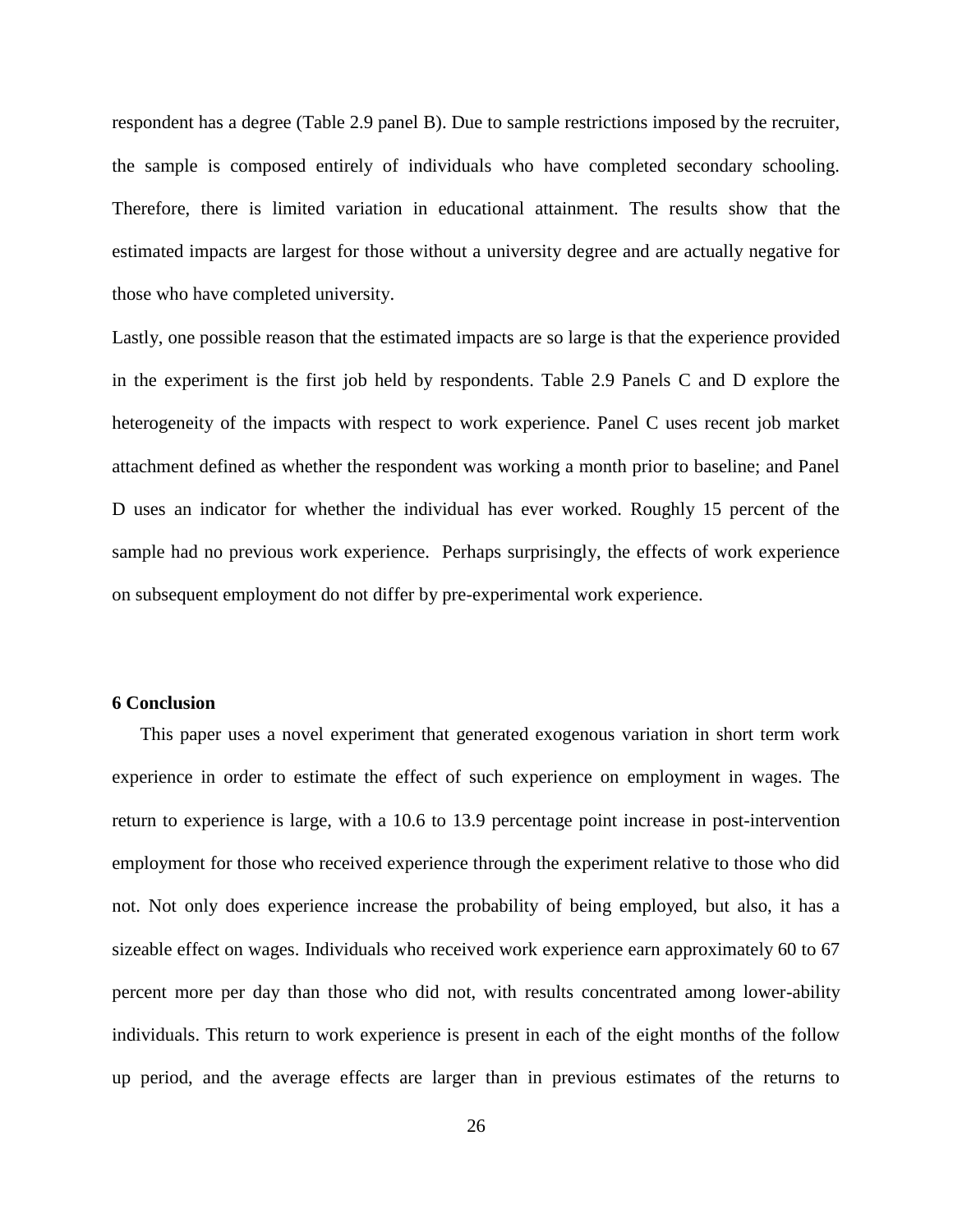experience in Malawi and other settings. Individuals shifted away from agricultural based occupations and into clerical and related work; they worked more hours per day and on contracts with shorter durations.

These results add to the policy debate about active labor market programs, which are designed to improve employment outcomes by providing participants with work experience. Proponents of work based programs believe that any job is a good job, and that getting a job will lead to job advancement and wage growth (Holcomb et al., 1998). However, the empirical evidence provides mixed results. In systematic reviews of the literature, the key take away is that the impact of job-training programs are modest at best (Heckman, Lalonde, Smith, 1999; Kluve, 2006). However, just like the returns to education, the impacts of such programs might be larger in low income countries. Betcherman, Olivas and Dar (2004) review the literature about impact evaluations of job training programs and find only 19 studies (none of which are in Africa) conducted in developing countries. In both this review and in another, by Nopo and Saavedra (2003) of the non-experimental literature in Latin America, the estimated impacts of job training programs appear to be larger in developing than developed countries.

The results may not be generalizable to a less skilled population within Malawi, or to a country whose underlying skill distribution and labor market conditions are different from Malawi. Even within Malawi, the treatment provided in the experiment is not available through any current public or private sector job training initiatives. Because the job opportunity provided within the experiment was of uniform duration, we cannot extrapolate from these results to the return to a longer period of experience. Lastly, the general equilibrium effects of such a program are not estimated. Given the small size of this intervention, it is not possible to determine if and the extent such a program if rolled-out would have on those individuals not participating. It is not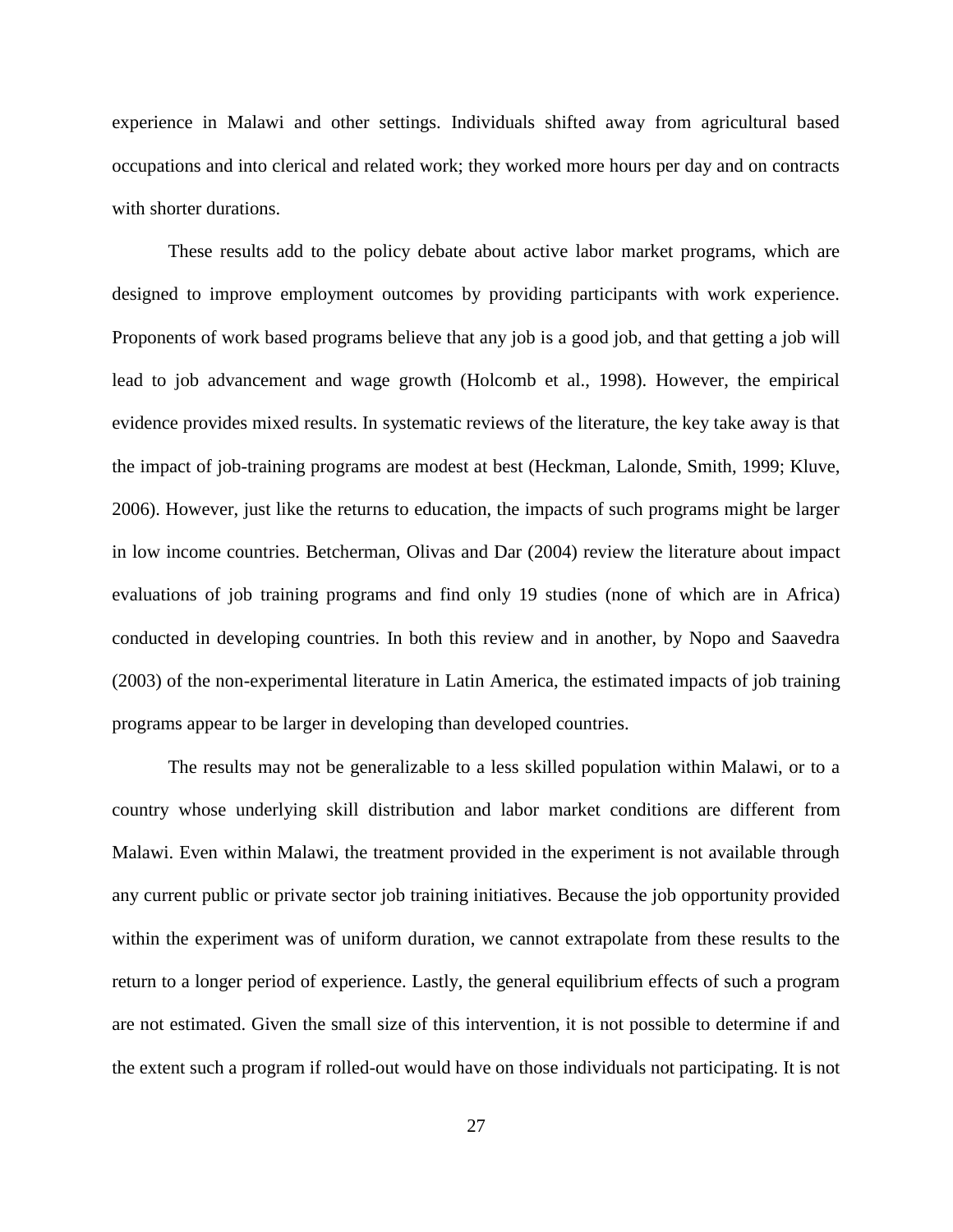clear if non-participants would be crowded out of the labor market or whether the returns are driven by increases in wages earned through entrepreneurship activities which would result in a net increase in employment.

While these caveats cannot be dismissed, the results presented here do provide the first experimental evidence about the effect of work experience on subsequent employment outcomes in a developing country. The effects are substantial, suggesting that short term training or employment programs that include work experience have transformative potential, and providing justification for further research on the topic.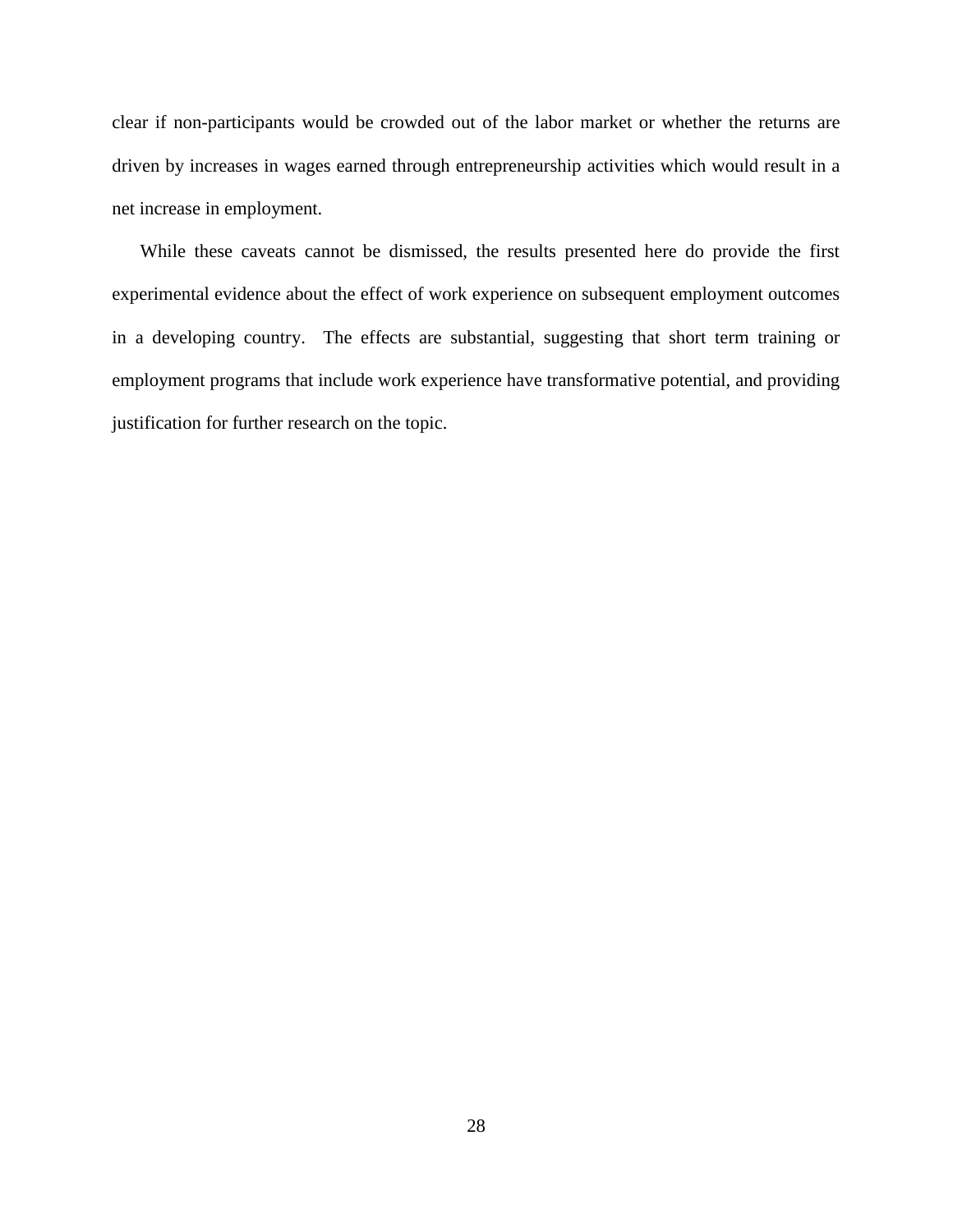## **7 References**

- [Altonji, J.G. and Shakotko, R.A. \(1987\). "Do Wages Rise with Job Seniority?,"](http://ideas.repec.org/a/bla/restud/v54y1987i3p437-59.html) [Review of](http://ideas.repec.org/s/bla/restud.html)  [Economic Studies,](http://ideas.repec.org/s/bla/restud.html) vol. 54(3), pp. 437 – 459.
- Altonji, J.G. and Williams, N. (2005). "Do wages rise with job seniority? A reassessment." [Industrial and Labor Relations Review,](http://ideas.repec.org/s/ilr/articl.html) Cornell University, vol. 58(3), pp. 370 – 397.
- Beaman, L., Keleher, N. and Magruder, J. (2013). "Do Job Networks Disadvantage Women? Evidence from a recruitment experiment in Malawi," Mimeo.
- Beaman, L. and Magruder, J. (2012). "Who gets the job referral? Evidence from a social networks experiment," American Economic Review, vol 102 (7) pp. 3574-3593, 2012
- Betcherman, G., M. Godfrey, et al. (2007). "A Review of Interventions to Support Young Workers: Findings of the Youth Employment Inventory." World Bank Social Protection Discussion Paper 0715(October).
- Bowles, Samuel, Herbert Gintis, and Melissa Osborne. 2001. "The Determinants of Earnings: A Behavioral Approach." *Journal of Economic Literature* 39(4): 1137-1176.
- Buchinsky, M., Fougere, D., Kramarz, F. and Tchernis, R. (2010). "Interfirm Mobility, Wages and the Returns to Seniority and Experience in the United States," Review of Economic Studies (2010) 77, 972–1001
- Castel, V., Phiri, M. and Stampini, M. (2010). "Education and Employment in Malawi," African Development Bank Group, Working Paper Series, No. 110, June 2010.
- Chirwa. E.W. and Matita, M.M. (2009). "The Rate of Return on Education in Malawi," Chancellor College Department of Economics Working Paper 2009/01.
- Chirwa, E. W. and Zgovu, E. K. (2001) 'Does the Return to Schooling Depend on the Type of Employment? Evidence from the Rural Labour Market in Malawi.' Wadonda Consult Working Paper WC/03/01, February
- Coleman, James S. "The Transition from School to Work." In *Research in Social Stratification and Mobility,* vol. 3, edited by Donald J. Treiman and Robert V. Robinson, pp. 27–59. Greenwich, CT: JAI Press, 1984
- Devine, T. and Kiefer, N. (1991). "Empirical Labor Economics," Oxford: Oxford University Press.
- Godlonton, S. (2013) "Employment Risk and Performance", University of Michigan Working Paper.
- Granovetter, M. (1973). "The Strength of Weak Ties," American Journal of Sociology, vol. 78(6) pp. 1360-1380.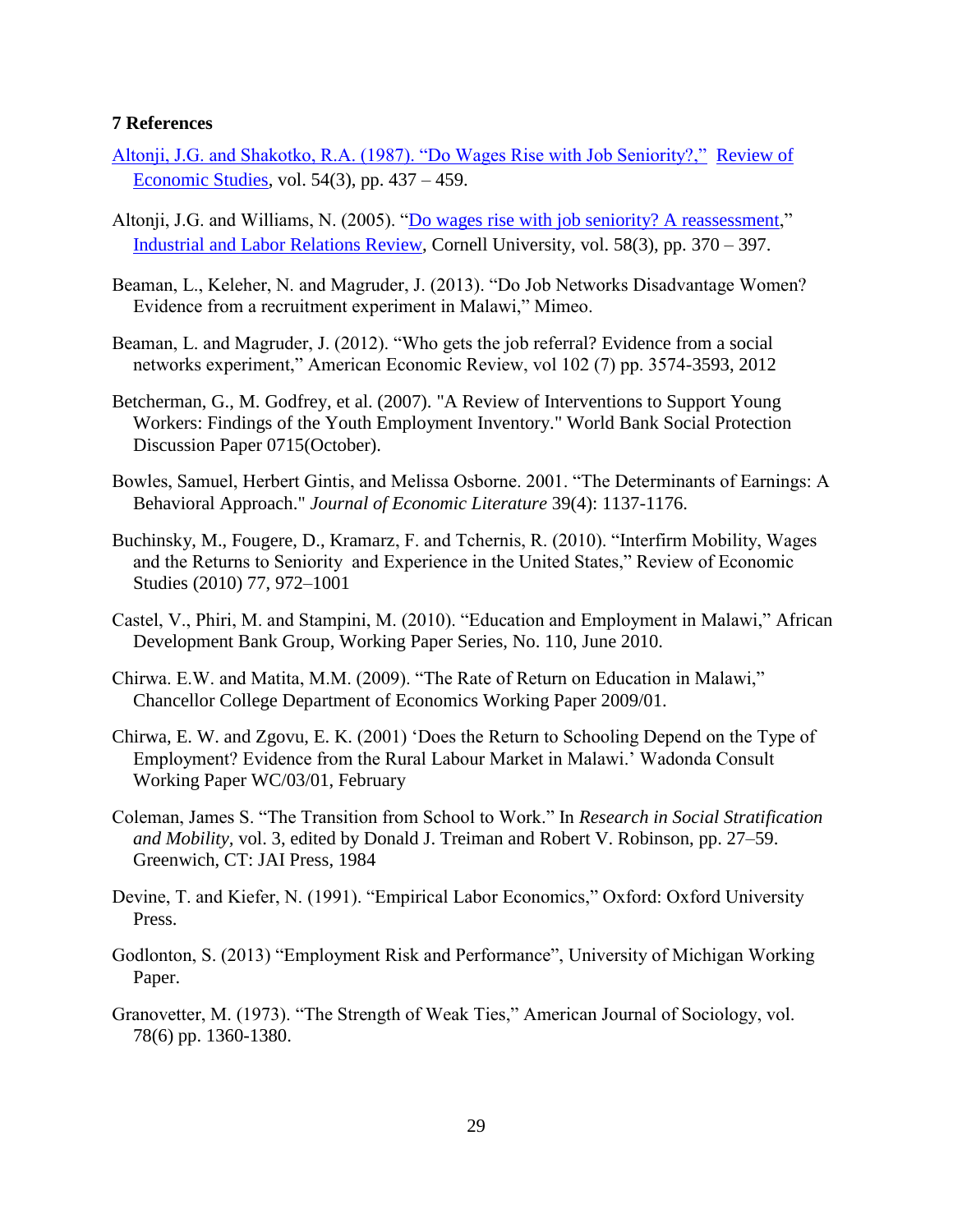- Heckman, J. J., R. J. LaLonde, et al. (1999). The economics and econometrics of active labormarket programs. Handbook of Labor Economics. O. Ashenfelter and D. Card, Elsevier. 3: 1865-2095.
- Heckman, James J., Jora Stixrud, and Sergio Urzua. 2006. "The Effects of Cognitive and Noncognitive Abilities on Labor Market Outcomes and Social Behavior." *Journal of Labor Economics* 24(3): 411-482.

Human Development Report. 2009.

- IHS 2010/11. Integrated Household Survey. National Statistics Office of Malawi.
- Jacob, Brian A. 2002. "Where the Boys Aren't: Non-cognitive Skills, Returns to School and the Gender Gap in Higher Education." *Economics of Education Review* 21: 589-598.
- King, E.M., Montenegro, C.E. and Orazem, P.F. (2012). "Economic Freedom, Human Rights, and the Returns to Human Capital: An Evaluation of the Schultz Hypothesis", Economic Development and Cultural Change, Vol. 61, No. 1 (October 2012), pp. 39-72
- Kluve, J. (2006). "The Effectiveness of European Active Labor Market Policy." IZA Discussion Paper No. 2018
- Lam, D., Ardington, C. and Leibbrandt, M.(2011). "Schooling as a lottery: Racial differences in school advancement in urban South Africa", Journal of Development Economics, Volume 95, Issue 2, July 2011, Pages 121-136, ISSN 0304-3878, 10.1016/j.jdeveco.2010.05.005.
- Light, A. (1999). "High School Employment, High School Curriculum, and Post-School Wages." *Economics of Education Review* 18 (May 1999): 291–309.
- Light, A. (2001). "In‐School Work Experience and the Returns to Schooling," Journal of Labor Economics, Vol. 19, No. 1 (January 2001).
- Light, A. and Ureta, M. (1995). "Early-Career Work Experience and Gender Wage Differentials," Journal of Labor Economics, University of Chicago, vol. 13(1), pp. 121-54.
- Lockheed, M.E., Verspoor, A.M. et al. (1991). "Improving Primary Education in Developing Countries," New York, Oxford University Press.
- Matita, M.M. and Chirwa, E.W. (2009). "The Impact of Education on Self-Employment, Farm Activities and Household Incomes in Malawi," Chancellor College Department of Economics Working Paper 2009/02.
- Meyer, Robert H., and Wise, David A. "High School Preparation and Early Labor Force Experience." In *The Youth Labor Market Problem: Its Nature, Causes and Consequences,*  edited by Richard B. Freeman and David A. Wise, pp. 277–344. Chicago: University of Chicago Press for National Bureau of Economic Research, 1982.
- Mincer, J. (1974). Schooling Experience and Earnings (New York: Columbia University Press.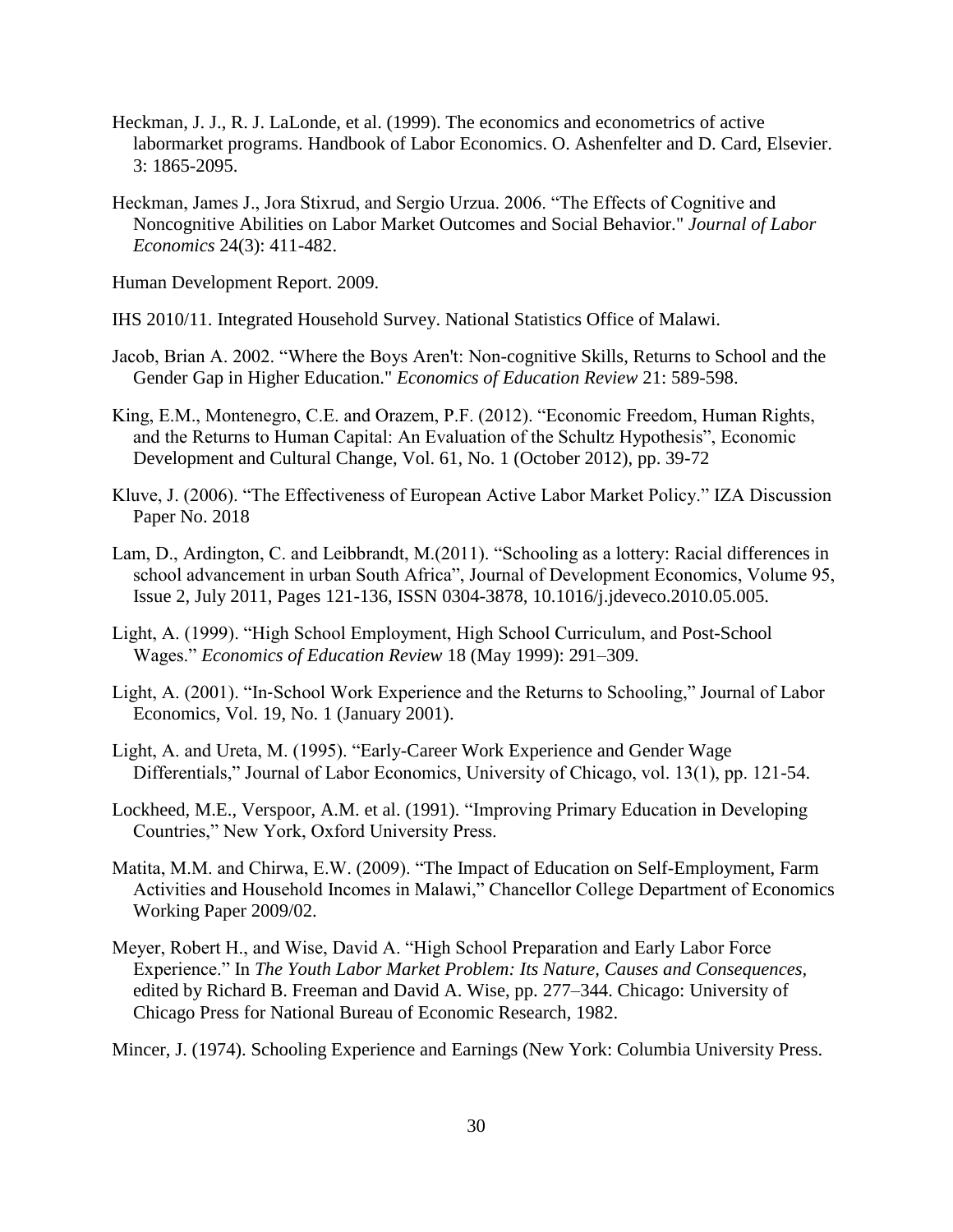- Mwabu, G. and Schultz, T.P. (2000). "Wage Premiums for Education and Location fo South African Workers, by Gender and Race," Economic Development and Cultural Change, vol. 48(2), pp. 307-34.
- Orazem, P.F. and King, E.M. (2008). "Schooling in Developing Countries: The Roles of Supply, Demand and Government Policy," In Handbook of Development Economics, vol.4 ed. T, Paul Schultz and John Strauss. Amsterdam: North Holland.
- Psacharopoulus, G. (1973). "Returns to Education: An International Comparison." Amstrerdam: Elsevier, San Francisco: Jossey-Bass.
- Psacharopoulus, G. (1981). "Education, employment and inequality in LDCs," World Development, vol. 9(1), pp. 37-54.
- Psacharopoulus, G. (1985). "Returns to Education: A Further International Update and Implications," Journal of Human Resources, vol. 20(4), pp. 583-604.
- Psacharopoulus, G. (1994). "Returns to investment in education: A global update," World Development, vol.22(9), pp. 1325-1343.
- Pugatch, T. (2012). "Bumpy Rides: School to Work Transitions in South Africa" IZA Discussion Paper No. 6305.
- Ruhm, Christopher. (1995). "The Extent and Consequences of High School Employment." *Journal of Labor Research* 16 (Summer 1995): 293–303.
- Ruhm, C. (1997). "Is High School Employment Consumption or Investment?" *Journal of Labor Economics* 15 (October 1997): 735–76
- Spence, M. (1973). "Job Market Signalling," Quarterly Journal of Economics, vol. 87(3) pp.335 – 374.
- Topel, R.H. (1991). "Specific Capital, Mobility, and Wages: Wages Rise with Job Seniority," Journal of Political Economy, vol. 99(1), pp.  $145 - 176$ .

World Development Report: Jobs (2013). World Bank.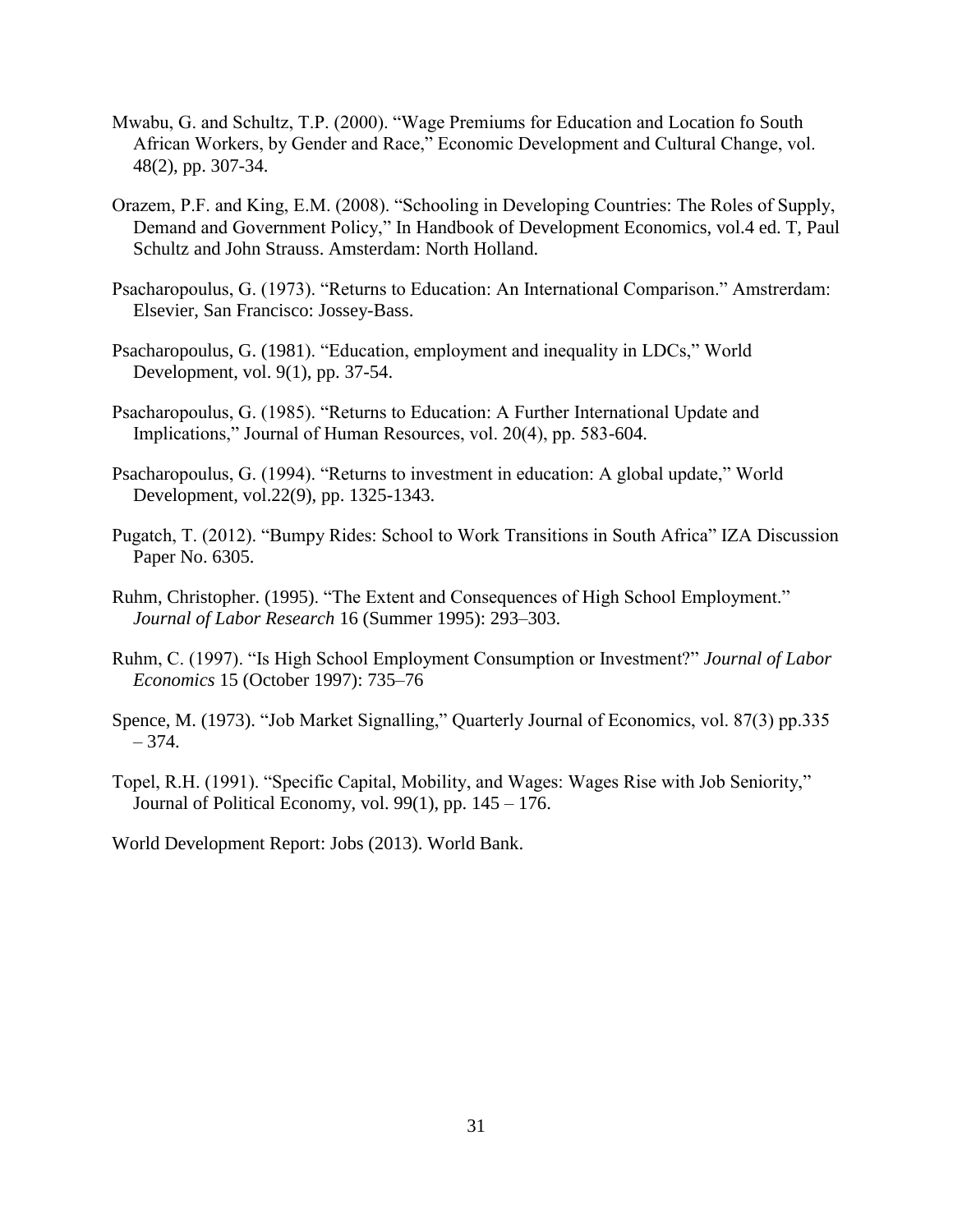

Figure 1: Timeline of experiment, and data collection activities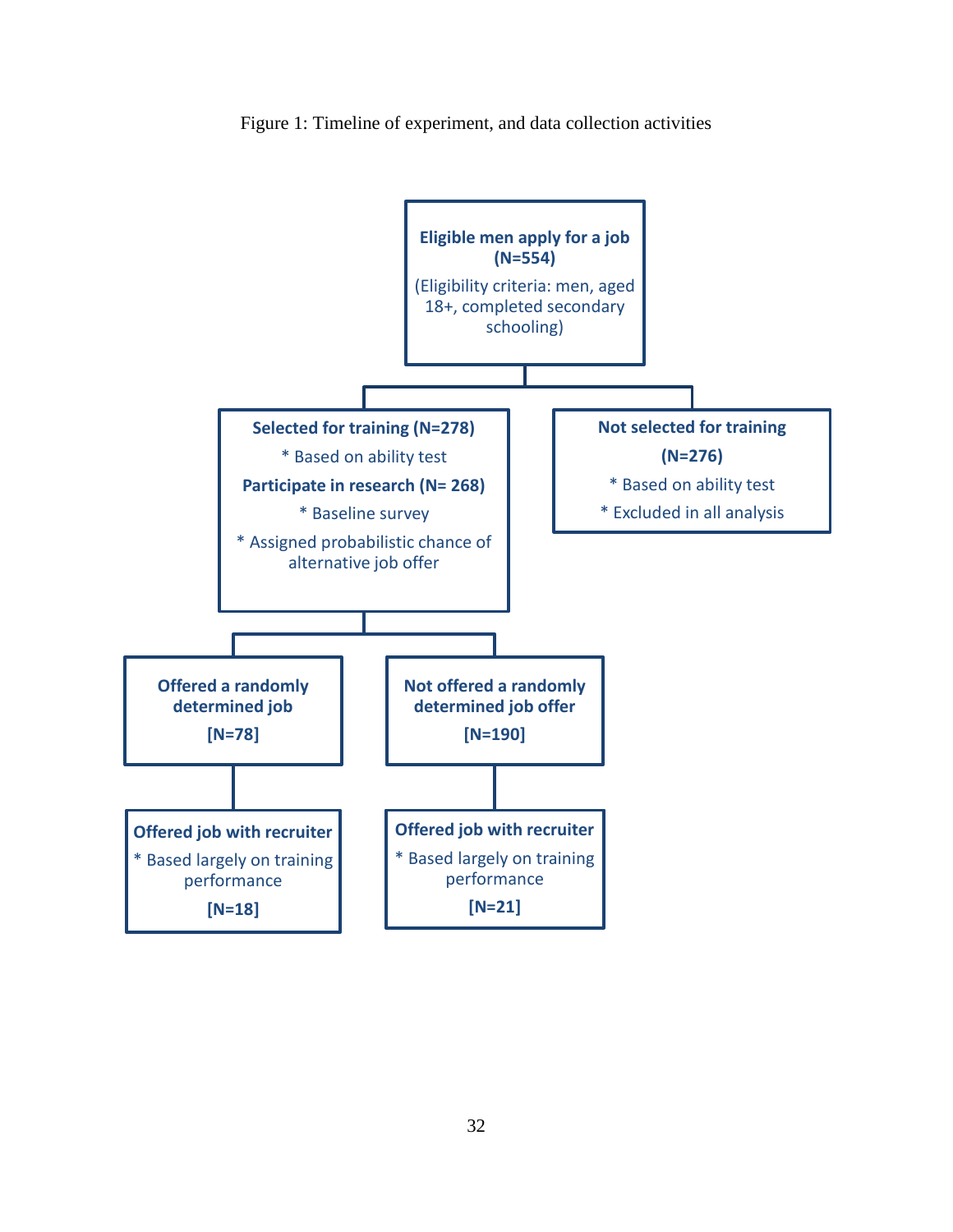

Figure 2: Estimated employment impact of job offer by month (IV estimates)

Figure 3: Estimated wage impact of job offer by month (IV estimates)

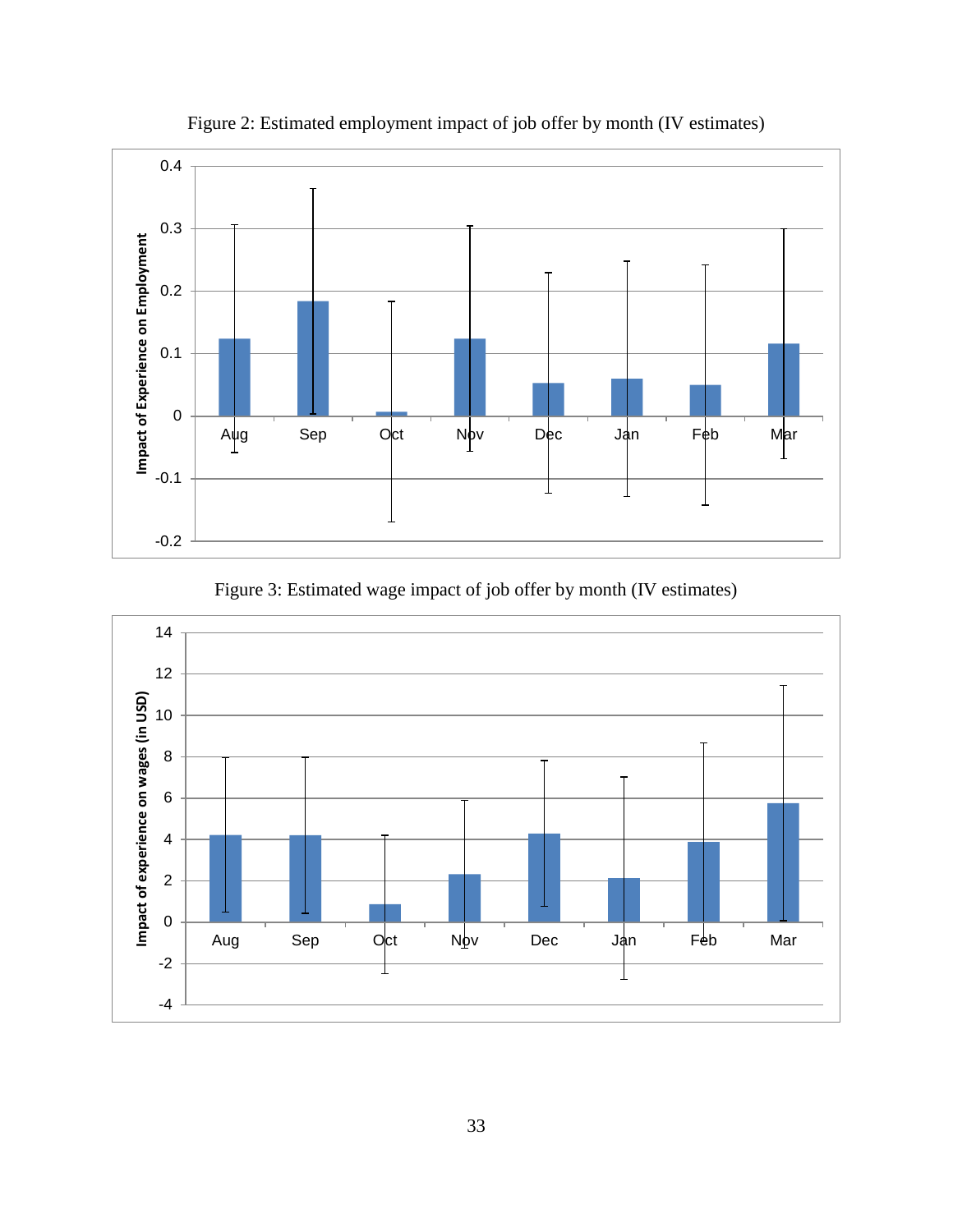



Figure 5: Estimated employment impact by ability of job offer by month (IV estimates)

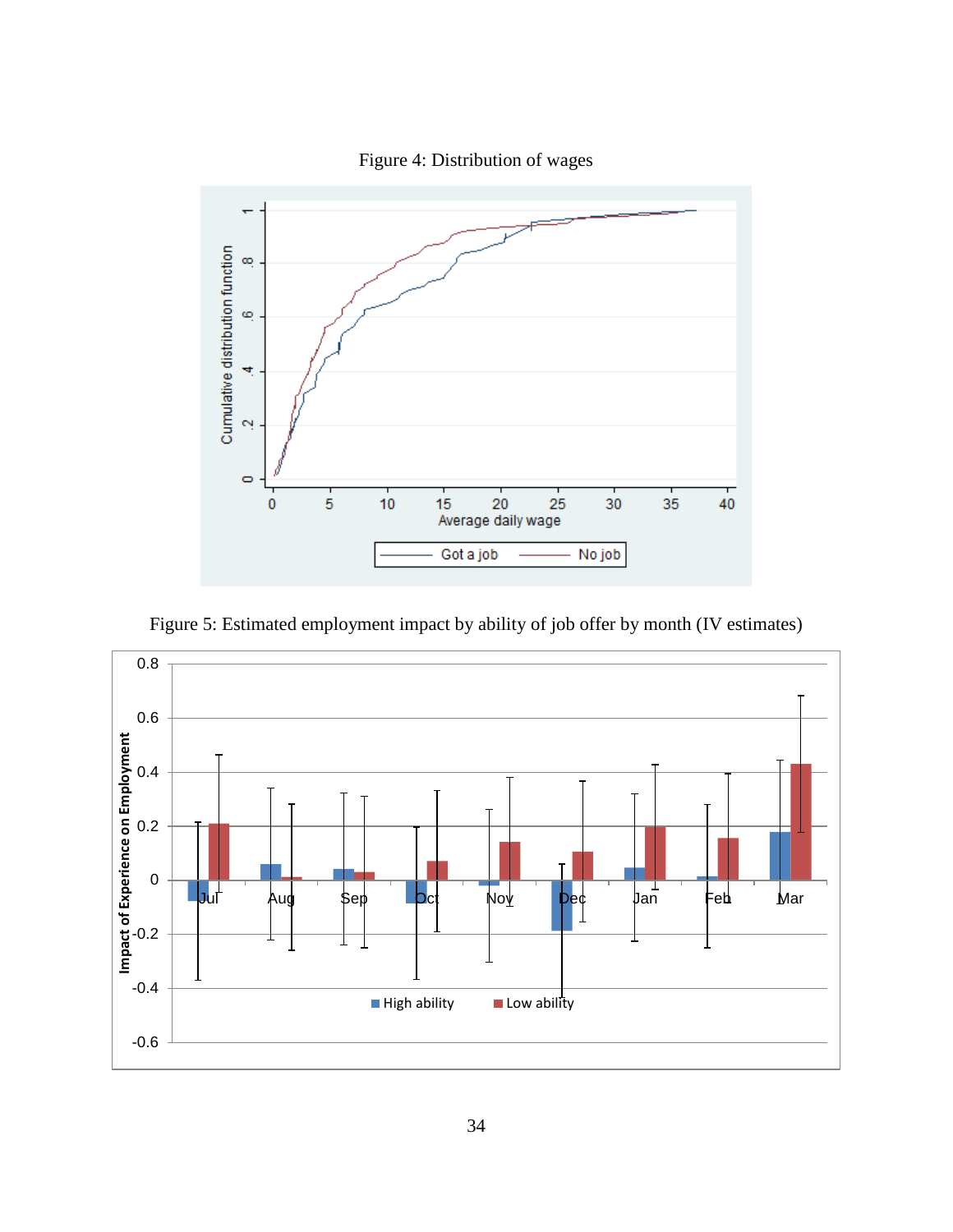| <b>Table 1: Sample size and attrition</b>                                                  |       |       |       |  |  |  |  |
|--------------------------------------------------------------------------------------------|-------|-------|-------|--|--|--|--|
|                                                                                            | N     | Mean  | SD    |  |  |  |  |
| <i>Treatment conditions:</i>                                                               | (1)   | (2)   | (3)   |  |  |  |  |
| 0% Probability                                                                             | 53    | 0.811 | 0.395 |  |  |  |  |
| 1% Probability                                                                             | 56    | 0.857 | 0.353 |  |  |  |  |
| 5% Probability                                                                             | 52    | 0.827 | 0.382 |  |  |  |  |
| 50% Probability                                                                            | 54    | 0.852 | 0.359 |  |  |  |  |
| 75% Probability                                                                            | 28    | 0.929 | 0.262 |  |  |  |  |
| 100% Probability                                                                           | 25    | 0.840 | 0.374 |  |  |  |  |
| <b>Full sample:</b>                                                                        | 0.847 | 0.361 |       |  |  |  |  |
| <i>p-value of F-test of joint significance:</i><br>$0\% = 1\% = 5\% = 50\% = 75\% = 100\%$ | 0.827 |       |       |  |  |  |  |
| <i>p-values of t-tests of pair-wise differences:</i>                                       |       |       |       |  |  |  |  |

|       | $1\%$ | 5%    | 50%   | 75%   | 100%  |
|-------|-------|-------|-------|-------|-------|
| $0\%$ | 0.510 | 0.826 | 0.564 | 0.168 | 0.745 |
| $1\%$ |       | 0.666 | 0.939 | 0.396 | 0.844 |
| 5%    |       |       | 0.724 | 0.233 | 0.882 |
| 50%   |       |       |       | 0.364 | 0.893 |
| 75%   |       |       |       |       | 0.376 |
|       |       |       |       |       |       |

Individuals were assigned to one of the six treatment groups. If they received a 0 percent chance of an alternative (i.e. in 0% probability treatment group) then they had no chance of receiving the alternative job. If they were assigned to the 1% probability group then they had 1 percent chance of receiving an alternative job. Similarly for the 5-, 50-, 75- and 100 percent probability groups. There were twice as many assigned to the high probability groups as compared to the lower groups due to budgetary considerations. The p-values denote the p-value associated with the F-test of whether the mean finding rate is the same in all treatment groups or in the case of the table the pair-wise t-test of differential attirion rates.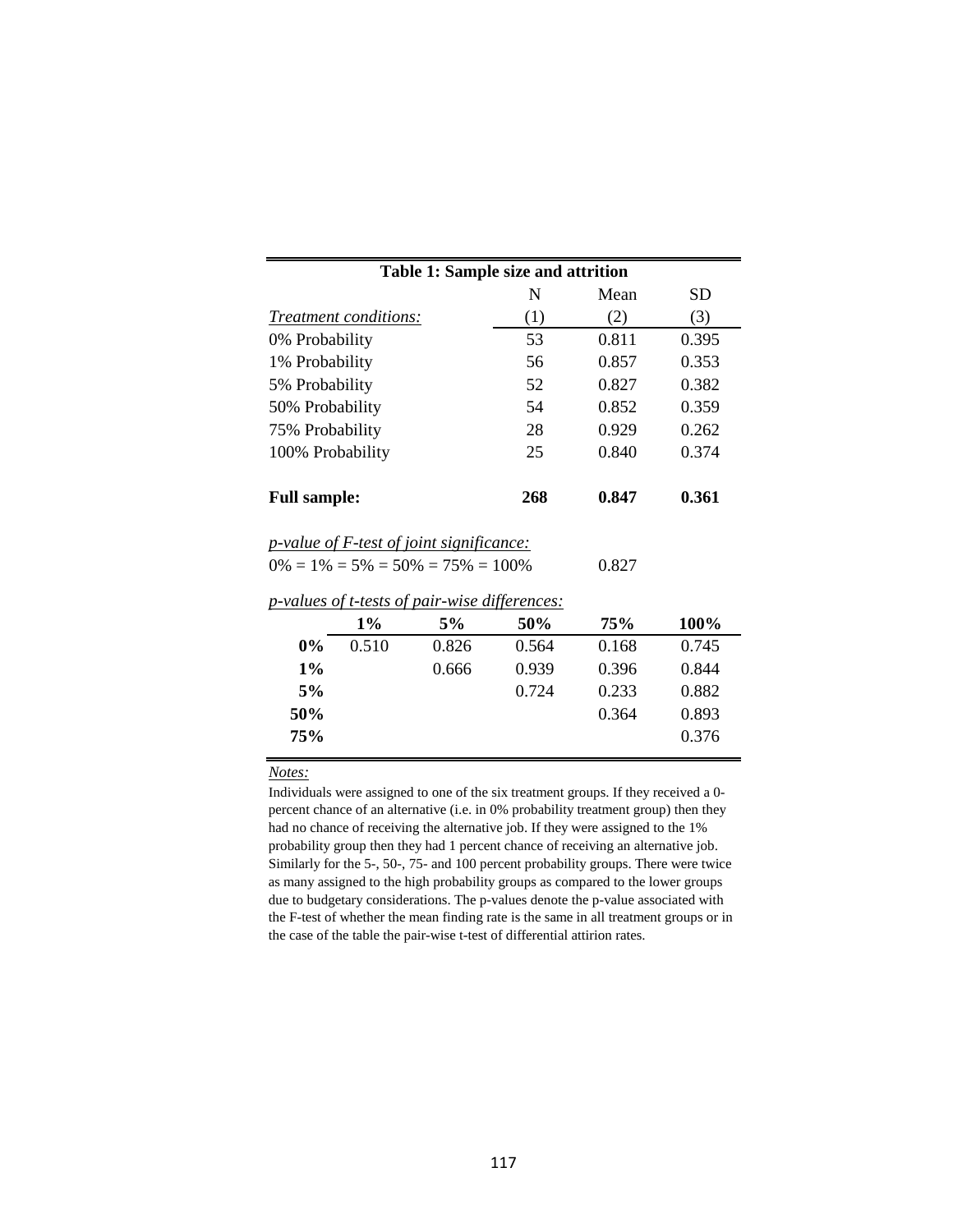| <b>Table 2: Sample and Attrition</b> |          |                 |           |                  |                   |        |
|--------------------------------------|----------|-----------------|-----------|------------------|-------------------|--------|
|                                      |          | <b>Baseline</b> |           | <b>Follow-Up</b> |                   |        |
|                                      |          | $N = 268$       | $N = 227$ |                  | <b>Difference</b> |        |
|                                      | Mean     | <b>SD</b>       | Mean      | <b>SD</b>        | $(3) - (1)$       |        |
|                                      | (1)      | (2)             | (3)       | (4)              | (5)               |        |
| Demographics:                        |          |                 |           |                  |                   |        |
| Age                                  | 25.604   | 4.638           | 25.718    | 4.662            | $-0.114$          |        |
| Married                              | 0.172    | 0.378           | 0.172     | 0.378            | 0.000             |        |
| Any child?                           | 0.164    | 0.371           | 0.167     | 0.374            | $-0.003$          |        |
| Number of children                   | 0.299    | 0.784           | 0.313     | 0.811            | $-0.014$          |        |
| Number of fin dependents             | 7.959    | 9.355           | 8.264     | 9.406            | $-0.305$          |        |
| Years of education                   | 13.183   | 0.940           | 13.220    | 0.938            | $-0.037$          |        |
| Income (USD, 3 months)               | 206.123  | 228.803         | 210.617   | 237.777          | $-4.494$          |        |
| Ability score                        | $-0.001$ | 1.003           | 0.030     | 1.017            | $-0.031$          |        |
| Tribe:                               |          |                 |           |                  |                   |        |
| Chewa                                | 0.310    | 0.463           | 0.300     | 0.459            | 0.010             |        |
| Lomwe                                | 0.108    | 0.311           | 0.110     | 0.314            | $-0.002$          |        |
| Ngoni                                | 0.164    | 0.371           | 0.181     | 0.386            | $-0.016$          | $**$   |
| Tumbuka                              | 0.190    | 0.393           | 0.189     | 0.393            | 0.001             |        |
| Other                                | 0.201    | 0.402           | 0.198     | 0.400            | 0.003             |        |
| <b>Education and Work:</b>           |          |                 |           |                  |                   |        |
| Ever worked?                         | 0.869    | 0.338           | 0.863     | 0.344            | 0.006             |        |
| Ever worked with recruiter?          | 0.104    | 0.306           | 0.097     | 0.296            | 0.008             |        |
| Any work in last month               | 0.646    | 0.479           | 0.665     | 0.473            | $-0.020$          |        |
| Any work in last 6 months            | 0.869    | 0.338           | 0.890     | 0.314            | $-0.020$          | $\ast$ |
| Frac of 6 mths worked                | 2.657    | 2.176           | 2.727     | 2.175            | $-0.070$          |        |
| Any job search last month            | 0.116    | 0.320           | 0.110     | 0.314            | 0.006             |        |

The baseline sample consists of 268 individuals who participated in the recruitment process and experiment discussed in Section 2. The follow-up sample (227 respondents) is the main sample used in this paper. The ability score is determined prior to the experiment. It consists of a numeracy and literacy component, and has been standardized.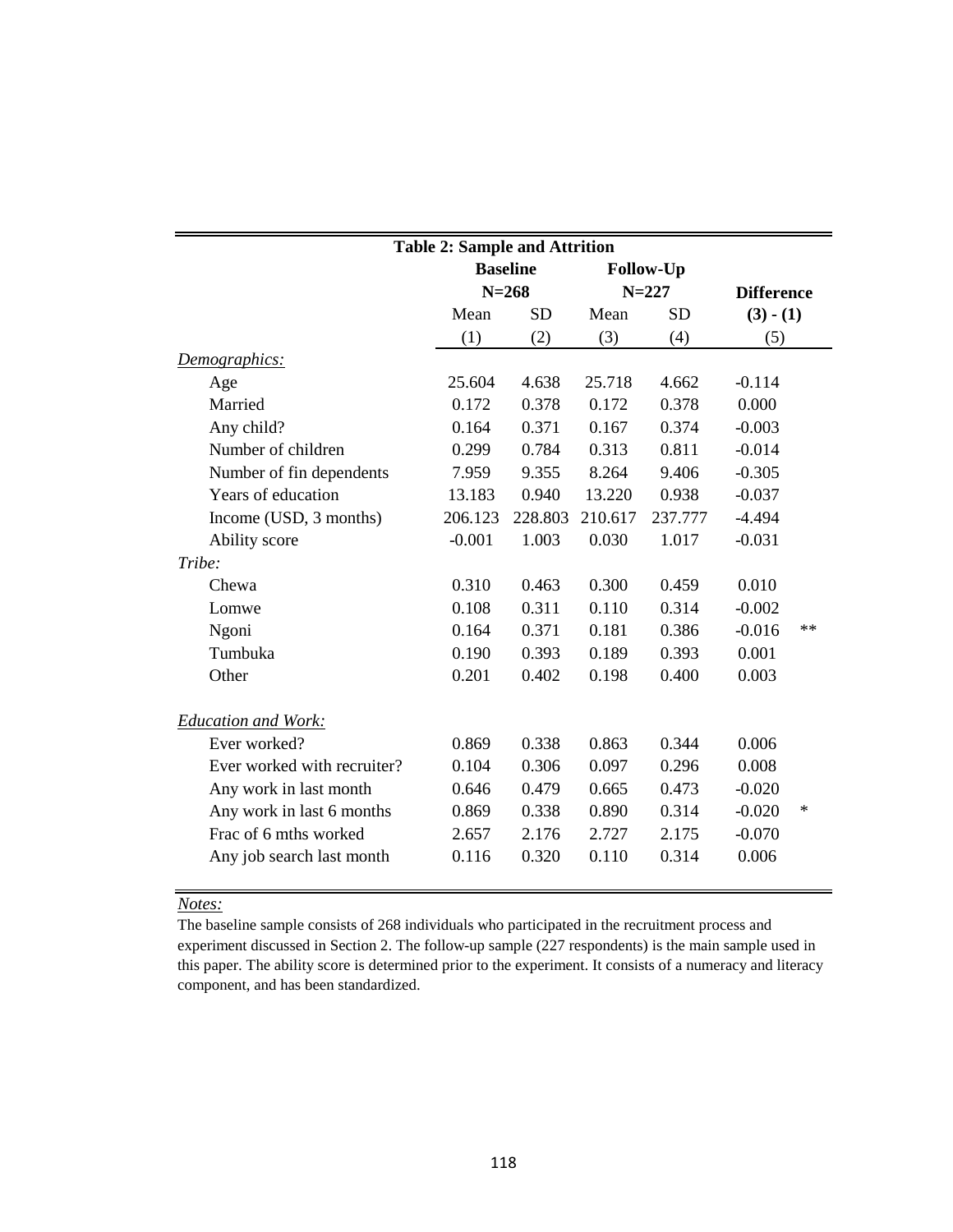| Table 3: First Stage: Using dummy indicators for each treatment group to |                                                 |                                    |            |  |  |  |  |  |
|--------------------------------------------------------------------------|-------------------------------------------------|------------------------------------|------------|--|--|--|--|--|
|                                                                          | predict any job offer (recruiter or random job) |                                    |            |  |  |  |  |  |
| <b>Dependent Variable:</b>                                               |                                                 | Job offer or recruiter's job offer |            |  |  |  |  |  |
|                                                                          | (1)                                             | (2)                                | (3)        |  |  |  |  |  |
| 1% Job Guarantee                                                         | 0.025                                           | 0.030                              | $-0.004$   |  |  |  |  |  |
|                                                                          | [0.081]                                         | [0.078]                            | [0.083]    |  |  |  |  |  |
| 5% Job Guarantee                                                         | 0.047                                           | 0.045                              | 0.038      |  |  |  |  |  |
|                                                                          | [0.085]                                         | [0.079]                            | [0.085]    |  |  |  |  |  |
| 50% Job Guarantee                                                        | $0.402***$                                      | $0.423***$                         | $0.439***$ |  |  |  |  |  |
|                                                                          | [0.094]                                         | [0.090]                            | [0.093]    |  |  |  |  |  |
| 75% Job Guarantee                                                        | $0.568***$                                      | $0.543***$                         | $0.565***$ |  |  |  |  |  |
|                                                                          | [0.105]                                         | [0.104]                            | [0.108]    |  |  |  |  |  |
| 100% Job Guarantee                                                       | $0.837***$                                      | $0.860***$                         | $0.866***$ |  |  |  |  |  |
|                                                                          | [0.057]                                         | [0.055]                            | [0.067]    |  |  |  |  |  |
| Constant                                                                 | $0.163***$                                      | $0.804***$                         | 0.544      |  |  |  |  |  |
|                                                                          | [0.057]                                         | [0.153]                            | [0.370]    |  |  |  |  |  |
| Observations                                                             | 227                                             | 227                                | 227        |  |  |  |  |  |
| R-squared                                                                | 0.327                                           | 0.382                              | 0.431      |  |  |  |  |  |
| Stratification cell FE's                                                 | No                                              | Yes                                | Yes        |  |  |  |  |  |
| F-stat (of instruments)                                                  | 101.11                                          | 87.47                              | 76.79      |  |  |  |  |  |
| Average of dep variable                                                  |                                                 | 0.361                              |            |  |  |  |  |  |

The sample used here is the sample of 227 men found at follow-up. The zero percent chance of alternative employment treatment group is the omitted category in these regressions. The dependent variable "Got a job" is whether or not the individual received an alternative job offer. Stratification cell fixed effects are included as the randomization was conducted by stratifying on baseline ability and whether the individual had ever worked with the recruiter previously. The set of covariates includes: age, marital status, education dummies, a dummy indicator for whether the respondent has any children, the number of children that the respondent has, ability score (a composite measure of numeracy and literacy scores), dummy indicators for tribe, a dummy indicator if the respondent has any work experience, reports any work in the past month and any job search in the past month, and the number of months in the last six months he has worked.\*\*\* denotes statistical significance at the 1 percent level, \*\* 5 percent level, and \* 1 percent level. Robust standard errors are reported.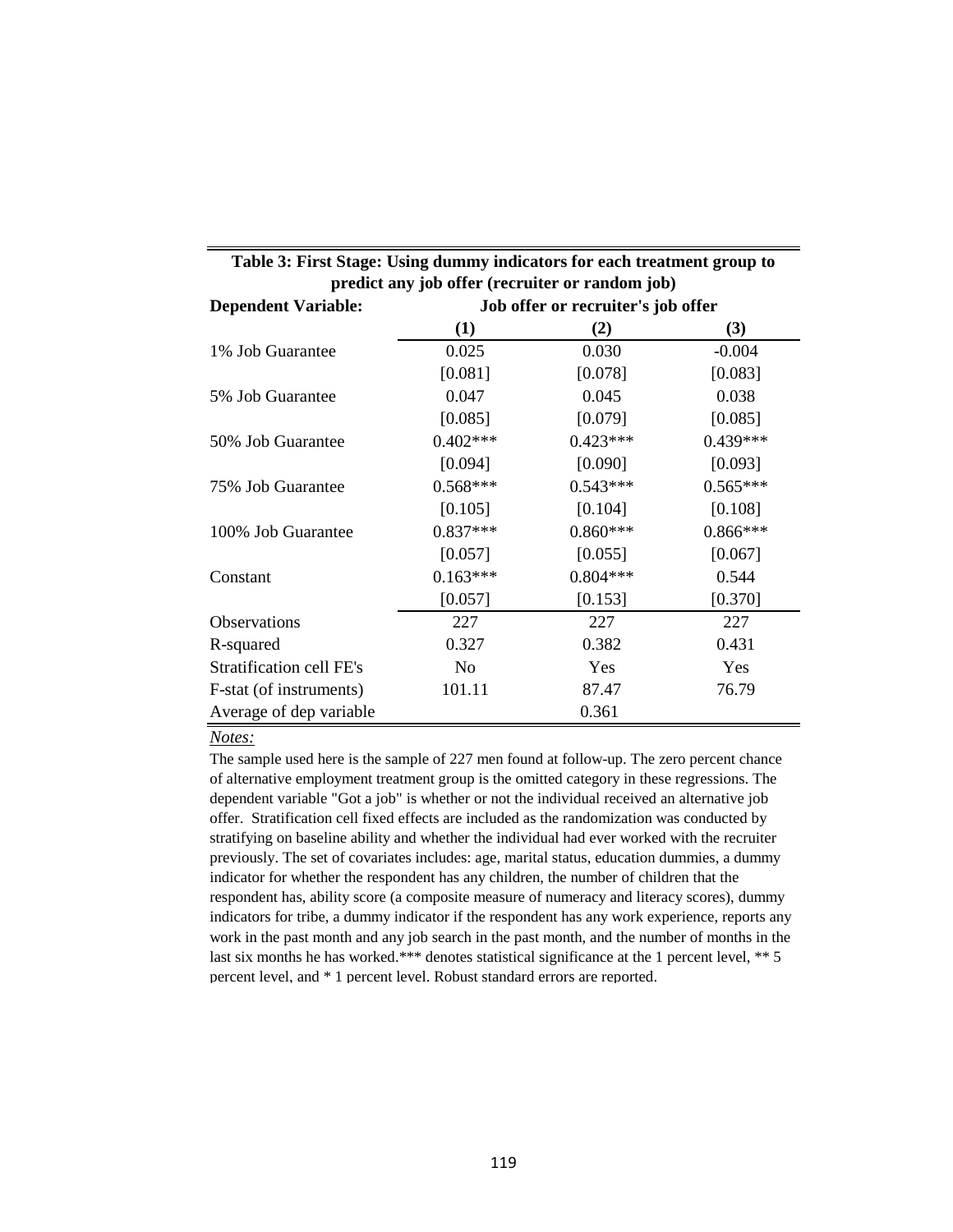| Table 4: Returns to Work Experience: Extensive Margin |                |                       |            |                              |            |         |                         |                |         |
|-------------------------------------------------------|----------------|-----------------------|------------|------------------------------|------------|---------|-------------------------|----------------|---------|
| <b>Dependent Variable:</b>                            |                | Frac. months employed |            | Frac. months looked for work |            |         | Ave $#$ concurrent jobs |                |         |
|                                                       | $\bf(1)$       | (2)                   | (3)        | (4)                          | (5)        | (6)     | (7)                     | (8)            | (9)     |
| Got a job or recruiters job                           | 0.106          | 0.128                 | $0.139*$   | 0.084                        | 0.105      | 0.113   | 0.079                   | 0.098          | 0.071   |
| offer $(IV)$                                          | [0.086]        | [0.086]               | [0.076]    | [0.091]                      | [0.090]    | [0.079] | [0.082]                 | [0.081]        | [0.072] |
| Constant                                              | $0.376***$     | $0.538***$            | $-0.015$   | $0.395***$                   | $0.520***$ | 0.043   | $0.597***$              | $0.754***$     | 0.024   |
|                                                       | [0.041]        | [0.128]               | [0.349]    | [0.043]                      | [0.140]    | [0.355] | [0.038]                 | [0.114]        | [0.275] |
| Stratification cell FE's                              | N <sub>0</sub> | Yes                   | <b>Yes</b> | N <sub>0</sub>               | Yes        | Yes     | No                      | <b>Yes</b>     | Yes     |
| Other covariates?                                     | N <sub>0</sub> | No                    | <b>Yes</b> | N <sub>o</sub>               | No         | Yes     | No.                     | N <sub>0</sub> | Yes     |
| <b>Observations</b>                                   | 227            | 227                   | 227        | 227                          | 227        | 227     | 227                     | 227            | 227     |
| R-squared                                             |                | 0.087                 | 0.282      |                              | 0.085      | 0.279   | 0.019                   | 0.047          | 0.249   |
| Ave of dep variable (no job)                          |                | 0.421                 |            |                              | 0.586      |         |                         | 0.532          |         |

The regressions are IV estimates, where dummy indicators for the treatment assignment (i.e. assignment to a 0-, 1-, 5-, 50-, 75-, or 100-percent chance of employment) are used to instrument for the binary indicator got a job offer from recruiter or through random determination.

 The fraction months employed variable is calculated as the number of months the individual was employed over the last 8 months, divided by 8. Similarly, the fraction months looked for work variable is computed using a retrospective calendar history, and is calculated as the number of months the individual actively sought work over the last 8 months, divided by 8.Lastly, the average number of concurrent jobs is the average of the total number of jobs held each month across the 8 month period.

Stratification cell fixed effects are included as the randomization was conducted by stratifying on baseline ability and whether the individual had ever worked with the recruiter previously.The set of covariates includes: age, marital status, education dummies, a dummy indicator for whether the respondent has any children, the number of children that the respondent has, ability score (a composite measure of numeracy and literacy scores), dummy indicators for tribe, a dummy indicator if the respondent has any work experience, reports any work in the past month and any job search in the past month, and the number of months in the last six months he has worked.\*\*\* denotes statistical significance at the 1 percent level, \*\* 5 percent level, and \* 1 percent level. Robust standard errors are reported.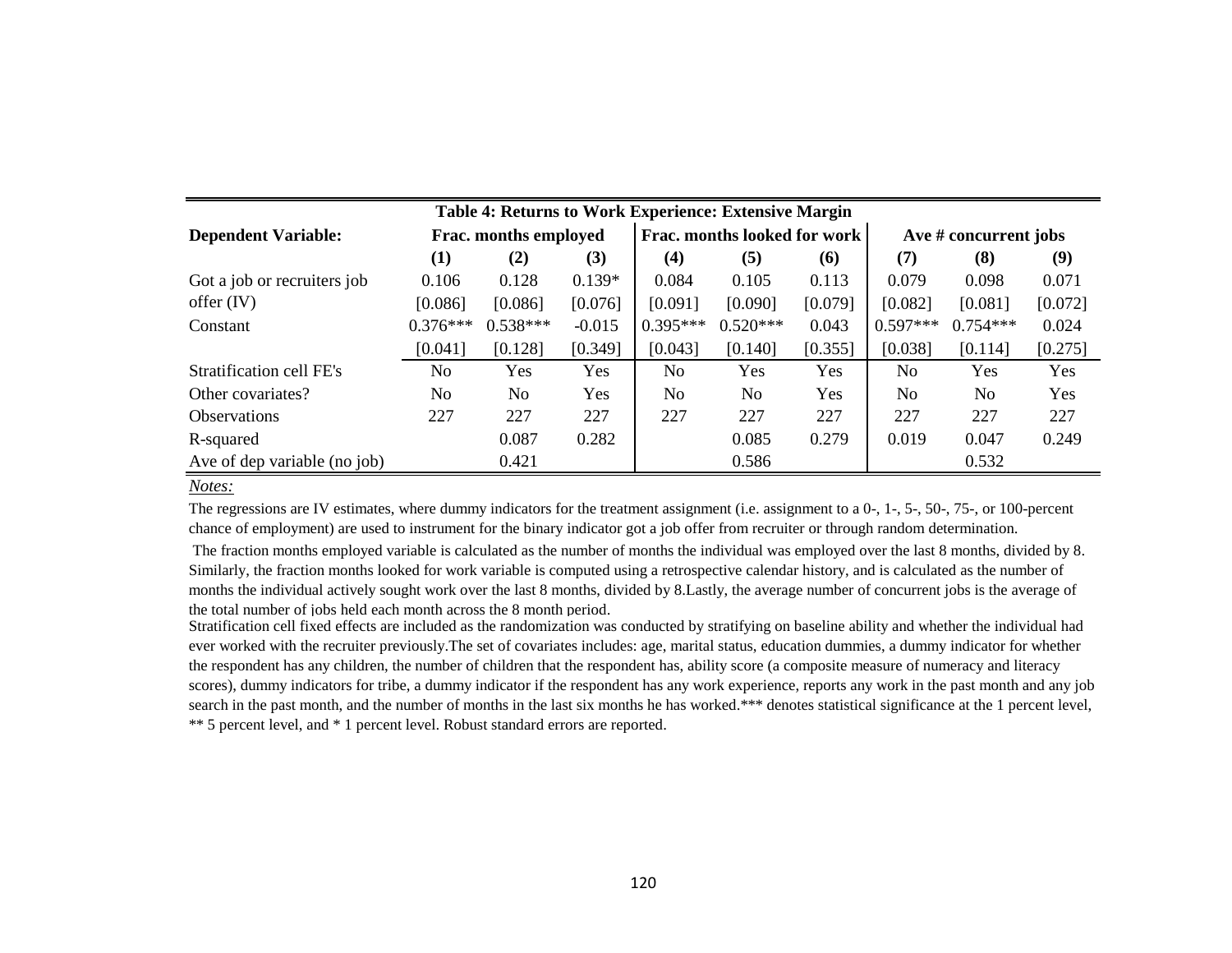| Table 5: Returns to Work Experience: Intensive Margin |          |                         |           |                              |                    |         |                      |                       |           |                               |                      |          |  |
|-------------------------------------------------------|----------|-------------------------|-----------|------------------------------|--------------------|---------|----------------------|-----------------------|-----------|-------------------------------|----------------------|----------|--|
| <b>Dependent</b>                                      |          |                         |           |                              |                    |         |                      | Ave daily wage (incl. |           |                               |                      |          |  |
| Variable:                                             |          | Ave hrs worked per week |           |                              | <b>Hourly wage</b> |         | Unemployed)          |                       |           |                               | Log (Ave daily wage) |          |  |
|                                                       | (1)      | (2)                     | (3)       | (4)                          | (5)                | (6)     | (7)                  | (8)                   | (9)       | (10)                          | (11)                 | (12)     |  |
| Got a job or                                          | $-0.576$ | $-0.567$                | $-0.691*$ | 5.463                        | 5.836              | 7.854*  | $3.801*$             | $4.191*$              | $3.928**$ | $0.668*$                      | $0.687*$             | $0.605*$ |  |
| recruiters job offer                                  | [0.381]  | [0.376]                 | [0.387]   | [4.361]                      | [4.404]            | [4.173] | [2.149]              | [2.218]               | [1.885]   | $[0.373]$ $[0.387]$ $[0.354]$ |                      |          |  |
| Constant                                              |          | $3.223***4.033***$      |           | $4.720***21.559***14.082***$ |                    | 18.413  | $4.133***$           | 10.784                | $-1.611$  | $1.206***$                    | 0.621                | 0.216    |  |
|                                                       | [0.185]  | [0.433]                 | [1.139]   | [2.112]                      | [4.321]            |         | $[15.205]$ $[0.864]$ | $[7.161]$ $[5.779]$   |           | $[0.173]$ $[0.559]$ $[1.135]$ |                      |          |  |
| Stratification cell<br>fixed effects                  | No       | Yes                     | Yes       | N <sub>o</sub>               | Yes                | Yes     | No                   | Yes                   | Yes       | N <sub>o</sub>                | Yes                  | Yes      |  |
| Other covariates?                                     | No       | N <sub>0</sub>          | Yes       | N <sub>0</sub>               | No                 | Yes     | No.                  | N <sub>0</sub>        | Yes       | N <sub>0</sub>                | N <sub>0</sub>       | Yes      |  |
| <b>Observations</b>                                   | 166      | 166                     | 166       | 167                          | 167                | 167     | 227                  | 227                   | 227       | 164                           | 164                  | 164      |  |
| R-squared                                             | 0.029    | 0.069                   | 0.154     |                              | 0.035              | 0.199   |                      | 0.045                 | 0.251     |                               | 0.036                | 0.262    |  |
| Ave of dep variable                                   |          |                         |           |                              |                    |         |                      |                       |           |                               |                      |          |  |
| (no job)                                              |          | 23.265                  |           |                              | 0.489              |         |                      | 5.079                 |           |                               | 1.361                |          |  |

The regressions are IV estimates, where dummy indicators for the treatment assignment (i.e. assignment to a 0-, 1-, 5-, 50-, 75-, or 100-percent chance of employment) are used to instrument for the binary indicator got a job offer from recruiter or through random determination.

 The average daily wage is calculated using the restrospective job work history. The average daily wage is calculated as the average wage on the individual's main job in the last month. Columns 1 through 3, those who are unemployed are coded as 0's. Columns 4 through 6 uses the logged wage, therefore for individuals who earned \$0 across all eight months are omitted.

Stratification cell fixed effects are included as the randomization was conducted by stratifying on baseline ability and whether the individual had ever worked with the recruiter previously.The set of covariates includes: age, marital status, education dummies, a dummy indicator for whether the respondent has any children, the number of children that the respondent has, ability score (a composite measure of numeracy and literacy scores), dummy indicators for tribe, a dummy indicator if the respondent has any work experience, reports any work in the past month and any job search in the past month, and the number of months in the last six months he has worked.\*\*\* denotes statistical significance at the 1 percent level, \*\* 5 percent level, and \* 1 percent level. Robust standard errors are reported.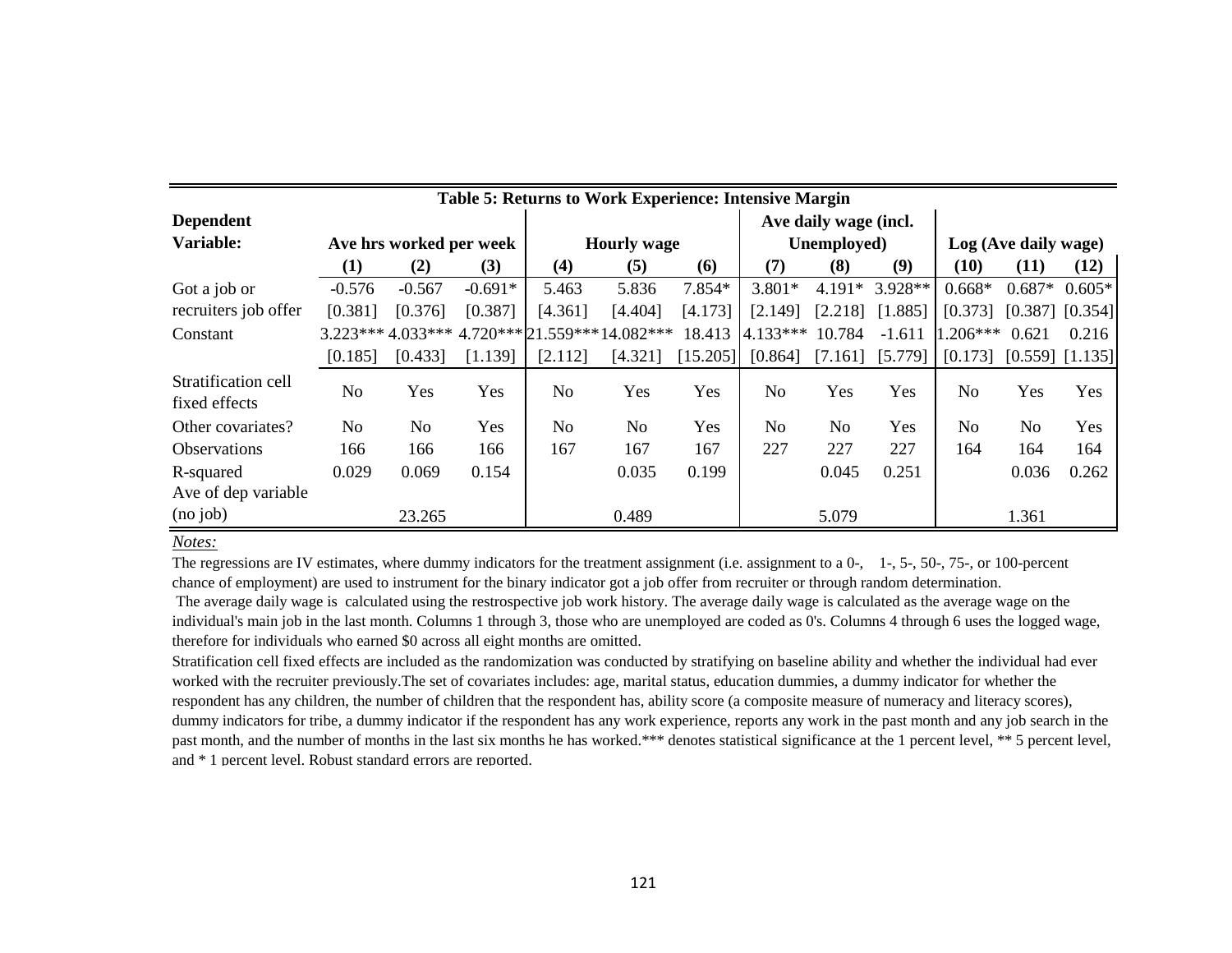| Table 6: Shifts in occupations                                                     |                                     |              |           |                                     |                                                    |           |                                     |                                      |           |  |
|------------------------------------------------------------------------------------|-------------------------------------|--------------|-----------|-------------------------------------|----------------------------------------------------|-----------|-------------------------------------|--------------------------------------|-----------|--|
|                                                                                    | Any job held in past 8 months:      |              |           |                                     | Num months in each occupation<br>in past 8 months: |           |                                     | Modal occupation in past 8<br>months |           |  |
|                                                                                    | Avg dep var<br>(no <sub>j</sub> ob) | <b>Coeff</b> | <b>SE</b> | Avg dep var<br>(no <sub>j</sub> ob) | <b>Coeff</b>                                       | <b>SE</b> | Avg dep var<br>(no <sub>j</sub> ob) | <b>Coeff</b>                         | <b>SE</b> |  |
| Occupation:                                                                        | (1)                                 | (2)          | (3)       | (4)                                 | (5)                                                | (6)       | (7)                                 | (8)                                  | (9)       |  |
| Professional, technical, and<br>related workers                                    | 0.368                               | 0.158        | [0.108]   | 1.515                               | 0.661                                              | [0.599]   | 0.475                               | $-0.075$                             | [0.142]   |  |
| Administrative and managerial<br>workers                                           | 0.007                               | 0.052        | [0.040]   | 0.007                               | 0.279                                              | [0.251]   | 0.000                               | 0.083                                | [0.053]   |  |
| Clerical and related workers                                                       | 0.213                               | 0.150        | [0.106]   | 0.691                               | 0.695                                              | [0.485]   | 0.212                               | 0.057                                | [0.125]   |  |
| Sales workers                                                                      | 0.044                               | $-0.015$     | [0.043]   | 0.096                               | 0.117                                              | [0.190]   | 0.030                               | 0.009                                | [0.055]   |  |
| Service workers                                                                    | 0.066                               | $-0.053$     | [0.040]   | 0.419                               | $-0.352$                                           | [0.259]   | 0.091                               | $-0.056$                             | [0.057]   |  |
| Agriculture, animal husbandry,<br>and forestry workers,<br>fishermen, and hunters  | 0.066                               | $-0.032$     | [0.038]   | 0.346                               | $-0.130$                                           | [0.227]   | 0.081                               | $-0.019$                             | [0.052]   |  |
| Production and related<br>workers, transport equipment<br>operators, and labourers | 0.110                               | $-0.029$     | [0.061]   | 0.471                               | $-0.074$                                           | [0.284]   | 0.111                               | 0.001                                | [0.079]   |  |

Stratification cell fixed effects are included as the randomization was conducted by stratifying on baseline ability and whether the individual had ever worked with the recruiter previously.The set of covariates includes: age, marital status, education dummies, a dummy indicator for whether the respondent has any children, the number of children that the respondent has, ability score (a composite measure of numeracy and literacy scores), dummy indicators for tribe, a dummy indicator if the respondent has any work experience, reports any work in the past month and any job search in the past month, and the number of months in the last six months he has worked.\*\*\* denotes statistical significance at the 1 percent level, \*\* 5 percent level, and \* 1 percent level. Robust standard errors are reported. The regressions are IV estimates, where dummy indicators for the treatment assignment (i.e. assignment to a 0-, 1-, 5-, 50-, 75-, or 100-percent chance of employment) are used to instrument for the binary indicator got a job offer from recruiter or through random determination.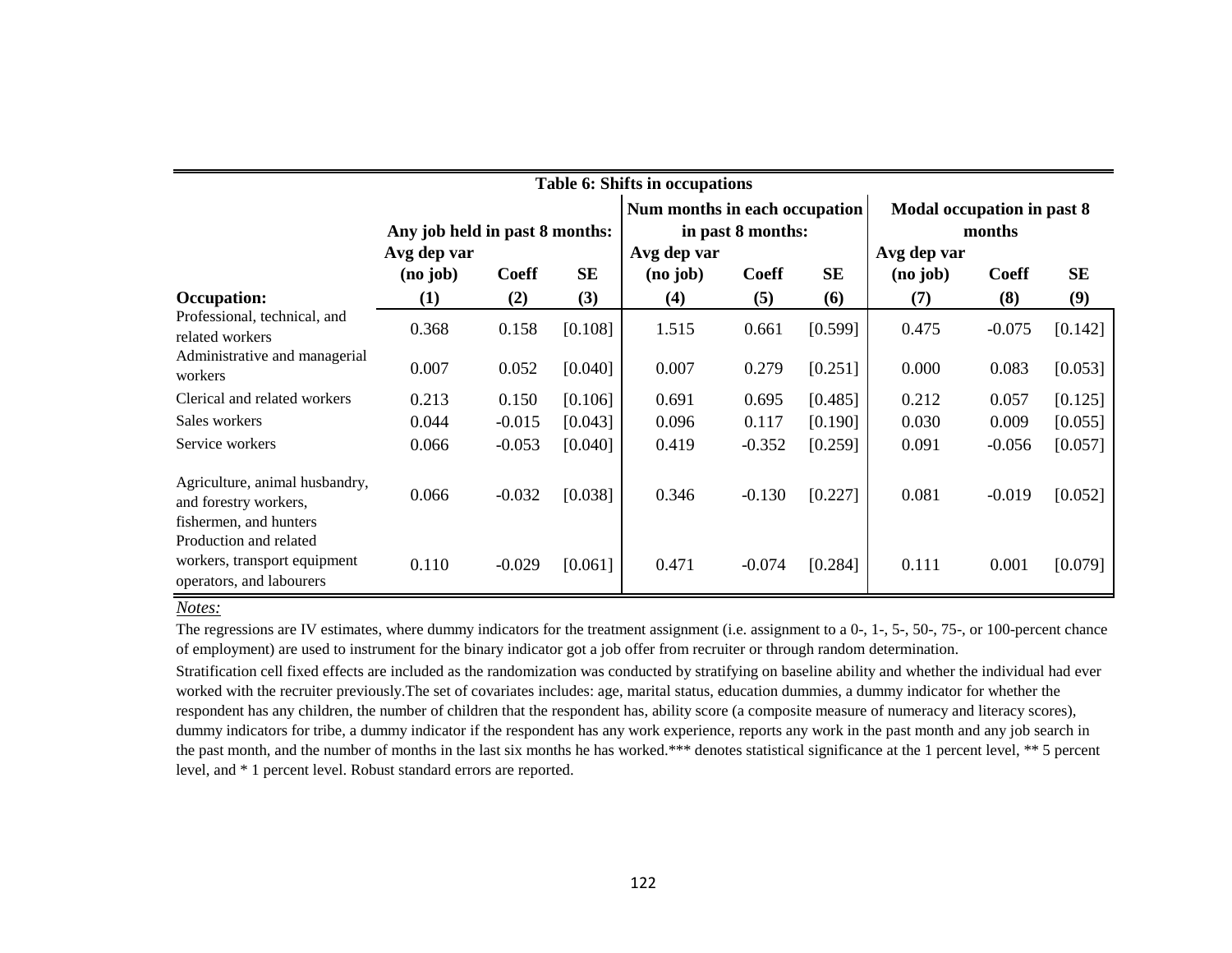| <b>Table 7: Contract type</b>                                             |                |                |           |  |  |  |  |
|---------------------------------------------------------------------------|----------------|----------------|-----------|--|--|--|--|
| Unit of pay $(1 = \text{daily}, 2 = \text{weekly},$<br>$3 =$ fortnightly; |                |                |           |  |  |  |  |
| <b>Dependent Variable:</b>                                                |                | $4 = monthly$  |           |  |  |  |  |
|                                                                           | (1)            | (2)            | (3)       |  |  |  |  |
| Got a job or recruiters job offer                                         | $-0.576$       | $-0.567$       | $-0.691*$ |  |  |  |  |
| (IV)                                                                      | [0.381]        | [0.376]        | [0.387]   |  |  |  |  |
| Constant                                                                  | $3.223***$     | 4.033***       | 4.720***  |  |  |  |  |
|                                                                           | [0.185]        | [0.433]        | [1.139]   |  |  |  |  |
| Stratification cell FE's                                                  | N <sub>0</sub> | <b>Yes</b>     | Yes       |  |  |  |  |
| Other covariates?                                                         | N <sub>0</sub> | N <sub>0</sub> | Yes       |  |  |  |  |
| Observations                                                              | 166            | 166            | 166       |  |  |  |  |
| R-squared                                                                 | 0.029          | 0.069          | 0.154     |  |  |  |  |
| Ave of dep variable (no job)                                              |                | 3.169          |           |  |  |  |  |

The regressions are IV estimates, where dummy indicators for the treatment assignment (i.e. assignment to a 0-, 1-, 5-, 50-, 75-, or 100-percent chance of employment) are used to instrument for The average daily wage is calculated using the restrospective job work history. The average daily wage is calculated as the average wage on the individual's main job in the last month. Columns 1 through 3, those who are unemployed are coded as 0's. Columns 4 through 6 uses the logged wage, therefore for individuals who earned \$0 across all eight months are omitted. Ave hours worked per Stratification cell fixed effects are included as the randomization was conducted by stratifying on baseline ability and whether the individual had ever worked with the recruiter previously.The set of covariates includes: age, marital status, education dummies, a dummy indicator for whether the respondent has any children, the number of children that the respondent has, ability score (a composite measure of numeracy and literacy scores), dummy indicators for tribe, a dummy indicator if the respondent has any work experience, reports any work in the past month and any job search in the past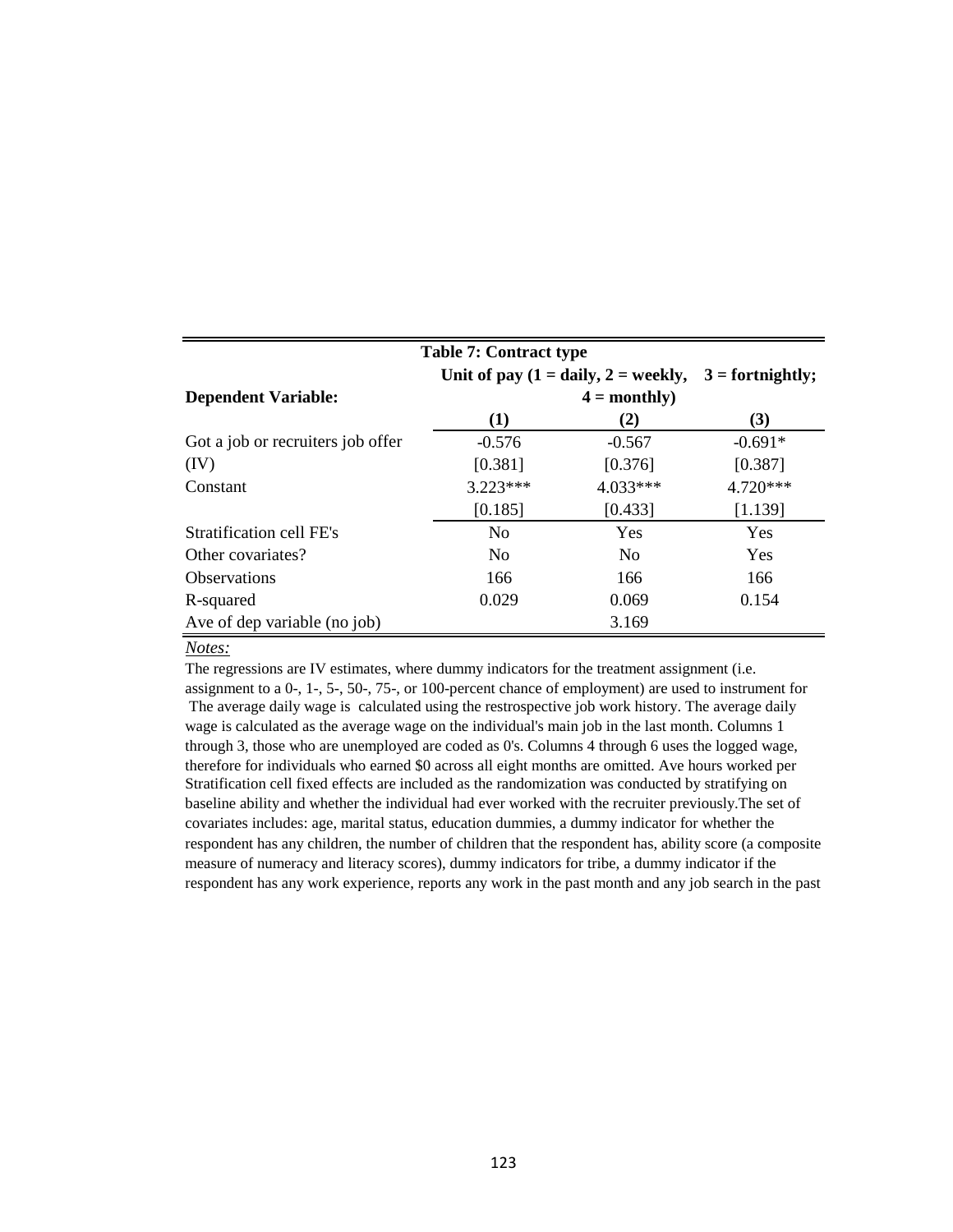| <b>Table 8: Channels</b> |              |           |  |  |  |  |
|--------------------------|--------------|-----------|--|--|--|--|
| Avg dep var              | <b>Coeff</b> | <b>SE</b> |  |  |  |  |
| (1)                      | (2)          | (3)       |  |  |  |  |
| 0.438                    | $0.234**$    | [0.115]   |  |  |  |  |
| 0.795                    | 0.126        | [0.268]   |  |  |  |  |
| 0.091                    | 0.085        | [0.056]   |  |  |  |  |
| 0.080                    | 0.077        | [0.056]   |  |  |  |  |
|                          |              |           |  |  |  |  |
| 0.648                    | $-0.074$     | [0.110]   |  |  |  |  |
|                          |              |           |  |  |  |  |
| 361.873                  | 121.253      | [84.563]  |  |  |  |  |
|                          |              |           |  |  |  |  |

The regressions are IV estimates, where dummy indicators for the treatment assignment (i.e. assignment to a 0-, 1-, 5-, 50-, 75-, or 100-percent chance of employment) are used to instrument for the binary indicator got a job offer from recruiter or through random determination. Stratification cell fixed effects are included as the randomization was conducted by stratifying on baseline ability and whether the individual had ever worked with the recruiter previously.The set of covariates includes: age, marital status, education dummies, a dummy indicator for whether the respondent has any children, the number of children that the respondent has, ability score (a composite measure of numeracy and literacy scores), dummy indicators for tribe, a dummy indicator if the respondent has any work experience, reports any work in the past month and any job search in the past month, and the number of months in the last six months he has worked.\*\*\* denotes statistical significance at the 1 percent level, \*\* 5 percent level, and \* 1 percent level. Robust standard errors are reported.